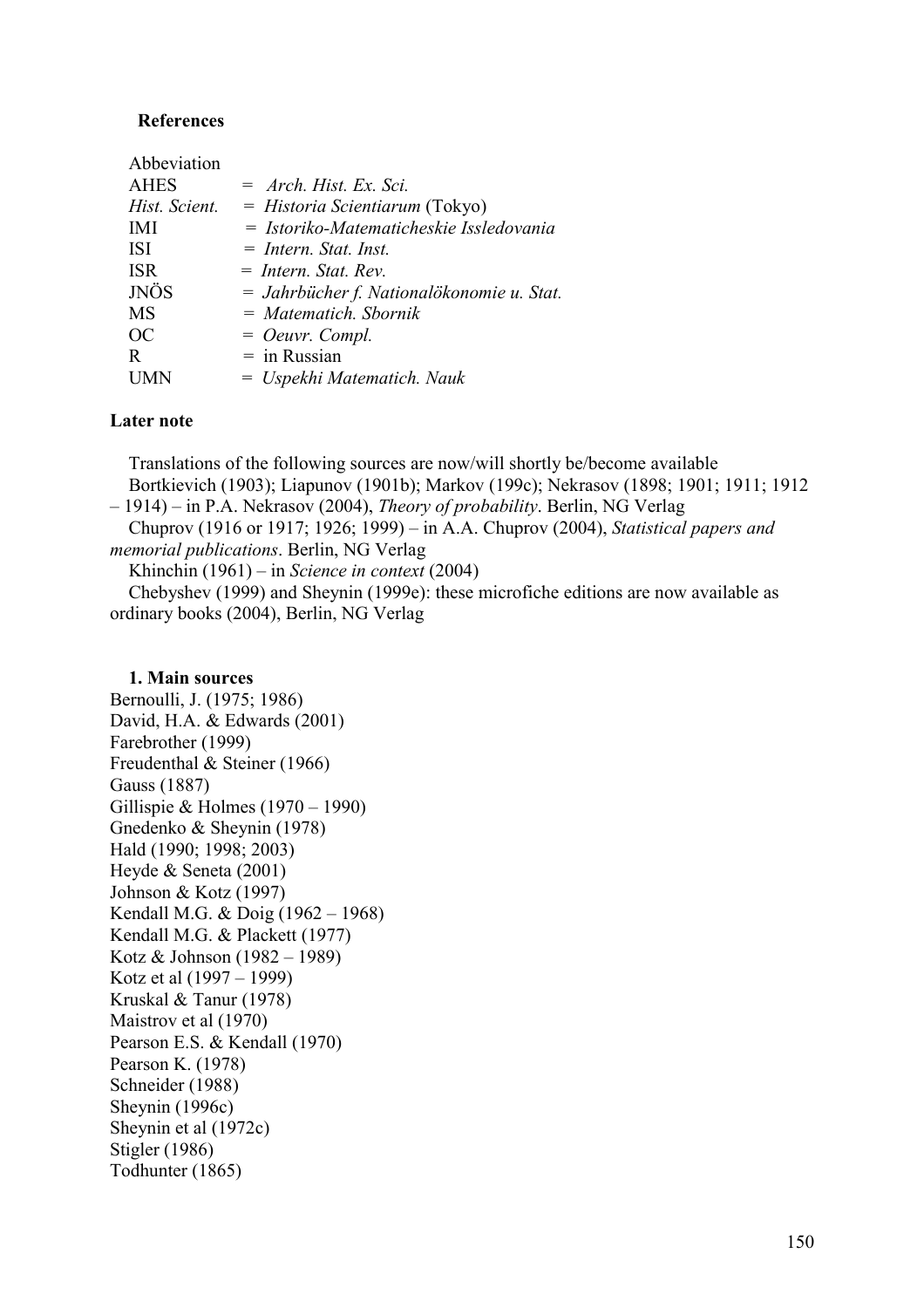## **2. General literature**

**Abbe, C.** (1871), Historical note on the method of least squares. *Amer. J. Sci. Arts*, ser. 3, vol. 1, pp.  $411 - 415$ .

**Abbe, E.** (1863), Über die Gesetzmässigkeit in der Verteilung der Fehler bei Beobachtungsreihen. *Ges. Abh.*, Bd. 2, 1989, pp. 55 – 81.

**Adrain, R.** (1809), Research concerning the probabilities of the errors which happen in making observations. All three of his papers (see below) are reprinted in Stigler (1980, vol. 1). --- (1818a), Investigation of the figure of the earth and of the gravity in different latitudes.

--- (1818b), Research concerning the mean diameter of the earth.

**Alberuni (Al-Biruni)** (1887), *India.* Delhi, 1964.

--- (1967), *Determination of coordinates of cities.*Beirut.

--- (1983), On the ratios of the volumes of metalls and precious stones. In *Nauchnoe* 

*nasledstvo* [Scient. Heritage], vol. 6. Moscow, pp. 141 – 160. (R)

**Ambartzumian, R.V.** (1999), Stochastic geometry. In Prokhorov (1999b, p. 682). (R)

**Anderson, O.** (1963), *Ausgewählte Schriften*, Bde 1 – 2. Tübingen.

**André, D.** (1887), Solution directe du problème résolu par Bertrand. *C.r. Acad. Sci. Paris*, t. 105, pp.  $436 - 437$ .

**Anonymous** (1735), Géométrie. *Hist. Acad. Roy. Sci. avec les Mém. Math. et Phys.*, pp. 43 – 45 of the Histoire.

**Arago, F.** (1850), Poisson. OC, t. 2, 1854, pp. 593 – 671.

**Arbuthnot, J.** (1712), An argument for divine Providence taken from the constant regularity observed in the birth of both sexes. In M.G. Kendall & Plackett (1977, pp.  $30 - 34$ ).

**Aristotle** (1908 – 1930, 1954), *Works*, vols 1 – 12. London. Some of the works contained there are possibly pseudo-Aristotelian.

**Arnauld, A., Nicole, P.** (1662), *L'art de penser.* Paris, 1992.

**Babbage, C.** (1857), On tables of the constants of nature and art. *Annual Rept Smithsonian Instn* for 1856, pp. 289 – 302. Abstract published in 1834.

**Bachelier, L.** (1900), *Théorie de la spéculation.* Paris, 1995.

**Baer, K.** (1860 – 1875), *Issledovania o sostoianii rybolovstva v Rossii* (Investigations on the state of fishing in Russia), vols  $1 - 9$ . Petersburg. (R)

**Baily, Fr.** (1835), *An account of the Revd John Flamsteed.* London.

**Barnard, G.A.** (1967), The Bayesian controversy in statistical inference. *J. Inst. Actuaries*, vol. 93, pt. 1, pp. 229 – 269.

**Barone, J., Novikoff, A.** (1978), A history of the axiomatic formulation of probability from Borel to Kolmogorov. AHES, vol. 18, pp. 123 – 190.

**Bauer, R.K.** (1955), Die Lexische Dispersionstheorie in ihren Beziehungen zur modernen statistischen Methodenlehre etc. *Mitteilungsbl. f. math. Statistik u. ihre Anwendungsgebiete*, Bd. 7, pp.  $25 - 45$ .

**Bayes, T.** (1764 – 1765), An essay towards solving a problem in the doctrine of chances. *Phil. Trans. Roy. Soc.*, vols 53 – 54 for 1763 – 1764, pp. 360 – 418 and 296 – 325. German transl.: Leipzig, 1908. Reprint of pt. 1: *Biometrika*, vol. 45, 1958, pp. 293 – 315, and E.S. Pearson & Kendall (1970, pp. 131 – 153).

**Bellhouse, D.R.** (1981), The Genoese lottery. *Stat. Sci.*, vol. 6, pp. 141 – 148.

 $-$ -- $(1988)$ , Probability in the 16th and 17th centuries. ISR, vol. 56, pp. 63 – 74.

 $-1$  (1989). A manuscript on chance written by J. Arbuthnot. ISR, vol. 57, pp. 249 – 259.

**Belvalkar, S.K., Ranade, R.D.** (1927), *History of Indian philosophy*, vol. 2. Poona.

**Berggren, J.L.** (1991), Ptolemy's map of earth and the heavens: a new interpretation. AHES, vol. 43, pp. 133 – 144.

**Bernoulli, Daniel** (1735), Recherches physiques et astronomiques … Quelle est la cause physique de l'inclinaison des plans des planètes… In Bernoulli, D. (1987, pp. 303 – 326).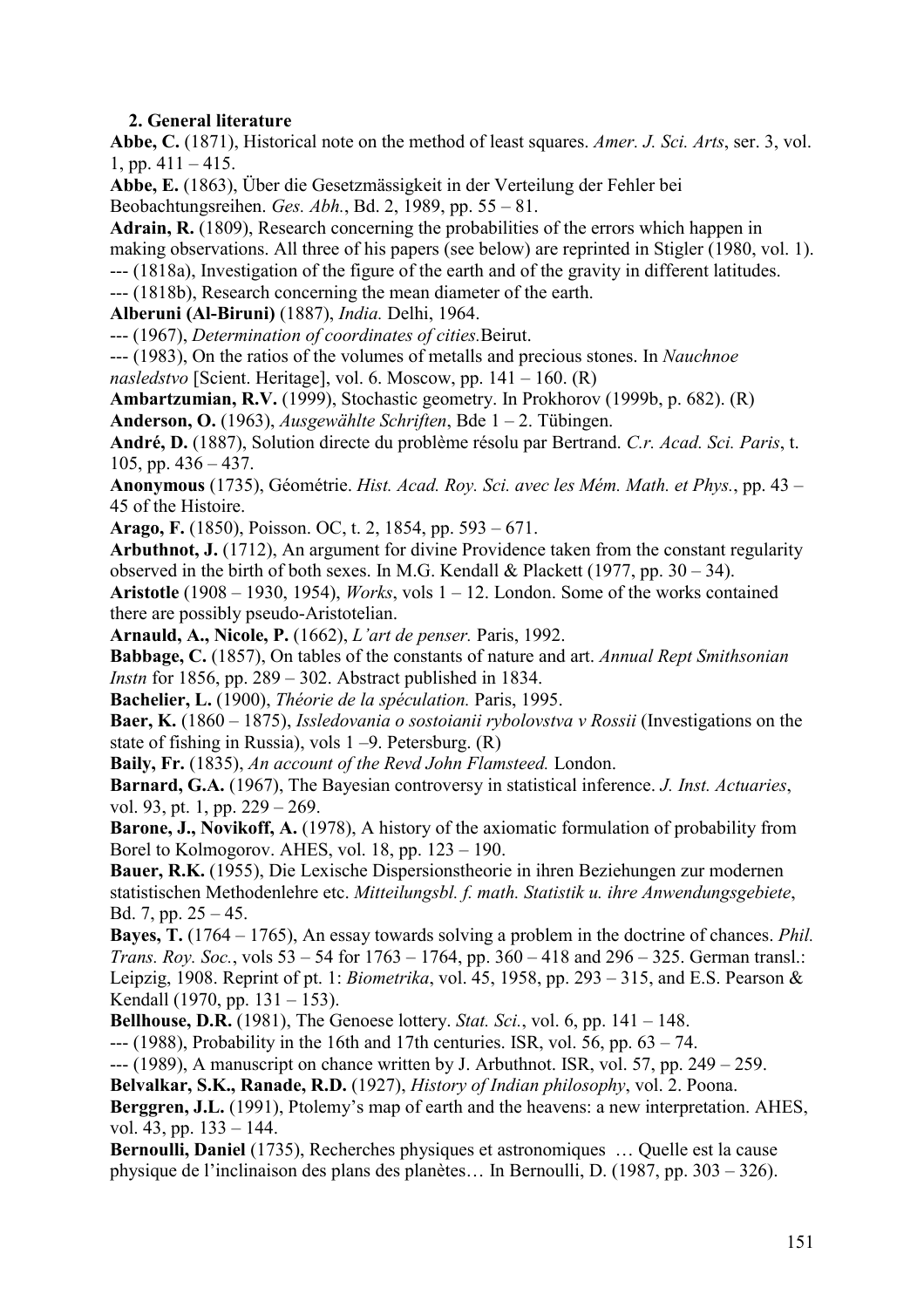[All the other memoirs are reprinted in Bernoulli, D. (1982). When possible, I provide their titles in translation from the Latin.]

 $-$ -- $(1738; 1982, pp. 223 – 234)$ . Engl. transl.: Exposition of a new theory on the measurement of risk. *Econometrica*, vol. 22, 1954, pp. 23- 36.

--- (1766; 1982, pp. 235 – 267). Essai d'une nouvelle analyse de la mortalité causée par la petite vérole, et des avantages de l'inoculation pour la prévenir.

 $-$ -- $(1768a)$ ; 1982, pp. 276 – 287). De usu algorithmi infinitesimalis in arte coniectandi specimen.

 $-1$  (1768b; 1982, pp. 290 – 303). De duratione media matrimoniorum, etc. [On the mean duration of marriages for any ages of husband and wife and on other bordering issues]. Russian transl. in Ptukha (1955, pp. 453 – 464).

--- (1770; 1982, pp. 306 – 324), Disquisitiones analyticae de nouo problemata coniecturale. --- (1770 – 1771; 1982, pp. 326 – 338, 341 – 360), Mensura sortis ad fortuitam successionem rerum naturaliter contingentium applicata.

 $--$  (1778; 1982, pp. 361 – 375). Engl. transl.: The most probable choice between several discrepant observations and the formation therefrom of the most likely induction. *Biometrika*, vol. 48, 1961, pp.  $3 - 13$ , with translation of Euler (1768). Reprint: E.S. Pearson & Kendall  $(1970, \text{pp. } 155 - 172)$ .

--- (1780; 1982, pp. 376 – 390), Specimen philosophicum de compensationibus horologicis, et veriori mensura temporis.

--- (1982), *Werke*, Bd. 2. Basel.

--- (1987), *Werke*, Bd. 3. Basel.

**Bernoulli, Jakob** (manuscript; 1975, partial publ.). Meditationes. In Bernoulli, J. (1975, pp.  $21 - 90$ ).

**---** (1713), *Ars conjectandi.* Reprint: Bernoulli J. (1975, pp. 107 – 259). German transl.: *Wahrscheinlichkeitsrechnung*. Leipzig, 1899. Its reprint: Frankfurt / Main, 1999. Russian transl. of pt. 4: 1913; reprinted in Bernoulli, J. (1986, с. 23 – 59).

--- (1713), Lettre à un amy sur les parties du jeu de paume. Reprint: J. Bernoulli (1975, pp. 260 – 286).

--- (1975), *Werke*, Bd. 3. Basel. Includes reprints of several memoirs of other authors and commentaries.

--- (1986), *O zakone bolshikh chisel* (On the law of large numbers). Moscow. Ed., Yu.V. Prokhorov. Contains reprint of Markov (1914b) and commentaries.

**Bernoulli, Jean III** (1785), Milieu à prendre entre les observations. *Enc. Méthodique*. Mathématiques, t. 2. Paris, pp. 404 – 409.

**Bernoulli, Niklaus** (1709), *De usu artis conjectandi in jure*. Reprint : Bernoulli J. (1975, pp.  $289 - 326$ ).

**Bernstein, S.N.** (1926), Sur l'extension du théorème limite du calcul des probabilités aux sommes de quantités dépendantes. *Math. Annalen*, Bd. 97, pp. 1 – 59. Russian transl.: Bernstein (1964, pp. 121 – 176).

--- (1928), The present state of the theory of probability and its applications. In Bernstein  $(1964, \text{pp}, 217 - 232)$ . (R)

 $-(-1945)$ , On Chebyshev's work on the theory of probability. Ibidem, pp.  $409 - 433$ . (R)

---(1946), *Teoria veroiatnostei* (Theory of prob.). Moscow – Leningrad. 4-th ed. (R)

--- (1964), *Sobranie Sochineniy* (Coll. Works), vol. 4. Moscow. (R)

**Bernstein, S.N. et al** (1999), *Yet more Russian papers on probability and* 

*statistics.*Egelsbach, Hänsel-Hohenhausen, Deutsche Hochschulschriften 2656.

**Bertrand, J.** (1887a), Solution d'une problème. *C.r. Acad. Sci. Paris*, t. 105, p . 369.

--- (1887b), Sur les épreuves répétées. Ibidem, pp. 1201 – 1203.

--- (1888), *Calcul des probabilités.* 2nd ed., 1907. Reprints : New York, 1970, 1972. Second ed. practically coincides with the first one.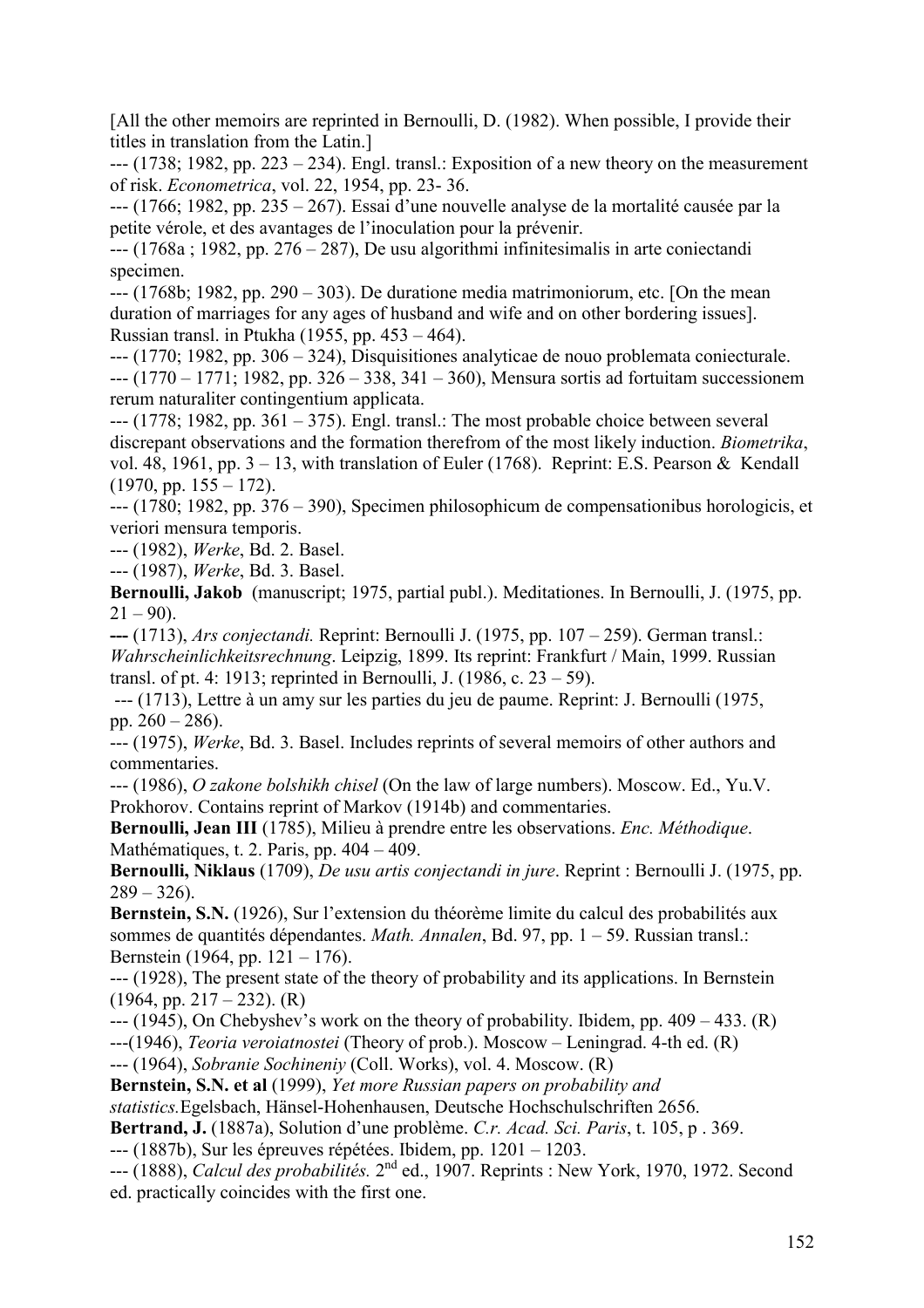**Besikovitch, A.S.** (1924), Biographical essay [of A.A. Markov]. In Markov (1924, pp. iii $xiv)$ .  $(R)$ 

**Bessel, F.W.** (1816), Untersuchungen über die Bahn des Olbersschen Kometen. *Abh. Preuss. Akad. Berlin*, math. Kl. 1812 – 1813, pp. 119 – 160. Bessel (1876) only contains a passage from this contribution.

--- (1820), Beschreibung des auf des Königsberger Sternwarte. *Astron. Jahrb.* (Berlin) für 1823, pp.  $161 - 168$ .

--- (1823), Persönliche Gleichung bei Durchgangsbeobachtungen. In Bessel (1876, Bd. 3, pp.  $300 - 304$ ).

--- (1838а), Untersuchung über die Wahrscheinlichkeit der Beobachtungsfehler. In Bessel  $(1876, Bd, 2, pp, 372 - 391)$ .

--- (1838b), *Gradmessung in Ostpreussen.* Berlin.

--- (1876), *Abhandlungen*, Bde 1 – 3. Leipzig.

**Bienaymé, I.J.** (1838), Sur la probabilité des résultats moyens des observations. *Mém. рres. Acad. Roy. Sci. Inst. France*, t. 5, pp. 513 – 558.

--- (1839), Théorème sur la probabilité des résultats moyens des observations. *Soc. Philomat. Paris, Extraits*, sér. 5, pp. 42 – 49. Also: *L'Institut*, t. 7, No. 286, pp. 187 – 189.

--- (1840a), Principe nouveau du calcul des probabilités avec ses applications aux sciences d'observation. *Soc. Philomat. Paris, Extraits*, sér. 5, pp. 37 – 43. Also: *L'Institut*, t. 8, No. 333, pp.  $167 - 169$ .

--- (1840b), Quelques propriétés des moyens arithmétiques de puissances de quantités positives. Ibidem, pp. 67 – 68. Also: *L'Institut*, t. 8, No. 342, pp. 216 – 217.

--- (1845), De la loi de multiplication et de la durée des familles. Reprint: D.G. Kendall (1975, pp.  $251 - 253$ ).

--- (1852), Sur la probabilité des erreurs d'après la méthode des moindres carrés. *J. Math. Pures Appl.*, sér. 1, t. 17, pp. 33 – 78. Also: *Mém. рres. Acad. Sci. Inst. France*, sér. 2, t. 15, 1858, pp.  $615 - 663$ .

--- (1853), Considérations à l'appui de la découverte de Laplace sur la loi de probabilité dans la méthode des moindres carrés. *C. r. Acad. Sci. Paris*, t. 37, pp. 309 – 324. Also: *J. Math. Pures Appl.* , sér. 2, t. 12, 1867, pp. 158 – 176.

--- (1855), Sur un principe que M. Poisson avait cru découvrir et qu'il avait appelé Loi des grands nombres. *C. r. Acad. Sci. Morales et Politiques*, sér. 3, t. 11, pp. 379 – 389. Also: *J. Soc. Stat. Paris*, 1876, pp. 199 – 204.

--- (1874), Sur une question de probabilités. *Bull. Soc. Math. France*, t. 2, pp. 153 – 154. --- (1875), Application d'un théorème nouveau du calcul des probabilités. *C.r. Acad. Sci. Paris*, t. 81, pp. 417 – 423. Also: *Bull. Math. Astr.*, t. 9, pp. 219 – 225.

**Biermann, K.**-**R.** (1955), Über eine Studie von Leibniz zu Fragen der

Wahrscheinlichkeitsrechnung. *Forschungen und Fortschritte*, Bd. 29, No. 4, pp. 110 – 113. --- (1957), The problems of the Genoese lottery in the works of classics of the theory of probability. IMI, vol.10, c.  $649 - 670$ . (R)

--- (1966), Über die Beziehungen zwischen Gauss und Bessel. *Mitt. Gauss - Ges. Göttingen*, Bd. 3, pp.  $7 - 20$ .

**Biermann, K.– R., Faak, M.** (1957), Leibniz' "De incerti aestimatione". *Forschungen und Fortschritte*, Bd. 31, No. 2, pp. 45 – 50.

**Biot, J.B.** (1811), *Traité élémentaire d'astronomie physique*, t. 2. Paris – St. Pétersbourg. 2nd ed.

 **---** (1855), Sur les observatoires météorologiques permanents que l'on propose d'établir en divers points de l'Algérie. *C.r. Acad. Sci. Paris*, t. 41, pp. 1177 – 1190.

**Birg, S.,** Editor (1986), *Ursprunge der Demographie in Deutschland. Leben und Werke J.P. Süssmilch's.* [Coll. Papers.] Frankfurt/Main.

**Black, W.** (1788), *Comparative view of the mortality of the human species.* London.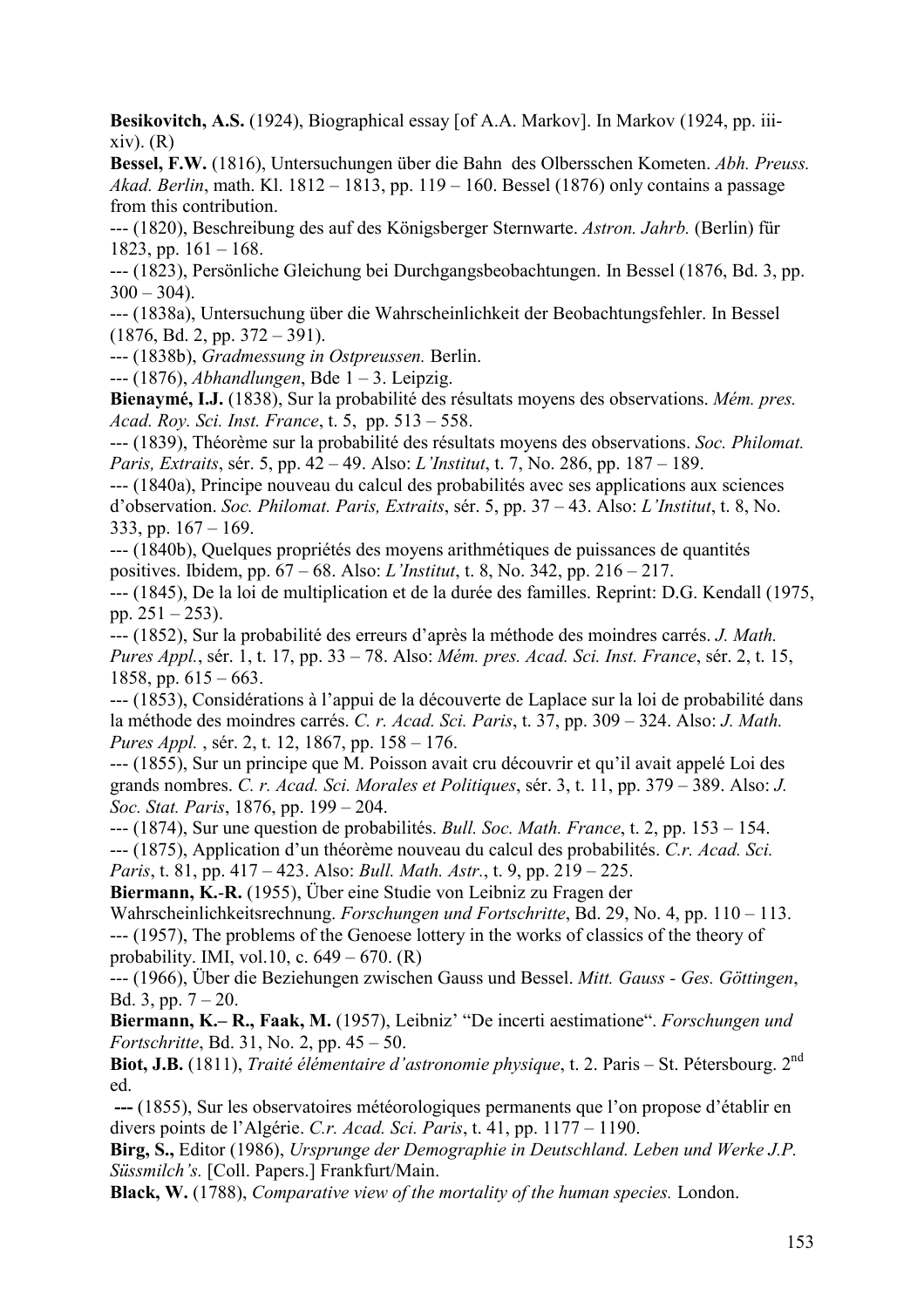**Block, M.** (1886), *Traité théorique et pratique de statistique.* Paris. First ed., 1878.

**Böckh, R.** (1893), Halley als Statistiker. *Bull.* ISI*.*, t. 7, No. 1, pp. 1 – 24.

**Boltzmann, L.** (1868), Studien über das Gleichgewicht der lebenden Kraft. *Wiss. Abh.*, Bd. 1. Leipzig, 1909, pp. 49 – 96.

--- (1871), Analytischer Beweis des zweiten Hauptsatzes. Ibidem, pp. 288 – 308.

--- (1886), Der zweite Hauptsatz der mechanischen Wärmetheorie. In Boltzmann (1905, pp.  $25 - 50$ .

--- (1904a), Entgegnung auf einen von ... Ostwald ... gehaltenen Vortrag. Ibidem, pp. 364 – 378.

--- (1904b), *Vorlesungen über die Prinzipe der Mechanik*, Tl. 2. Leipzig.

--- (Lectures 1900 – 1902), Über die Principien der Mechanik. In Boltzmann (1905, pp. 308 – 337).

--- (1905), *Populäre Schriften.* Leipzig, 1925. Later ed., 1979.

**Bomford, G.** (1971), *Geodesy.* Oxford. First two eds: 1952, 1962.

**Boole, G.** (1851), On the theory of probabilities. In author's book (1952, pp. 247 – 259).

--- (1854), On the conditions by which the solution of questions in the theory of probabilities are limited. Ibidem, pp. 280 – 288.

--- (1952), *Studies in logic and probability*, vol. 1. London.

**Bortkiewicz, L. von (Bortkevich, V.I.)** (1889), On Russian mortality. *Vrach*, vol. 10, pp.  $1053 - 1056$ . (R)

--- (1894 – 1896), Kritische Betrachtungen zur theoretischen Statistik. JNÖS, 3. Folge, Bde 8, 10, 11, pp.  $641 - 680$ ,  $321 - 360$ ,  $701 - 705$ .

--- (1898a), *Das Gesetz der kleinen Zahlen.* Leipzig.

--- (1898b), Das Problem der Russischen Sterblichkeit. *Allg. stat. Archiv*, Bd. 5, pp. 175 – 190, 381 – 382.

--- (1903), The theory of probability and the struggle against sedition. *Osvobozhdenie*. Stuttgart, book 1, pp. 212 – 219. (R) Signed "B".

--- (1904), Anwendungen der Wahrscheinlichkeitsrechnung auf Statistik. *Enc. Math. Wiss.*, Bd. 1, pp. 821 – 851.

--- (1915), Realismus und Formalismus in der mathematischen Statistik. *Allg.stat. Archiv*, Bd. 9, pp.  $225 - 256$ .

--- (1917), *Die Iterationen*. Berlin.

--- (1930), Lexis und Dormoy. *Nordic Stat. J.*, vol. 2, pp. 37 – 54.

**Boscovich, R.** (1758). *Philosophiae naturalis theoria.* Latin – English edition: Chicago – London, 1922. English translation from the edition of 1763: *Theory of natural philosophy.* Cambridge, Mass., 1966.

**Bouillaud, J.** (1836), *Essai sur la philosophie médicale.* Paris.

**Boyle, R.** (1772), A physico- chymical essay. *Works*, vol. 1. London, pp. 359 – 376.

**Bru, B.** (1981), Poisson, le calcul des probabilités et l'instruction publique. In Métivier et al  $(1981, pp. 51 - 94)$ .

--- (1991), A la recherche de la démonstration perdue de Bienaymé. *Math. Inf. Sci. Hum.*, 29e année, No. 114, pp. 5 – 17.

**Bru, B., Bru, M.-F., Bienaymé, O.** (1997), La statistique critiquée par le calcul des probabilités. *Rev. Hist. Math.*, t. 3, pp. 137 – 239.

**Bru, B., Jongmans, F.** (2001), Bertrand. In Heyde et al (2001, pp. 185 – 189).

**Brush, S.G.**  $(1968)$ , Brownian movement from Brown to Perrin. AHES, vol. 5, pp.  $1 - 36$ . Reprint: M.G. Kendall et al (1977, pp. 347 – 382).

**Bühler, G.**, Editor (1886), *Laws of Manu*. Oxford, 1967.

**Buffon, G.L.L.** (1777), Essai d'arithmétique morale. In Buffon (1954, pp. 456 – 488).

--- (1954), *Œuvres philosophiques.* Paris. Editors, J. Piveteau, M. Fréchet, C. Bruneau.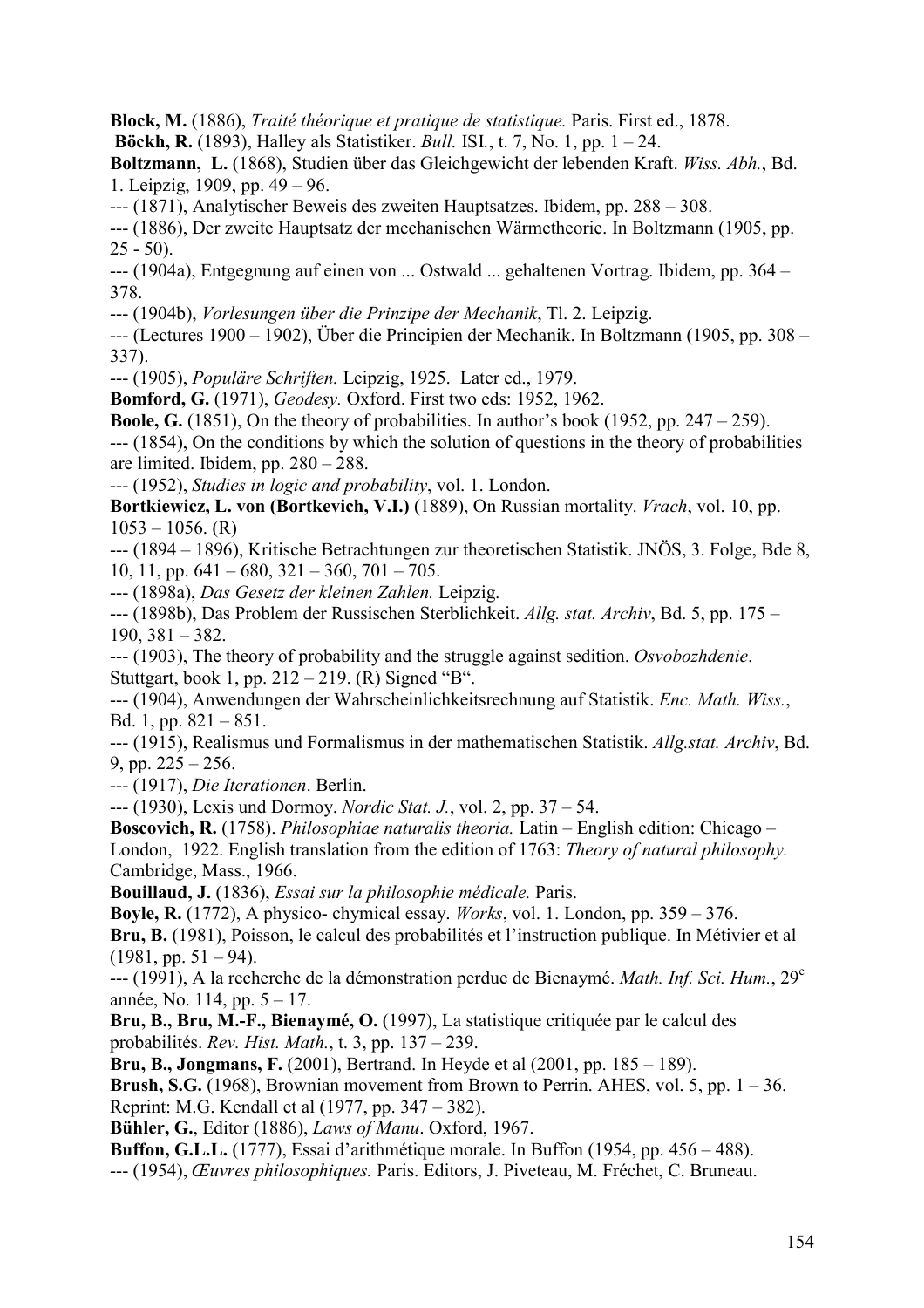**Buniakovsky, V.Ya.** (1836), Determination of the probability that a randomly chosen quadratic equation with integral coefficients has real roots. *Mém. Imp. Acad. Sci. St. Pétersb.*, 6me sér., Sci. math., phys. et natur., t. 3 (Sci. math. et phys., t. 1), No. 4, pp. 341 – 351. (R) --- (1836 – 1837), On the application of the analysis of probabilities to determining the approximate values of transcendental numbers. Ibidem, pp.  $457 - 467$  and No. 5, pp.  $517 -$ 526. (R)

--- (1846), *Osnovania matematicheskoi teorii veroiatnostei* (Principles of the math. theory of probability). Petersburg. (R)

--- (1850), Sur une application curieuse de l'analyse des probabilités. *Mém. Imp. Acad. Sci. St. Pétersb.*, 6me sér., Sci. math., phys. et natur., t. 6 (Sci. math. et phys., t. 4), No. 3, pp. 233 – 258.

--- (1866a), Essay on the law of mortality in Russia and on the distribution of the Orthodox believers by ages. *Zap. Imp. Akad Nauk St.Petersb.*, vol. 8, No. 6. Separate paging. (R) --- (1866b), Tables of mortality and of population for Russia. *Mesiatseslov* (Calendar) for 1867. Petersburg. Supplement, pp.  $3 - 53$ . (R)

--- (1868), A few remarks on the laws of the movement of the population in Russia. *Russk. Vestnik*, vol. 73, pp. 5 – 20. (R)

--- (1871), On a special kind of combinations occurring in problems connected with defects. *Zap. Imp. Akad. Nauk St. Petersb.*, vol. 20, No. 2. Separate paging. (R)

--- (1874), Anthropological [Anthropometric] studies. Ibidem, vol. 23, No. 5. Separate paging. (R)

--- (1875a), On a problem concerning the partition of numbers. Ibidem, vol. 25, No. 1. Separate paging. (R)

--- (1875b), On the probable number of men in the contingents of the Russian army in 1883, 1884 and 1885. Ibidem, No. 7. Separate paging. (R)

--- (1880), On maximal quantities in issues concerning moral benefit. Ibidem, vol. 36, No. 1. Separate paging. (R)

**Burov, V.G., Viatkin, R.V., Titarenko, M.A.**, Editors (1972 – 1973), *Drevnekitaiskaia filosofia* (Ancient Chinese philosophy), vols 1 – 2. Moscow. (R)

**Bursill - Hall P.,** Еditor (1993), *R.J. Boscovich. His life and scientific work.* Roma. **Byrne E.F.** (1968), *Probability and opinion.* The Hague.

**Campbell, L., Garnett, W.** (1884), *Life of Maxwell.* London. First ed., 1882.

**Сauchy, A.L.** (1821), *Course d'analyse de l'Ecole royale polytechnique.* OC, sér. 2, t. 3. Paris, 1897.

--- (1845), Sur les secours que les sciences du calcul peuvent fournir aux sciences physiques ou même aux sciences morales. OC, sér. 1, t. 9. Paris, 1896, pp. 240 – 252.

--- (1853a), Sur la nouvelle méthode d'interpolation comparée à la méthode des moindres carrés. OC, t. 12. Paris, 1900, pp. 68 – 79.

--- (1853b), Sur les résultats moyens d'observations de même nature, et sur les résultats les plus probables. Ibidem, pp. 94 – 104.

--- (1853c), Sur la probabilité des erreurs qui affectent des résultats moyens d'observations de même nature. Ibidem, pp. 104 – 114.

--- (1853d), Sur les résultats moyens d'un très grand nombre d'observations. Ibidem, pp. 125 – 130.

**Celsus, A.C.** (1935), *De medicina*, vol. 1. London. In English. Written in 1st century. **Chadwick, E.** (1842), *Report on the sanitary condition of the labouring population.* Edinburgh, 1965.

**Chaufton, A.** (1884), *Les assurances*, t. 1. Paris.

**Chebotarev, A.S.** (1958), *Sposob naimenshikh kvadratov etc.* (Method of least squares). Moscow. (R)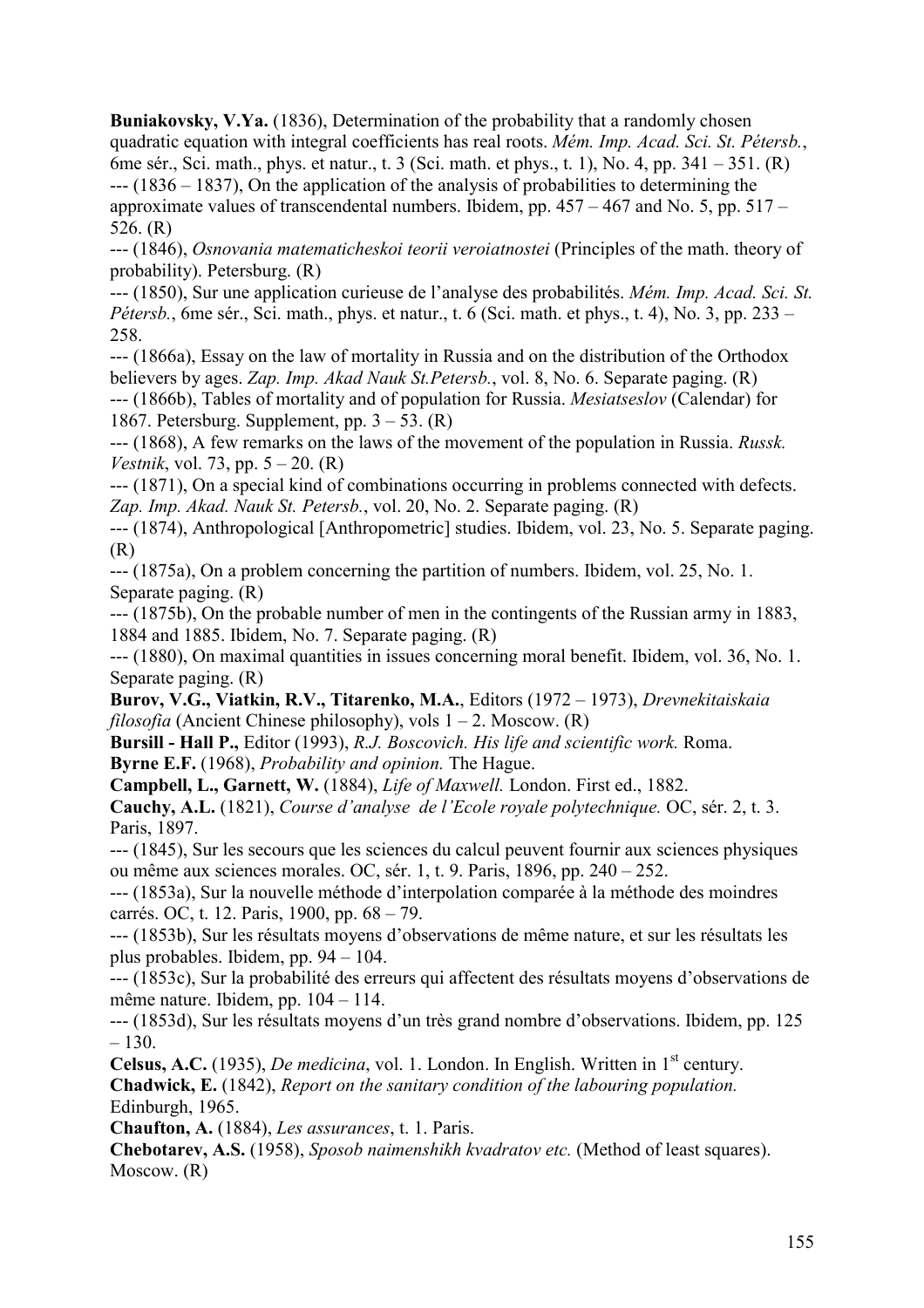**Chebyshev, P.L.** (1845), An essay on an elementary analysis of the theory of probability. In Chebyshev (1944 - 1951, vol. 5, pp. 26 – 87). (R)

--- (1846), Démonstration élémentaire d'une proposition générale de la théorie des probabilités. *J. reine u. angew. Math.*, Bd. 33, pp. 259 – 267.

--- (1867), Des valeurs moyennes. *J. math. pures et appl.*, t. 12, pp. 177 – 184.

 $-(-1874)$ , Sur les valeurs limites des integrales. Ibidem, t. 19, pp. 157 – 160.

--- (1887), Sur deux théorèmes relatifs aux probabilités. *Acta math.*, t. 14, 1890 – 1891, pp.  $305 - 315$ .

--- (Lectures 1879 – 1880), *Teoria veroiatnostei* (Theory of probability). Moscow – Leningrad, 1936. (R) English transl.: Chebyshev (1999).

--- (1899 – 1907), *Oeuvres*, tt. 1 – 2. Pétersbourg. Reprint: New York, 1962*.* 

--- (1944 – 1951), *Polnoe Sobranie Sochineniy* (Complete works), vols 1 – 5. Moscow – Leningrad. (R)

--- (1999), *Theory of probability. Lectures.* Egelsbach, Hänsel-Hohenhausen, Deutsche Hochschulschriften 2665.

**Chetverikov, N.S.**, Editor (1968), *O teorii dispersii* (On the theory of dispersion). Moscow. (R)

**Chirikov, M.V., Sheynin, O.B.** (1994), see Sheynin (1994f).

**Chuprov, A.A.** (1905), Die Aufgaben der Theorie der Statistik. *Schmollers Jahrb. f. Gesetzgebung, Verwaltung u. Volkwirtschaft in Dtsch. Reiche*, Bd. 29, pp. 421 – 480. Quoted from its Russian translation (Chuprov 1960, pp. 43 – 90).

 **---** (1909), *Ocherki po teorii statistiki* (Essays on the theory of statistics). Moscow, 1959. Second ed., 1910. (R)

--- (1912), Sampling investigation. English transl. In Sheynin, O., Chuprov's early paper on sampling. JNÖS, Bd. 216, 1997, pp. 658 – 671.

--- (1916 or very beginning of 1917), On the mean square error of the coefficient of dispersion. Manuscript. English transl. In Bernstein et al (1999, pp. 23 – 44).

--- (1918 – 1919), Zur Theorie der Stabilität statistischer Reihen. *Skand. Aktuarietidskr.*, t. 1 – 2, pp.  $199 - 256$ ,  $80 - 133$ .

--- (1925), *Grundbegriffe und Grundprobleme der Korrelationstheorie.* Leipzig – Berlin. Quoted from its Russian version of 1926.

--- (1926), Teorien för satistiska räckors stabilitet. *Nord. Stat. Tidskrift*, Bd. 5, pp. 195 – 212. Quoted from its Russian translation (Chuprov 1960, pp. 224 – 239).

--- (1960), *Voprosy Statistiki* (Issues in Statistics). Reprints and/or translations of papers. Moscow, 1960. ( R )

--- (1999), Translation: On the mean square error of the coefficient of dispersion. In Bernstein et al  $(1999, pp. 23 - 44)$ . Not published in Russian.

**Clausius, R.** (1857), Über die Art der Bewegung welche wir Wärme nennen. In Clausius (1867, pp. 229 - 259).

--- (1858), Über die mittlere Länge der Wege ... bei der Molecularbewegung. Ibidem, pp. 260  $-276.$ 

--- (1867), *Abhandlungen über die mechanische Wärmetheorie*, Abt. 2. Braunschweig.

--- (1889 – 1891), *Die kinetische Theorie der Gase.* Braunschweig.

**Commelin, C.** (1693), *Beschryvinge der Stadt Amsterdam.*Amsterdam.

**Condorcet, M.J.A.N.** (1784), Sur le calcul des probabilités. *Hist. Acad. Roy. Sci. Paris 1781 avec Mém. Math. et Phys. pour la même année*. Paris, 1784, pp. 707 – 728.

--- (1785), *Essai sur l'application de l'analyse à la probabilité des decisions rendues a la pluralité des voix.* New York, 1972.

--- (1795), *Esquisse d'un tableau historique des progrès de l'esprit humain.* Paris, 1988. **Coolidge, J.L.** (1926), Adrain and the beginnings of American mathematics. *Amer. Math. Monthly*, vol. 33, No. 2, pp. 61 – 76.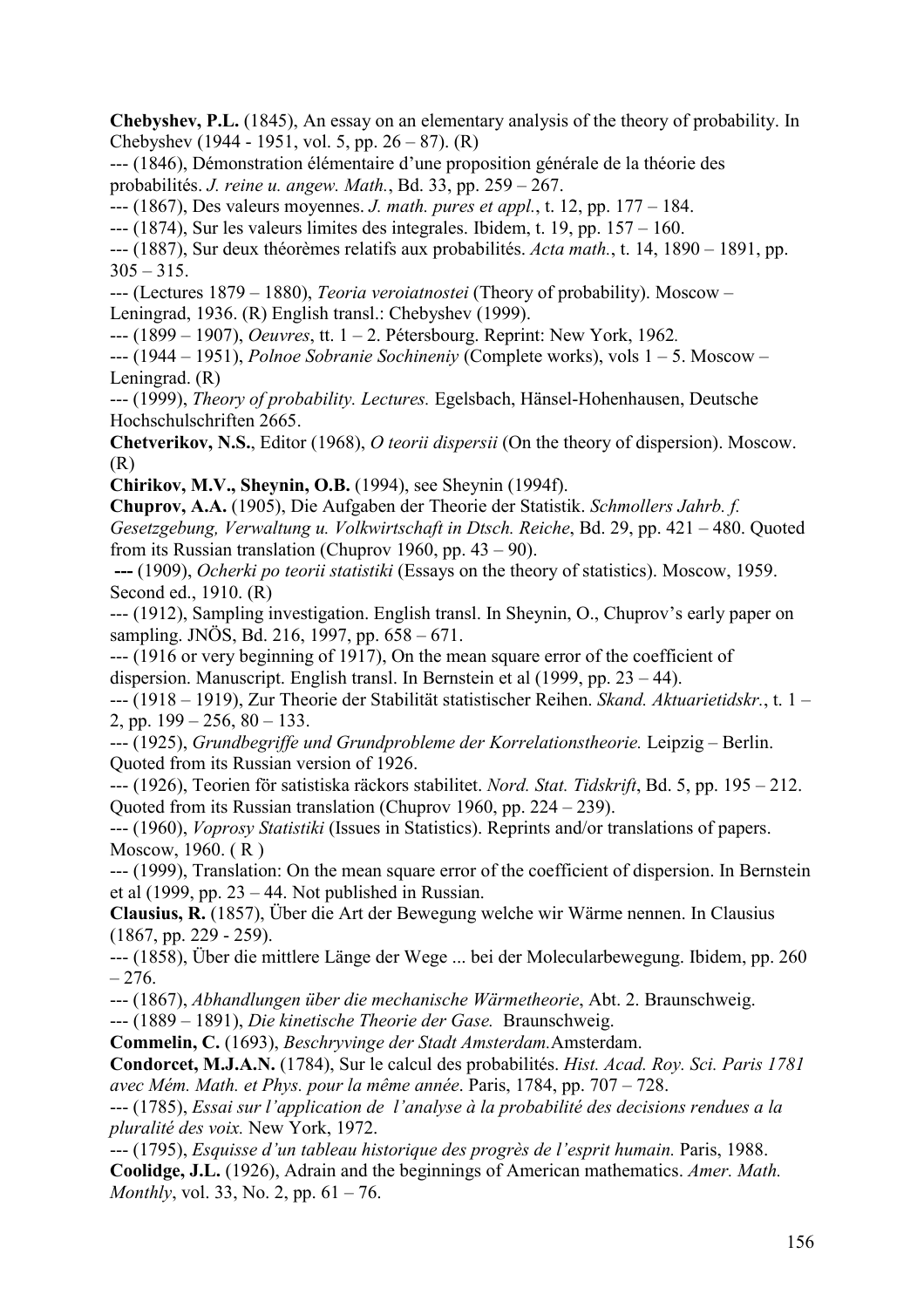**Cornfield, J.** (1967), The Bayes theorem. *Rev. ISI*, vol. 35, pp. 34 – 49.

**Cotes, R.** (1722), Aestimatio errorum in mixta mathesis per variationes partium trianguli plani et sphaerici. *Opera misc.* London, 1768, pp. 10 – 58.

**Cournot, A.A.** (1838)**,** Sur l'applications du calcul des chances à la statistique judiciaire. *J. math. pures et appl.*, sér. 1, t. 3, pp. 257 – 334.

--- (1843). *Exposition de la théorie des chances et des probabilités.* Paris, 1984. Editor B. Bru.

--- (1851), *Essai sur les fondements de nos connaissances et sur les caractères de la critique philosophique.* Paris, 1975.

--- (1861), *Traité de l'enchainement des idées fondamentales dans les sciences et dans l'histoire.* Paris, 1982.

--- (1875), *Matérialisme, vitalisme, rationalisme.* Paris, 1979.

**Courtault, J. – M. et al** (2000), Bachelier. On the centenary of "Théorie de la spéculation". *Math. Finance*, vol. 10, pp. 341 – 353.

**Couturat, L.** (1901), *La logique de Leibniz.* Paris**.**

**Cramér, H.** (1946), *Mathematical methods of statistics.* Princeton. 13th printing, 1974. --- (1976), Half a century with probability theory: some personal recollections. *Annals prob.,* 

vol. 4, pp. 509 – 546.

**Crofton, M.W.** (1869), On the theory of local probability applied to straight lines drawn at random in a plane. *Phil. Trans. Roy. Soc.*, vol. 158 for 1868, pp. 181 – 199.

**Cubranic, N.** (1961), *Geodetski rad R. Boskovica.* Zagreb.

**Czuber, E.** (1891), Zur Kritik einer Gauss'schen Formel. *Monatshefte Math. Phys.*, Bd. 2, pp.  $459 - 464$ .

--- (1908), *Wahrscheinlichkeitsrechnung und ihre Anwendung*, Bd. 1. New York, 1968. First ed., 1903.

--- (1921), *Die statistischen Forschungsmethoden.* Wien.

**Dalembert, J. Le Rond** (1754), Croix ou pile. *Enc. ou dict. raisonné des sciences, des arts et des métiers*, t. 4, pp. 512 – 513.

--- (1761a), Sur le calcul des probabilités. *Opusc. Math.*, t. 2. Paris, pp. 1 – 25.

--- (1761b), Sur l'application du calcul des probabilités à l'inoculation de la petite vérole. Ibidem, pp. 26 – 95.

--- (1768a), Doutes et questions sur le calcul des probabilités. In author's book *Mélanges de litterature, d'histoire et de philosophie*, t. 5, pp. 267 – 367.

--- (1768b), Sur la durée de la vie. *Opusc. Math.*, t. 4. Paris, pp. 92 – 98.

--- (1768c), Sur un mémoire de M. Bernoulli concertant l'inoculation. Ibidem, pp. 98 – 105.

--- (1768d), Sur le calcul des probabilités. Ibidem, pp. 283 – 310.

 $-(-1821)$ , Essai sur les elemens de philosophie. OC, t. 1, pt. 1, Paris, pp. 116 – 348.

**Darwin, C.** (1876), *The effects of cross and self-fertilisation in the vegetable kingdom*. London, 1878.

**---** (1881), *The formation of vegetable mould.* London, 1945.

**---** (1903), *More letters*, vol. 1. London.

**David, F.N.** (1962), *Games, gods and gambling.* London.

**David, F.N., Neyman, J.** (1938), Extension of the Markoff theorem on least squares. *Stat. Res. Memoirs*, vol. 2, pp. 105 – 117.

**David, H.A.** (1957), Some notes on the statistical papers of Helmert. *Bull. Stat. Soc. New South Wales*, vol. 19, pp. 25 – 28. First publ. Ibidem, 1954.

--- (1963), *The method of paired comparisons.* London – New York, 1988.

--- (1998), Early sample measures of variability. *Stat. Sci.*, vol. 13, pp. 368 – 377.

**David, H.A., Edwards, A.W.F.** (2001), *Annotated readings in the history of statistics.* New York.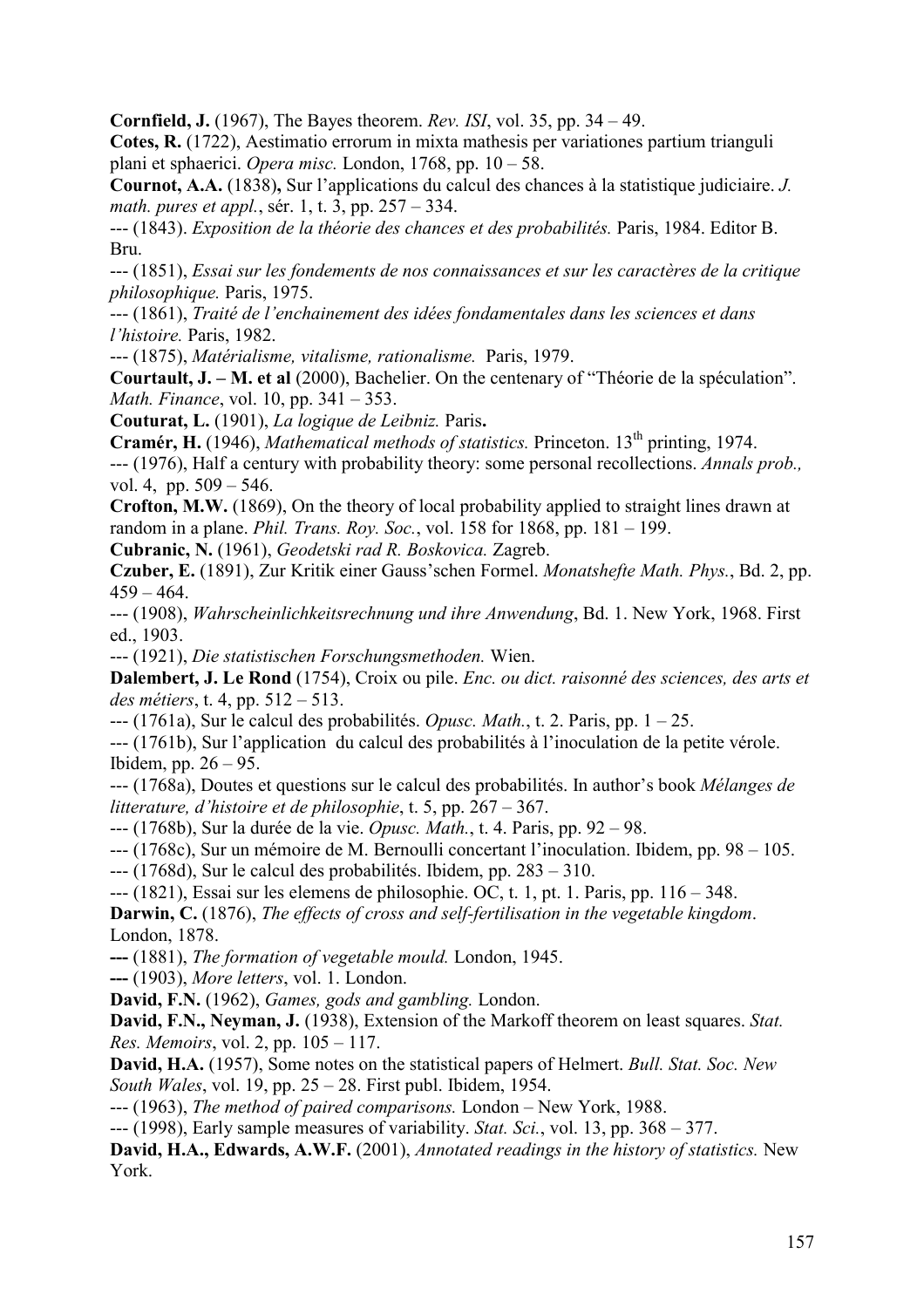**Davidov, A.Yu.** [1854], *Lektsii matematicheskoi teorii veroiatnostei* (Lectures on math. theory of probability). N.p., n.d. (R)

--- (1857), Theory of mean quantities with its application to compilation of mortality tables. In *Rechi i otchet, proiznesennye v torzhestvennom sobranii Moskovskogo Universiteta* 

(Orations and report at the grand meeting of Moscow Univ.). Moscow, first paging. (R)

--- [1885], *Teoria veroiatnostei, 1884 - 1885* (Theory of probability). N.p., n.d. (R)

--- (1886), On mortality in Russia. *Izv. Imp. Obshchestva liubitelei estestvoznania,* 

*antropologii i etnografii*, vol. 49, No. 1, pp. 46 – 66. (R)

**Daw, R.H.** (1980), J.H. Lambert, 1727 – 1777. *J. Inst. Actuaries*, vol. 107, pp. 345 – 350. **DeCandolle, Aug. P.** (1832), *Physiologie végétale*, tt. 1 – 3. Paris.

**De Moivre, A.** (1712). English transl.: De mensura sortis or the measurement of chance. ISR. vol. 52, 1984, pp. 236 – 262. Commentary (A. Hald): Ibidem, pp. 229 – 236.

--- (1718), *Doctrine of chances.* Later editions: 1738, 1756. Reprint of last edition: New York, 1967.

--- (1730), *Miscellanea analytica de seriebus et quadraturis.* London.

--- (1733). English transl. by author: A method of approximating the sum of the terms of the binomial  $(a + b)^n$  expanded into a series from whence are deduced some practical rules to estimate the degree of assent which is to be given to experiments. Incorporated in subsequent editions of the *Doctrine* (in 1756, an extended version, pp. 243 – 254).

--- (1756b), *Treatise of annuities on lives*. In the *Doctrine*, 1756, pp. 261 – 328. First ed., 1725. German transl.: Wien, 1906.

**De Montessus, R.** (1903), Un paradoxe du calcul des probabilités. *Nouv. Annales Math.*, sér. 4, t. 3, pp.  $21 - 31$ .

**De Morgan, A.** (1845), Theory of probabilities. *Enc. Metropolitana*, Pure sciences, vol. 2. London, pp. 393 – 490.

--- (1847), *Formal logic, or the calculus of inference, necessary and probable.* Second ed.: Chicago, 1926.

--- (1864), On the theory of errors of observation. *Trans. Cambr. Phil. Soc.*, vol. 10, pp. 409 – 427.

**Descartes, R.** (1644), *Les principes de la philosophie.Œuvres,* t. 9, pt. 2 (the whole issue). Paris, 1978. Reprint of the edition of 1647.

**DeVries, W.F.M.** (2001), Meaningful measures: indicators on progress, progress on indicators. ISR, vol. 69, pp. 313 – 331.

**De Witt, J.** (1671). English transl: Value of life annuities in proportion to redeeemable annuities. In Hendriks (1852, pp. 232 – 249).

**Dietz, K.** (1988), The first epidemic model: historical note on P.D. Enko. *Austr. J. Stat.*, vol. 30A, pp.  $56 - 65$ .

Dietz, K., Heesterbeek, J.A.P. (2000), D. Bernoulli was ahead of modern epidemiology. *Nature*, vol. 408, pp. 513 – 514.

**---** (2002), D. Bernoulli's epidemiological model revisited. *Math. Biosciences*, vol. 180, pp.  $1 - 21$ .

**Doob, J.L.** (1989), Commentary on probability. In *Centenary of math. in America*, pt. 2. Providence, Rhode Island, 1989, pp. 353 – 354. Editors P. Duren et al.

**Dorfman, Ya.G.** (1974), *Vsemirnaia istoria fiziki* (Intern. history of physics). Moscow. (R) **Dorsey, N.E. & Eisenhart, C.** (1969), On absolute measurement. In Ku (1969, pp. 49 – 55). **Double, F.J.** (1837), Inapplicability of statistics to the practice of medicine. *Lond. Medical Gaz.*, vol. 20, No. 2, pp. 361 – 364. Transl. from the *Gaz. Médicale.*

**Dupâquier, J.** et **M.** (1985), *Histoire de la démographie.* Paris.

**Du Pasquier, L.G.** (1910), Die Entwicklung der Tontinen bis auf die Gegenwart. *Z. schweiz. Stat.*, 46. Jg, pp. 484 – 513.

**Dutka, J.** (1985), On the problem of random flights. AHES, vol. 32, pp. 351 – 375.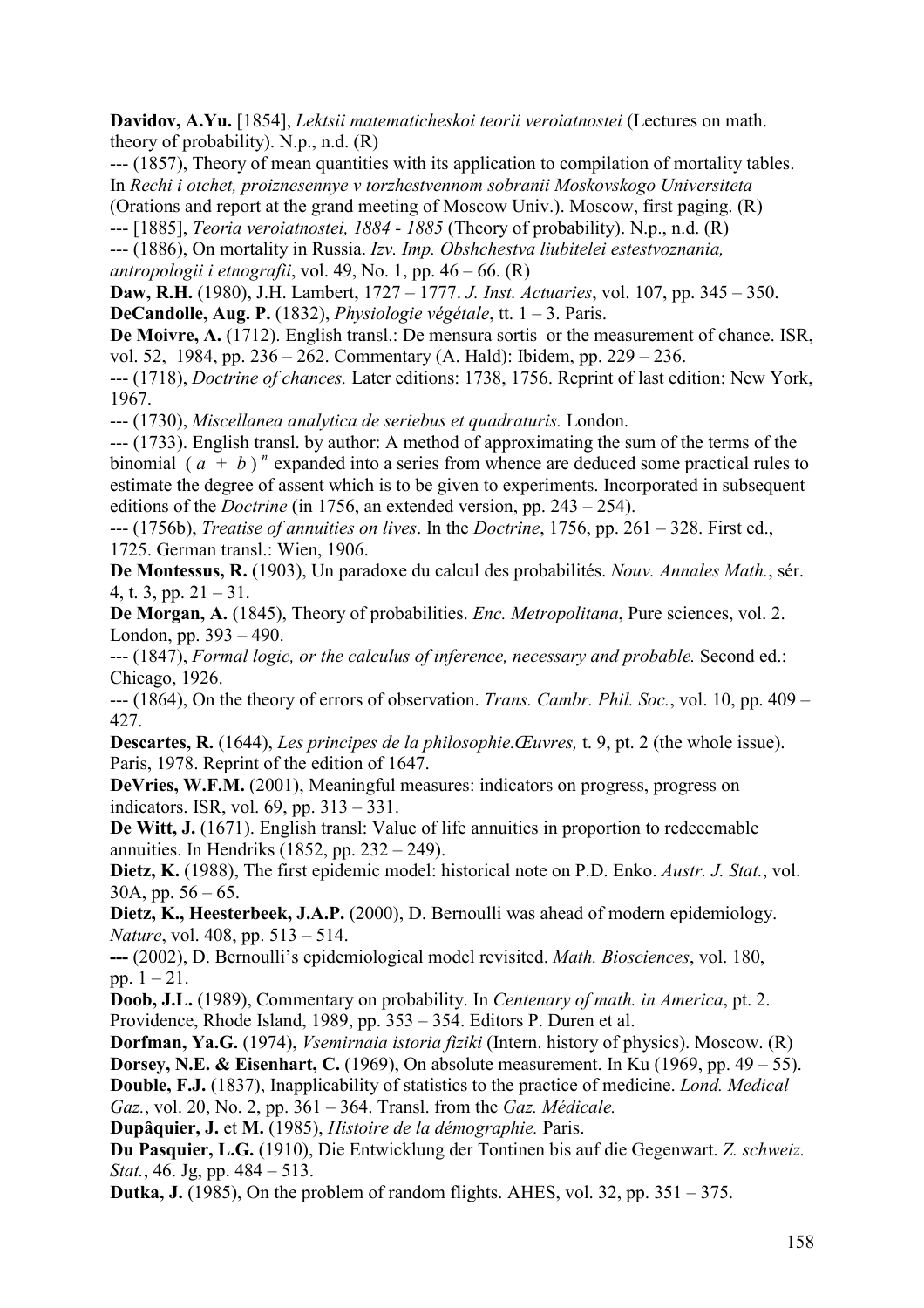--- (1988), On the St. Petersburg paradox. AHES, vol. 39, pp. 13 – 39.

 $-(-1990)$ , R. Adrain and the method of least squares. AHES, vol. 41, pp. 171 – 184.

**Eddington, A.S.** (1933), Notes on the method of least squares. *Proc. Phys. Soc.*, vol. 45, pp.  $271 - 287$ .

**Edgeworth, F.Y.** (1996), *Writings in probability, statistics and economics*, vols  $1 - 3$ . Cheltenham. Editor, C.R. McCann, Jr.

**Edwards, A.W.F.** (2002), *Pascal's arithmetic triangle*. Baltimore. First ed., 1987.

**Eggenberger, J.** (1894), Darstellung des Bernoullischen Theorems etc. *Mitt. Naturforsch. Ges. Bern* No. 1305 – 1334 für 1893, pp. 110 – 182.

**Eisenhart, C.** (1963), Realistic evaluation of the precision and accuracy of instrument calibration. In Ku (1969, pp. 21- 47).

**---** (1964), The meaning of "least" in least squares. *J. Wash. Acad. Sci.*, vol. 54, pp. 24 – 33. Reprint: Ku (1969, pp. 265 – 274).

--- (1974), Pearson. In Gillispie & Holmes (1970 – 1990, vol. 10, pp. 447 – 473).

--- (1976), [Discussion of invited papers.] *Bull.* ISI, vol. 46, pp. 355 – 357.

**Encke, J.F.** (1851), Über die Bestimmung der elliptischen Elemente bei Planetenbahnen. *Abh. Kgl. Akad. Wiss. Berlin* for 1849, pp. 1 – 68 of second paging.

**Enko, P.D.** (1889), On the course of epidemics of some infectious diseases. *Intern.*

*J.Epidemiology*, vol. 18, 1989, pp. 749 – 755. Partial transl. by K. Dietz.

**Erdélyi, A.** (1956), *Asymptotic expansions.* New York.

**Erisman, F.F.** (1887), *Kurs gigieny* (A course in hygiene), vols  $1 - 2$ . Moscow. (R). Vol. 2 contains a supplement on sanitary statistics.

**Erman, A.,** Editor (1852), *Briefwechsel zwischen W. Olbers und F.W. Bessel*, Bde 1 – 2. Leipzig.

**Ermolaeva, N.S.** (1987), On an unpublished course on the theory of probability by Chebyshev. *Voprosy istorii estestvozn. i tekhniki* No. 4, pp. 106 – 112. ( R )

**Euler, L.** (1748), *Introductio in analysin infinitorum*, t. 1, Lausannae. Russian transl.: Moscow, 1961.

**---** (1749), Recherches sur la question des inégalités du mouvement de Saturne et de Jupiter. *Opera omnia*, ser. 2, t. 25. Zürich, 1960, pp. 45 – 157.

--- (1767), Recherches générales sur la mortalité et la multiplication du genre humain. Ibidem, ser. 1, t. 7. Leipzig, 1923, pp. 79 – 100. His manuscript Sur multiplication du genre humaine is published Ibidem, pp. 545 – 552.

--- (1778). [Commentary to D. Bernoulli (1778).] English transl. 1961, its reprint 1970, together with the transl. of Bernoulli.

**Faraday, M.** (1971), *Selected correspondence*, vols 1 – 2. Cambridge.

**Farebrother, R.W.** (1993), Boscovich's method for correcting discordant observations. In Bursill-Hall (1993, pp. 255 – 261).

--- (1999), *Fitting linear relationships. History of the calculus of observations 1750 – 1900.* New York.

**Fechner, G.T.** (1860), *Elemente der Psychophysik*, Bde 1 – 2. Leipzig. Third ed., 1907, its reprint, 1964.

--- (1874), Über die Bestimmung des wahrscheinlichen Fehlers eines Beobachtungsmittels. *Annalen Phys. Chem.*, Jubelbd., pp. 66 – 81.

--- (1882), *Revision der Hauptpunkte der Psychophysik.* Leipzig.

--- (1887), Über die Methode der richtigen und falschen Fälle. *Abh. Kgl. Sächsische Ges. Wiss.*, Bd. 13 (22), pp. 109 – 312.

**---** (1897), *Kollektivmasslehre.* Leipzig. Editor (and actual coauthor) G.F. Lipps.

**Fedorovitch, L.V.** (1894), *Istoria i teoria statistiki* (History and theory of statistics). Odessa. (R)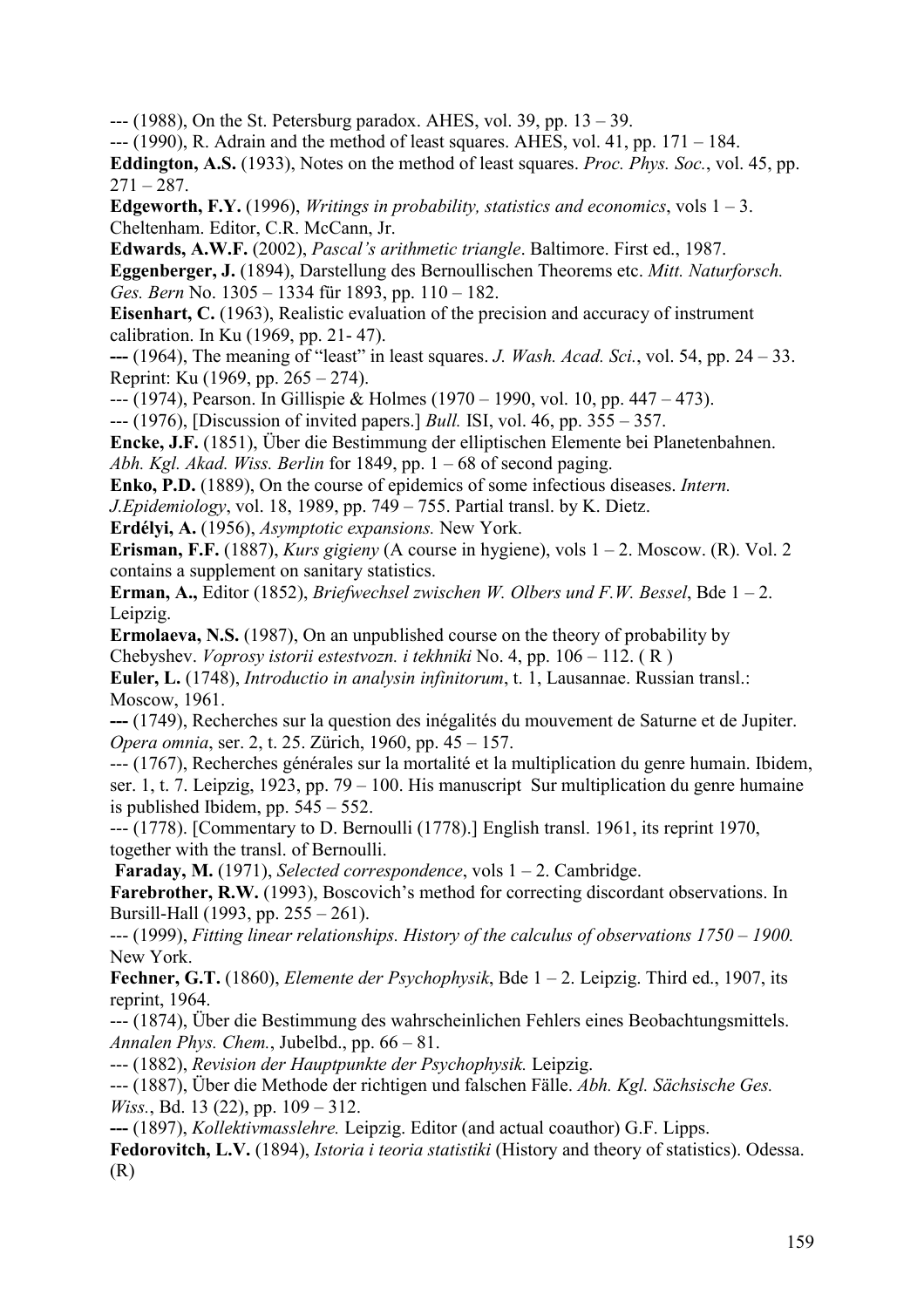**Feller, W.** (1950), *Introduction to probability theory and its applications*, vol. 1. New York – London. Second ed. Third ed., 1968.

Fisher, R.A. (1920), Mathematical examination of the methods of determining the accuracy of an observation. *Monthly Notices Roy. Astron. Soc.*, vol. 80, pp. 758 – 770.

--- (1922), On the mathematical foundations of theoretical statistics. *Phil. Trans. Roy. Soc.*, vol. A222, pp. 309 – 368.

**Fletcher, A., Miller, J.C.P. et al** (1962), *Index of mathematical tables*, vol. 1. Oxford. 2nd ed. **Forsythe, G.E.** (1951), Gauss to Gerling on relaxation. *Math. tables and other aids to computers*, vol. 5, pp. 255 – 258.

**Fortunatov, A.** (1914), To the memory of P.D. Azarevitch. *Statistich. Vestnik* No. 1 – 2, pp.  $233 - 238$ . (R)

**Fourier, J.B.J.,** Editor (1821 – 1829), *Recherches statistiques sur la ville de Paris et de départament de la Seine*, tt. 1 – 4. Paris.

--- (1826), Sur les résultats moyens déduits d'un grand nombre d'observations. *Œuvres*, t. 2. Paris, 1890, pp. 525 – 545.

**Fraenkel, A.** (1930), G. Cantor. *Jahresber. Deutsch. Mathematikervereinigung*, Bd. 39, pp.  $189 - 266$ .

**Franklin, J.** (2001), *The science of conjecture.* Baltimore.

**Fréchet, M.** (1949), Réhabilitation de la notion statistique de l'homme moyen. In author's book *Les mathématiques et le concret.* Paris, 1955, pp. 317 – 341.

**Freudenthal, H.** (1951), Das Peterburger Problem in Hinblick auf Grenzwertsätze der Wahrscheinlichkeitsrechnung. *Math. Nachr.*, Bd. 4, pp. 184 – 192.

**---** (1961), 250 years of mathematical statistics. In *Quantitative methods in pharmacology.*  Amsterdam, 1961, pp. xi – xx. Editor H. De Jonge.

--- (1971), Cauchy. In Gillispie & Holmes (1970 – 1990, vol. 3, pp. 131 – 148).

**Freudenthal, H., Steiner, H.-G.** (1966), Aus der Geschichte der Wahrscheinlichkeitstheorie und der mathematischen Statistik. In *Grundzüge der Mathematik*, Bd. 4. Göttingen, 1966, pp. 149 – 195. Editors H. Behnke et al.

**Fuss, N.I.** (1836), Compte rendu de l'Académie pour 1835. In *Recueil des actes de la séance publique Acad. Imp. Sci. St. Pétersbourg 29 Sept. 1835.* St. Pétersbourg, 1836. Separate paging.

**Galen, C.** (1946), *On medical experience.* London.

--- (1951), *Hygiene.* Springfield, Illinois.

Galilei, G. (1613). English transl: History and demonstrations concerning sunspots and their phenomena. In author's book *Discoveries and opinions of Galileo.* Garden City, New York, pp. 88 – 144.

**---** (1632). English transl.: *Dialogue concerning the two chief world systems.* Berkeley – Los Angeles, 1967.

**Galitzin, B.** (1902), Über die Festigkeit des Glasses. *Izv. Imp. Akad. Nauk,* ser. 5, vol. 16, No. 1, pp.  $1 - 29$ .

**Galton, F.** (1863), *Meteorographica.* London – Cambridge.

--- (1869), *Hereditary genius.* London – New York, 1978.

--- (1877), Typical laws of heredity. *Nature*, vol. 15, pp. 492 – 495, 512 – 514, 532 – 533.

Gani, J. (1982), Newton on a "Question touching ye different Odds upon certain given Chances upon Dice". *Math. Scientist*, vol. 7, pp. 61 – 66.

--- (2001), P.D. Enko. In Heyde & Seneta (2001, pp. 223 – 226).

Garber, D., Zabell, S. (1979), On the emergence of probability. AHES, vol. 21, pp. 33 – 53. **Gauss, C.F.** (1809a), Preliminary author's report about Gauss (1809b). In Gauss (1887, pp.  $204 - 205$ ).

--- (1809b), *Theoria motus*, Book 2, Section 3. German transl. Ibidem, pp. 92 – 117.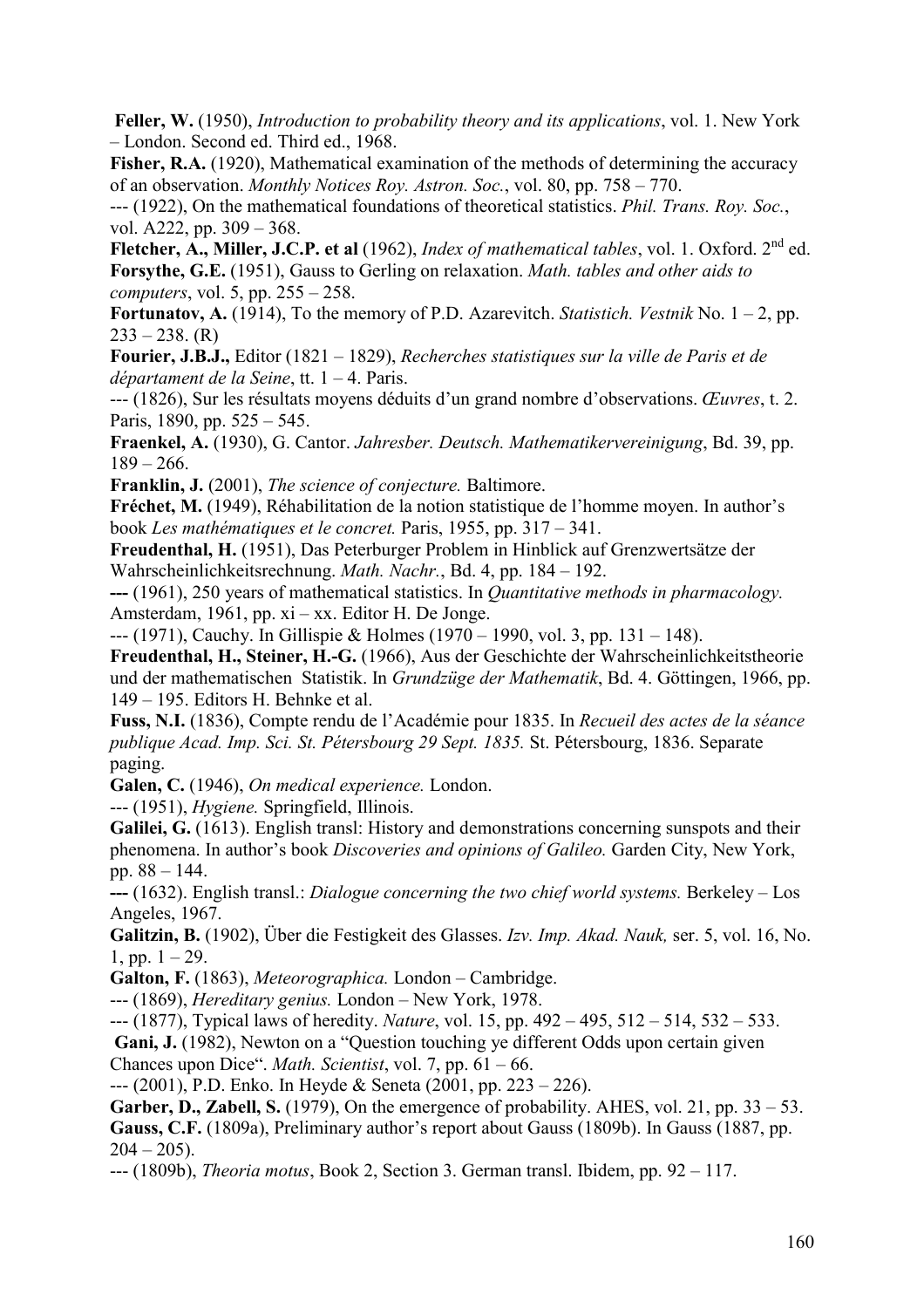--- (1811), German transl.: Aus der Untersuchung über die elliptischen Elemente der Pallas. Ibidem, pp. 118 – 128.

--- (1816), Bestimmung der Genauigkeit der Beobachtungen. Ibidem, pp. 129 – 138.

--- (1821), Preliminary author's report about Gauss (1823b, pt. 1). Ibidem, pp. 190 – 195.

--- (1823a), Preliminary author's report about Gauss (1823b, pt. 2). Ibidem, pp. 195 – 199.

--- (1823b), German transl.: Theorie der den kleinsten Fehlern unterworfenen Combination der Beobachtungen, pts  $1 - 2$ . Ibidem, pp.  $1 - 53$ .

--- (1826), Preliminary author's report about Gauss (1828). Ibidem, pp. 200 – 204.

--- (1828), Supplement to Gauss (1823b). German transl.: Ibidem, pp. 54 – 91.

--- (1855), *Méthode des moindres carrés.* Paris.

--- (1863 – 1930), *Werke*, Bde 1 – 12. Göttingen a.o. Reprint: Hildesheim, 1973 – 1981.

--- (1887), *Abhandlungen zur Methode der kleinsten Quadrate*. Hrsg, A. Börsch & P. Simon. Latest ed.: Vaduz, 1998.

**Gavarret, J.** (1840), *Principes generaux de statistique médicale.* Paris.

**Gillispie, C., Holmes, F.L.** Editors (1970 – 1990), *Dictionary of scientific biography*,

vols  $1 - 18$ . First 16 vols (1970 – 1980) edited by Gillispie, the rest by Holmes.

Gingerich, O. (1983), Ptolemy, Copernicus, and Kepler. In Adler M.G. & van Doren J.,

Еditors (1983), *Great ideas today.* Chicago, pp. 137 – 180.

--- (2002), The trouble with Ptolemy. *Isis*, vol. 93, pp. 70 – 74.

**Gini, C.** (1946), Gedanken von Theorem von Bernoulli. *Z. für Volkswirtschaft u. Statistik*, 82.  $Jg_{1}$ , pp.  $401 - 413$ .

**Gnedenko, B.V.** (1954). English transl.: *Theory of probability.* Moscow, 1973. First Russian ed., 1950.

--- (1958), Main stages in the history of the theory of probability. *Actes VIIIe Congrès Hist. Sci. 1956.* N.p., 1958, vol. 1, pp. 128 – 131.

 $-$ --(1959), On Liapunov's work on the theory of probability. IMI, vol. 12, pp. 135 – 160. (R) **Gnedenko, B, V., Gikhman, I.I.** (1956), Development of the theory of probability in the Ukraine. IMI, vol. 9, pp. 477 – 536. (R)

**Gnedenko, B.V., Sheynin, O.B.** (1978). See Sheynin (1978a).

**Gordevsky, D.Z.** (1955), *K.A. Andreev.* Kharkov. (R)

**Gower, B.** 81993), Boscovich on probabilistic reasoning and the combination of observations. In Bursill-Hall (1993, pp. 263 – 279).

**Graunt, J.** (1662), *Natural and political observations made upon the bills of mortality.*  Baltimore, 1939. Editor, W.F. Willcox.

**Gusak, A.A.** (1961), La préhistoire et les débuts de la théorie de la représentation approximative des fonctions. IMI, vol. 14, pp. 289 – 348. (R)

**Hagstroem, K.-G.** (1940), Stochastik, ein neues – und doch ein altes Wort. *Skand. Aktuarietidskr.*, t. 23, pp. 54 – 57.

**Hailperin** (Halperin ?) **T.** (1976), *Boole's logic and probability.* Amsterdam, 1986.

**Hald, A.** (1960), *Statistical theory with engineering applications.* New York. First ed., 1952.

**---** (1990), *History of probability and statistics and their applications before 1750.* New York.

--- (1998), *History of mathematical statistics from 1750 to 1930.* New York.

--- (2002), *On the history of series expansions of frequency functions and sampling* 

*distributions, 1873 – 1944.* Copenhagen, this being *Roy. Danish Acad. Sci. Letters*, Mat.-fys. Meddelelser No. 49.

--- (2003), *The history of the law of large numbers and consistency.* Univ. Copenhagen, Dept applied math. & statistics, Preprint No. 2.

**Halley, E.** (1694), *An estimate of the degree of mortality of mankind*. Baltimore, 1942. **Halperin, T.** (1988), The development of probability logic from Leibniz to MacColl. *Hist. and Phil. of Logic*, vol. 9, pp. 131 – 191.

**Haushofer, D.M.** (1872), *Lehr- und Handbuch der Statistik.* Wien.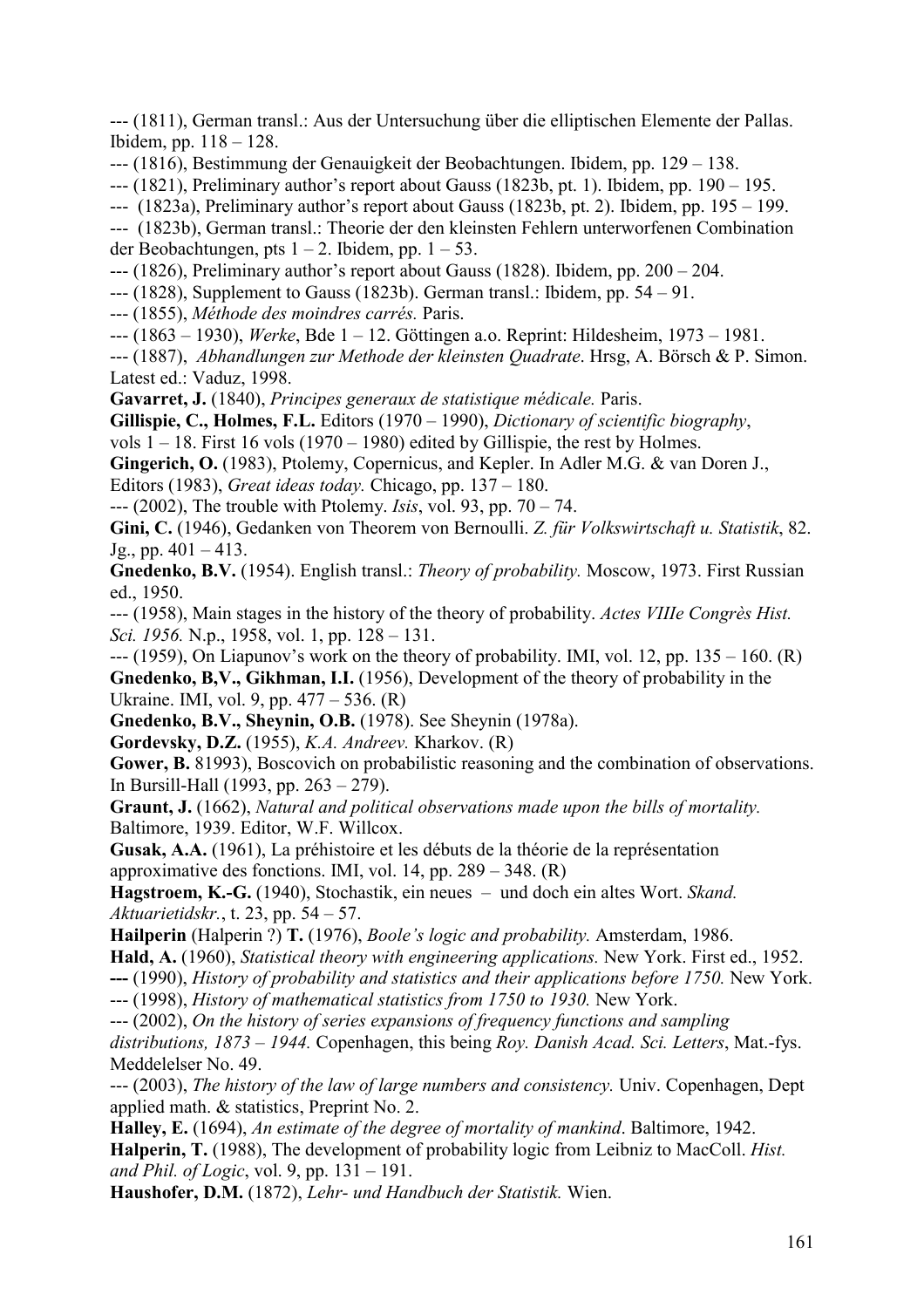**Helmert, F.R.** (1872), *Ausgleichungsrechnung nach der Methode der kleinsten Quadrate.*  Subsequent eds: 1907 and 1924 (Leipzig).

--- (1875a), Über die Berechnung des wahrscheinlichen Fehlers aus einer endlichen Anzahl wahrer Beobachtungsfehler. *Z. Math. Phys.*, Bd. 20, pp. 300 – 303.

--- (1875b), Über die Formeln für den Durchschnittsfehler. *Astron. Nachr.*, Bd. 85, pp. 353 – 366.

--- (1876a), Genauigkeit der Formel von Peters zur Berechnung des wahrscheinlichen Beobachtungsfehlers directer Beobachtungen. Ibidem, Bd. 88, pp. 113 – 132.

---(1876b), Über die Wahrscheinlichkeit der Potenzsummen der Beobachtungsfehler. *Z. Math. Phys.*, Bd. 21, pp. 192 – 218.

--- (1886), *Lotabweichungen*, Heft 1. Berlin.

--- (1905), Über die Genauigkeit der Kriterien des Zufalls bei Beobachtungsreihen. *Sitz. Ber. Kgl. Preuss. Akad. Wiss.*, Phys. – Math. Cl., Halbbd. 1, pp. 594 – 612. In Helmert (1993, pp.  $189 - 208$ ).

--- (1993), *Akademie-Vorträge.* Frankfurt am Main. Reprints of author's reports.

Hendriks, F. (1852 – 1853), Contributions to the history of insurance. *Assurance Mag.*, vol. 2, pp.  $121 - 150$ ,  $222 - 258$ ; vol. 3, pp.  $93 - 120$ .

--- (1863), Notes on the early history of tontines. *J. Inst. Actuaries*, vol. 10, pp. 205 – 219. **Henny, J.** (1975), Niklaus und Johann Bernoullis Forschungen auf dem Gebiet der Wahrscheinlichkeitsrechnung in ihrem Briefwechsel mit Montmort. In J. Bernoulli (1975, pp.

 $457 - 507$ .

**Herschel, W.** (1805), On the direction and motion of the Sun. In Herschel (1912, pp. 317 – 331).

--- (1806), On the quantity and velocity of the solar motion. Ibidem, pp. 338 – 359.

--- (1817), Astronomical observations and experiments tending to investigate the local arrangement of celestial bodies in space. Ibidem, pp. 575 – 591.

--- (1912), *Scientific papers*, vol. 2. London.

**Heyde, C.C., Seneta, E.** (1977), *Bienaymé.* New York.

---, Editors (2001), *Statisticians of the centuries.* New York.

**Hill, D., Elkin, W.L.** (1884), Heliometer - determination of stellar parallax. *Mem. Roy. Astron. Soc.*, vol. 48, pt. 1 (the whole issue).

**Hobbes, T.** (1646), Of liberty and necessity. *English Works*, vol. 4. London, 1840, pp. 229 – 278.

**Hochkirchen, C.** (1999), *Die Axiomatisierung der Wahrscheinlichkeitsrechnung.* Göttingen. **Hogan, E.R.** (1977), R. Adrain: American mathematician. *Hist. Math.*, vol. 4, pp. 157 – 172. Hoyrup, J. (1983), Sixth-century intuitive probability: the statistical significance of a miracle. *Hist. Math.*, vol. 10, pp. 80 – 84.

**Humboldt, A.** (1817), Des lignes isothermes. *Mém. Phys. Chim. Soc. d'Arcueil*, t. 3, pp. 462 – 602.

--- (1845), *Kosmos*, Bd. 1. Stuttgart.

**Huygens, C.** (1657), De calcul dans les jeux de hasard. In Huygens (1888 – 1950, t. 14, pp.  $49 - 91$ ).

--- (1888 – 1950), *Oeuvres complètes*, tt. 1 – 22. Laye. Volume 14 appeared in 1920.

**Idelson, N.I.** (1947), *Sposob naimenshikh kvadratov i teoria matematicheskoi obrabotki nabliudeniy* (Method of least squares and the theory of math. treatment of observations). Moscow. (R)

**Ivory, J.** (1825), On the method of least squares. *London, Edinburgh and Dublin Phil. Mag.*, vol. 65, pp.  $1 - 10$ ,  $81 - 88$ ,  $161 - 168$ .

**---** (1830), On the figure of the Earth. Ibidem, new ser., vol. 7, pp. 412 – 416.

**Johnson, N.L., Kotz, S.,** Editors (1997), *Leading personalities in statistical sciences.* New York. Collection of biographies partly reprinted from Kotz & Johnson (1982 – 1989).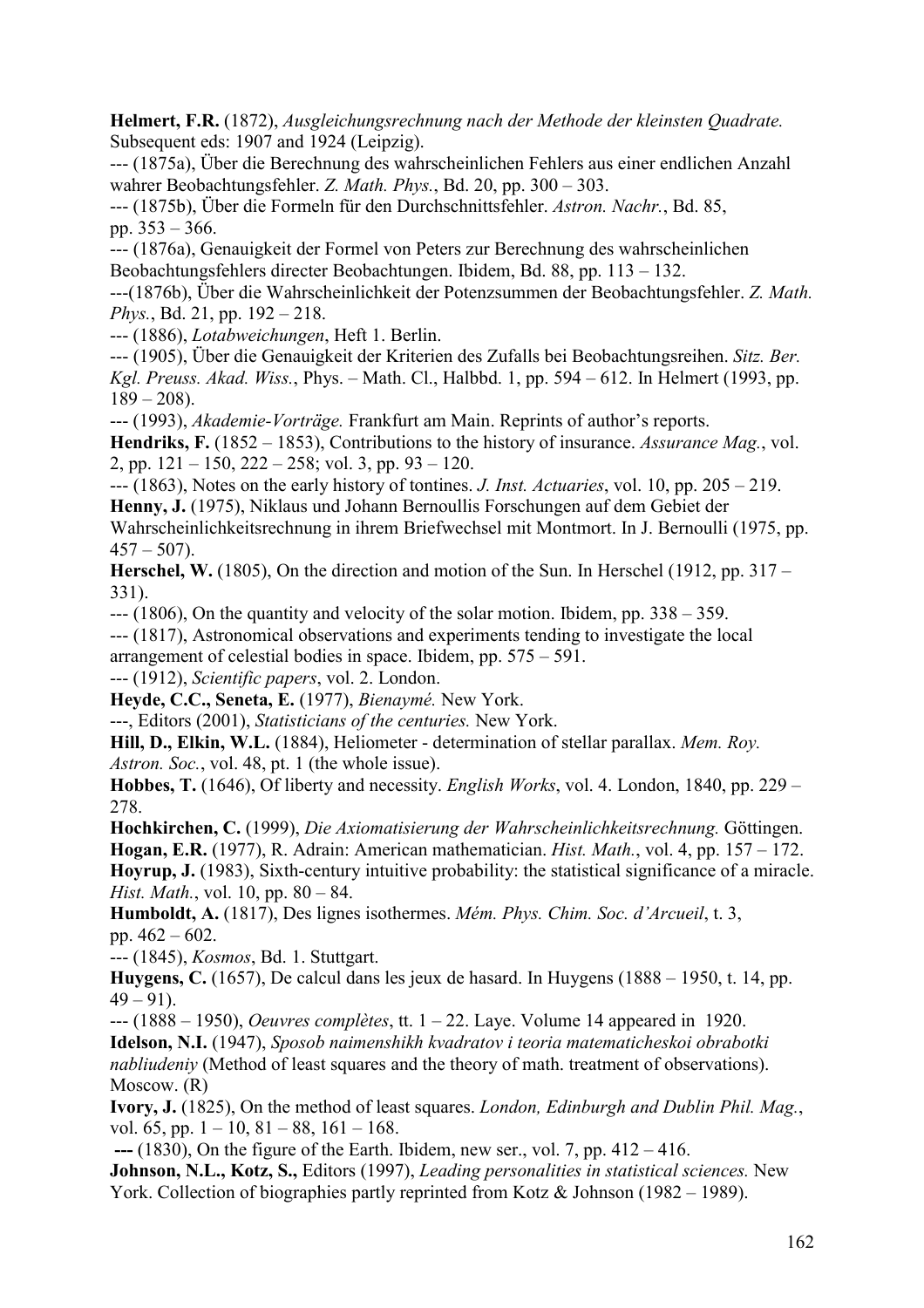**Jorland, G.** (1987), The Saint Petersburg paradox 1713 – 1937. In *The Probabilistic revolution*, vols 1 – 2. Cambridge (Mass.), 1987, vol. 1, pp. 157 – 190. Editors, L. Krüger, G. Gigerenzer, M.S. Morgan.

**Juskevic [Youshkevitch], A.P., Winter, E., Hoffmann, P.,** Editors (1959), *Die Berliner und die Petersburger Akademie der Wissenschaften in Briefwechsels Eulers*, Bd. 1. Berlin.

**Kac, M.** (1939), On a characterization of the normal distribution. In author's book

*Probability, number theory and statistical physics.* Cambridge (Mass.), 1979, pp. 77 – 79.

**Kamke, E.** (1933), Über neuere Begründungen der Wahrscheinlichkeitsrechnung. *Jahresber. Deutsche Mathematiker Vereinigung*, Bd. 42, pp. 14 – 27.

**Kant, I.** (1755), Allgemeine Naturgeschichte und Theorie des Himmels. *Ges. Schriften*, Bd. 1. Berlin, 1910, pp. 215 – 368.

--- (1763), Der einzig mögliche Beweisgrund zu einer Demonstration des Daseins Gottes. Ibidem, vol. 2, 1912, pp. 63 – 163.

**Kapteyn, J.C.** (1906a), *Plan of selected areas.* Groningen.

--- (1906b), Statistical methods in stellar astronomy. [*Reports*] *Intern. Congr. Arts & Sci. St. Louis 1904*. No place, vol. 4, 1906, pp. 396 – 425.

--- (1909), Recent researches in the structure of the universe. *Annual Rept Smithsonian Instn* for 1908, pp.  $301 - 319$ .

--- (1912), Definition of the correlation - coefficient. *Monthly Notices Roy. Astron. Soc.*, vol. 72, pp. 518 – 525.

**Kaufman, A.A.** (1922), *Teoria i metody ststistiki* (Theory and methods of statistics). Moscow. (R) Fourth ed. Fifth, posthumous edition, Moscow, 1928.

**Kendall, D.G.** (1975), The genealogy of genealogy: branching processes before (and after) 1873. *Bull. London Math. Soc.*, vol. 7, pp. 225 – 253.

**Kendall, M.G. (Sir Maurice)** (1956), The beginnings of a probability calculus. *Biometrika*, vol. 43, pp. 1 – 14. Reprint: E.S. Pearson & Kendall (1970, pp. 19- 34).

--- (1960), Where shall the history of statistics begin? *Biometrika*, vol. 47, pp. 447 – 449. Reprinted in same collection, pp. 45 – 46.

--- (1971), The work of Ernst Abbe. *Biometrika*, vol. 58, pp. 369 – 373. Reprint: M.G.Kendall & Plackett (1977, pp. 331- 335).

**Kendall, M.G., Doig, A.G.** (1962 – 1968), *Bibliography of statistical literature*, vols  $1 - 3$ . Vol. 3, 1968, lists literature up to 1940 with supplements to vols 1 and 2 for subsequent years; vol. 2, 1965, represents period 1940 – 1949; and vol. 1, 1962,- the period 1950 – 1958. Edinburgh.

**Kendall, M.G., Moran, P.A.P.** (1963), *Geometrical probabilities.* London.

**Kendall, M.G., Plackett, R.L.,** Editors (1977), *Studies in the history of statistics and probability*, vol. 2. London. Collected reprints of papers.

**Kepler, J.** (1596). Second ed., 1621. German transl: *Weltgeheimnis.* Augsburg, 1923. English transl: New York, 1981.

--- (1604). English transl: Thorough description of an extraordinary new star. *Vistas in astron.*, vol. 20, 1977, pp. 333 – 339.

--- (1609). English transl: *New astronomy.* Cambridge, 1992.

--- (1610), Tertius interveniens. Das ist Warnung an etliche Theologos, Medicos und Philosophos. *Ges. Werke*, Bd. 4. München, 1941, pp. 149 – 258.

**Khinchin, A.Ya.** (1961), The Mises frequency theory and modern ideas of the theory of probability. *Vopr. Filosofii*, No. 1 and 2, pp. 91 – 102 and 77 – 89. (R)

**Knapp, G.F.** (1872a), Quetelet als Theoretiker. JNÖS, Bd. 18, pp. 89 – 124.

--- (1872b), Darwin und die Socialwissenschaften. Ibidem, pp. 233 – 247.

**Köppen, W.** (1874), Über die Abhängigkeit des klimatischen Charakters der Winde von ihrem Ursprunge. *Repert. Met.* (Petersburg), Bd. 4, No. 4, pp.  $1 - 15$ .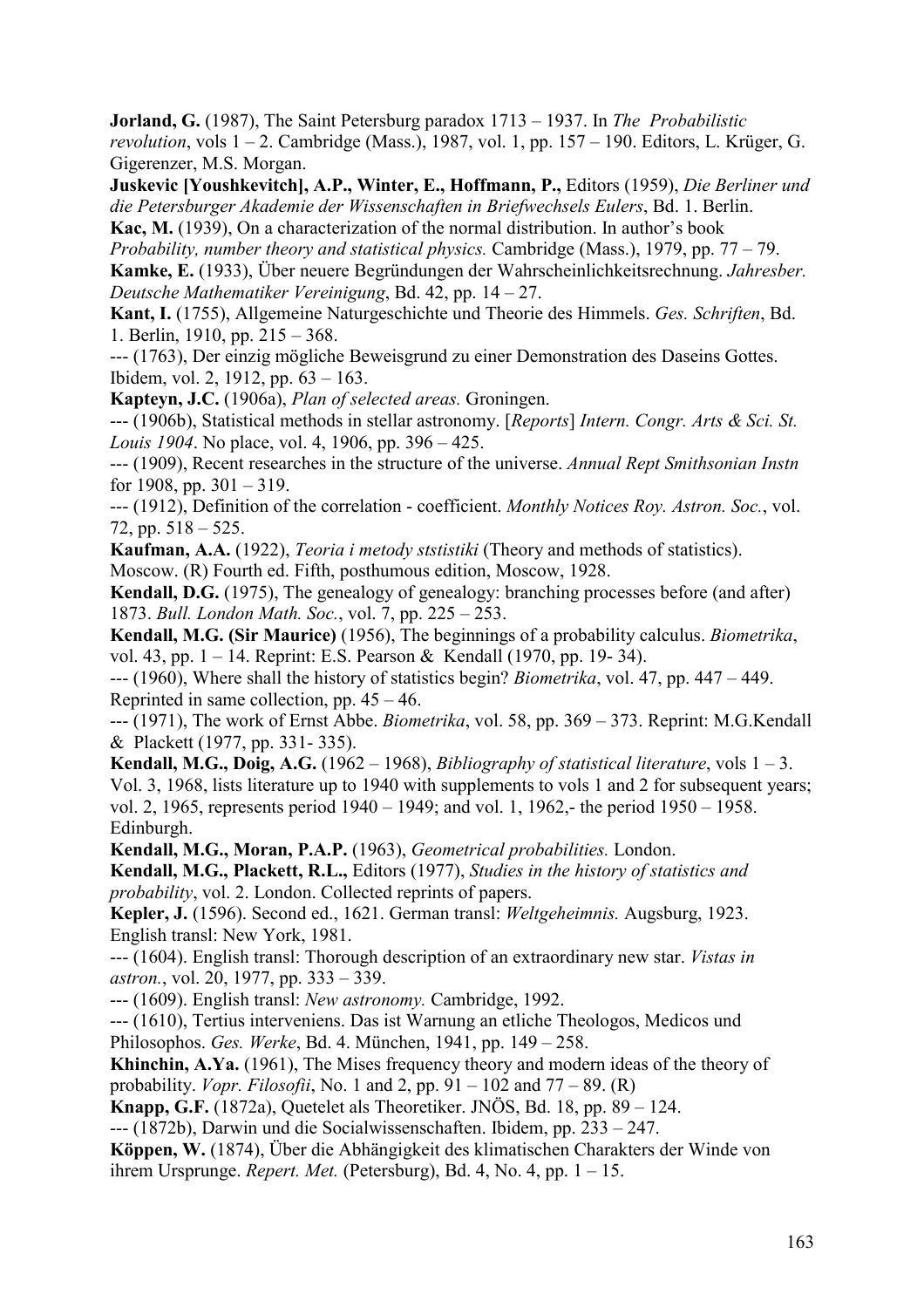**Kohli, K.** (1975a), Spieldauer: von J. Bernoullis Lösung der fünfte Aufgabe von Huygens bis zu den Arbeiten von de Moivre. In J. Bernoulli (1975, pp. 403 – 455).

--- (1975b), Aus dem Briefwechsel zwischen Leibniz und Jakob Bernoulli. Ibidem, pp. 509 – 513.

--- (1975c), Kommentar zur Dissertation von N. Bernoulli. Ibidem, pp. 541 – 556.

**Kohli, K., van der Waerden, B.L.** (1975), Bewertung von Leibrenten. In J. Bernoulli (1975, pp. 515 – 539).

**Koialovitch, B.M.** (1893 – 1909), Four letters to A.A. Markov. Transl. in Bernstein et al (1999, pp. 219 – 225). Orig. texts unpublished.

**Kolmogorov, A.N.** (1931), The method of median in the theory of errors. MS, vol. 38, No. 3 – 4, pp. 47 – 49. (R) English transl.in Kolmogorov (1992, pp. 115 – 117).

 $--$  (1946), Justification of the method of least squares. UMN, vol. 1, pp.  $57 - 71$ . (R) English transl. Ibidem, pp. 285 – 302.

--- (1947), The role of Russian science in the development of the theory of probability. *Uch. Zap. Moskovsk. Gos. Univ* No. 91, pp. 53 – 64. (R)

--- (1948), Slutsky. UMN, vol. 3, No. 4, pp. 143 – 151. (R) English transl.: *Math. Scientist,*  vol. 27, 2002, pp. 67 – 74.

--- (1992), *Selected works*, vol. 2. Dordrecht. Transl. from Russian (1986).

**Kolmogorov, A.N., Petrov, A.A., Smirnov, Yu.M.** (1947), A formula of Gauss in the method of least squares. *Izv. Akad. Nauk SSSR*, ser. math., vol. 11, pp. 561 – 566. (R) English transl. in Kolmogorov (1992, pp. 303 – 308).

**Kolmogorov, A.N., Prokhorov, Yu.V.** (1974), Mathematical statistics. *Bolshaia Sov. Enz*., third ed., vol. 15, pp.  $480 - 484$ . (R) Each volume of this edition of the *Enc.* was translated into English as *Great Sov. Enc.* (1973 – 1983); see vol. 15, pp. 721 – 725.

**Koopman, B.O.** (1940), The bases of probability. *Bull. Amer. Math. Soc.*, vol. 46, pp. 763 – 774.

**Kotz, S., Johnson, N.L.,** Editors (1982 – 1989), *Enc. of statistical sciences*, vols 1 – 9 + Supplement volume. New York.

**Kotz, S., Read, C.D., Banks, D.L.,** Editors (1997 – 1999), *Update volumes* 1 – 3 to Kotz & Johnson (1982 – 1989). New York.

**Krein, M.G.** (1951), Chebyshev's and Markov's ideas in the theory of the limiting values of integrals and their further development. UMN, vol.  $6$ , No.  $4$ , pp.  $3 - 120$ . (R)

**Kronecker, L.** (1894), *Vorlesungen über Mathematik*, Bd. 1. Leipzig.

**Kruskal, W.** (1946), Helmert's distribution. *Amer. Math. Monthly*, vol. 53, pp. 435 – 438. --- (1978), Formulas, numbers, words: statistics in prose. In: *New directions for methodology of social and behavioral science.* San Francisco, 1981. Editor, D. Fiske, pp. 93 – 102.

**Kruskal, W., Tanur, J.M.,** Editors (1978), *International Encyclopedia of Statistics*, vols 1 – 2. New York.

**Ku, H.H.,** Editor (1969), *Precision measurement and calibration.* Nat. Bureau Standards Sp. Publ. 300, vol. 1. Washington.

**Lacroix, S.- F.** (1816), *Traité élémentaire du calcul des probabilités.*Subsequent editions: 1828, 1833, 1864; German transl., 1818.

**Lagrange, J.L.** (1776), Sur l'utilité de la méthode de prendre le milieu entre les résultats de plusieurs observations. *Oeuvr*., t. 2. Paris, 1868, pp. 173 – 236.

--- (1777), Recherches sur les suites récurrentes. *Oeuvr.*, t. 4. Paris, 1869, pp. 151 – 251.

**Lamarck, J.B.** (1800 – 1811), *Annuaire météorologique*, tt. 1 – 11. Paris. Extremely rare.

--**-** (1809), *Philosophie zoologique*, t. 2. Paris, 1873.

--- (1815), *Histoire naturelle des animaux sans vertèbres*, t. 1. Paris.

--- (1817), Espèce. *Nouv. Dict. Hist. Natur.*, t. 10, pp. 441 - 451.

**Lambert, J.H.** (1760), *Photometria.* Augsburg.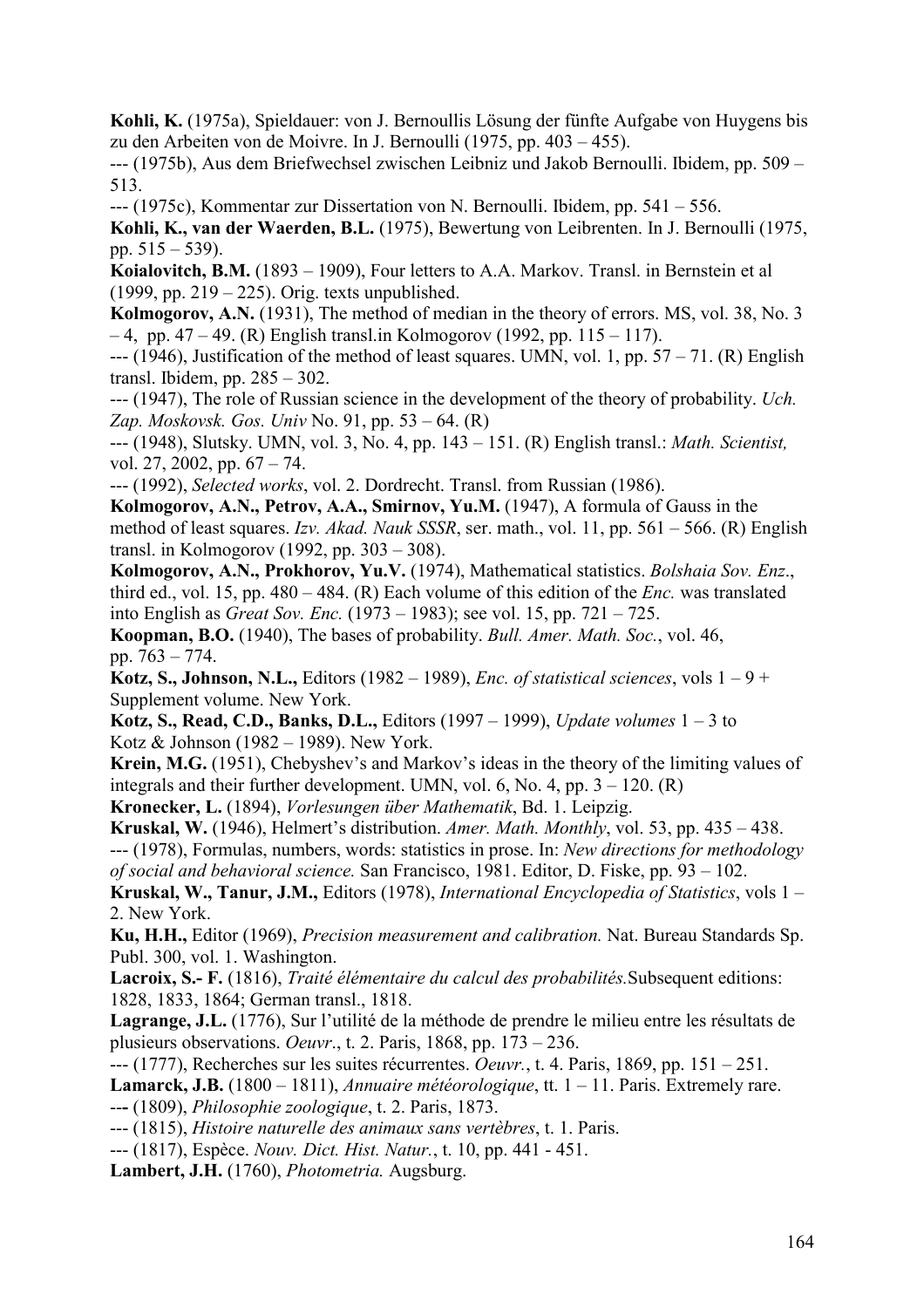--- (1765a), Anmerkungen und Zusätze zur practischen Geometrie. In author's book *Beyträge zum Gebrauche der Mathematik und deren Anwendung*, Tl. 1. Berlin, 1765, pp. 1 – 313. --- (1765b), Theorie der Zuverläßigkeit der Beobachtungen und Versuche. Ibidem, pp. 424 – 488.

--- (1771), *Anlage zur Architectonic*, Bd. 1. Hildesheim, 1965.

--- (1772 – 1775), Essai de taxéométrie ou sur la mesure de l'ordre. *Nouv. Mém. Acad. Roy. Sci. et Belles-Lettres Berlin* for 1770, pp. 327 – 342; for 1773, pp. 347 – 368.

--- (1772), Anmerkungen über die Sterblichkeit, Todtenlisten, Geburthen und Ehen. *Beyträge,* Tl. 3. Berlin, 1772, pp. 476 – 569.

**Laplace, P.S.** (1774), Sur la probabilité des causes par les événements. OC, t. 8. Paris, 1891, pp.  $27 - 65$ .

--- (1776), Recherches sur l'intégration des équations différentielles aux différences finies. Ibidem, pp. 69 – 197.

--- (1781), Sur les probabilités. OC, t. 9. Paris, 1893, pp. 383 – 485.

--- (1786), Suite du mémoire sur les approximations des formules qui sont fonctions de très grands nombres. OC, t. 10. Paris, 1894, pp. 295 – 338.

--- (1789), Sur quelques points du système du monde. OC, t. 11. Paris, 1895, pp. 477 – 558.

--- (1796), *Exposition du système du monde.* OC, t. 6. Paris, 1884 (the whole volume, this being a reprint of the edition of 1835).

--- (1798 – 1825), *Traité de mécanique céleste.* OC, tt. 1 – 5. Paris, 1878 – 1882.

--- (1810a), Sur les approximations des formules qui sont fonctions de très grands nombres et sur leur application aux probabilités. OC, t. 12. Paris, 1898, pp. 301 – 345.

--- (1810b), Same title, supplement. Ibidem, pp. 349 – 353.

--- (1811), Sur les intégrales définies. Ibidem, pp. 357 – 412.

--- (1812), *Théorie analytique des probabilités.* OC, t. 7, No. 1 – 2. Paris, 1886. Consists of two parts, an Introduction (1814) and supplements, see below. Theory of probability proper is treated in pt. 2.

--- (1814), *Essai philosophique sur les probabilités.* In Laplace (1812/1886, No. 1, separate paging). English transl: *Philosophical essay on probabilities.* New York, 1995. Translator and editor A.I. Dale.

--- (1816), *Théor. Anal. Prob., Supplément 1.* OC, t. 7, No. 2, pp. 497 – 530.

--- (1818), *Théor. Anal. Prob., Supplément 2.* Ibidem, pp. 531 – 580.

--- (ca. 1819), *Théor. Anal. Prob., Supplément 3.* Ibidem, pp. 581 – 616.

 --- (1827), Sur le flux et reflux lunaire atmosphérique. OC, t. 13. Paris, 1904, pp. 342 – 358. **La Placette, J.** (1714), *Traité des jeux de hasard.* La Haye.

**Laurent, H.** (1873), *Traité du calcul des probabilités.* Paris.

**Le Cam, L.** (1986), The central limit theorem around 1935. *Stat. Sci.*, vol. 1, pp. 78 – 96.

**Legendre, A.M.** (1805), *Nouvelles méthodes pour la détermination des orbites des comètes.*  Paris.

--- (1814), Méthode des moindres quarrés. *Mém. Acad. Sci. Paris, Cl. Sci., Math. et Phys.*, t. 11, pt. 2, année 1810, pp. 149 – 154.

**Lehmann, E.L.** (1997). *Testing statistical hypotheses.* First ed., 1959.

**Lehmann – Filhès, R.** (1887), Über abnorme Fehlervertheilung und Verwerfung

zweifelhafter Beobachtungen. *Astron. Nachr.*, Bd. 117, pp. 121 – 132.

**Leibniz, G.W.** (1704), *Neue Abhandlungen über menschlichen Verstand.* Hamburg, 1996. --- (1960, manuscript of 1686), Allgemeine Untersuchungen über die Analyse der Begriffe

und wahren Sätze. In author's book *Fragmente zur Logik.* Berlin, 1960, pp. 241 – 303.

--- (1970), *Sämmtl. Schriften und Briefe*, 8. Reihe, Bd. 1. Berlin.

--- (1971a, manuscript of 1668 – 1669(?)), Demonstrationum Catholicarum conspectus.

*Sämmtl. Schriften und Briefe,* 6. Reihe, Bd. 1. Berlin, 1971, pp. 494 – 500.

--- (1971b), *Math. Schriften*, 1. Reihe, Bd. 3. Hildesheim.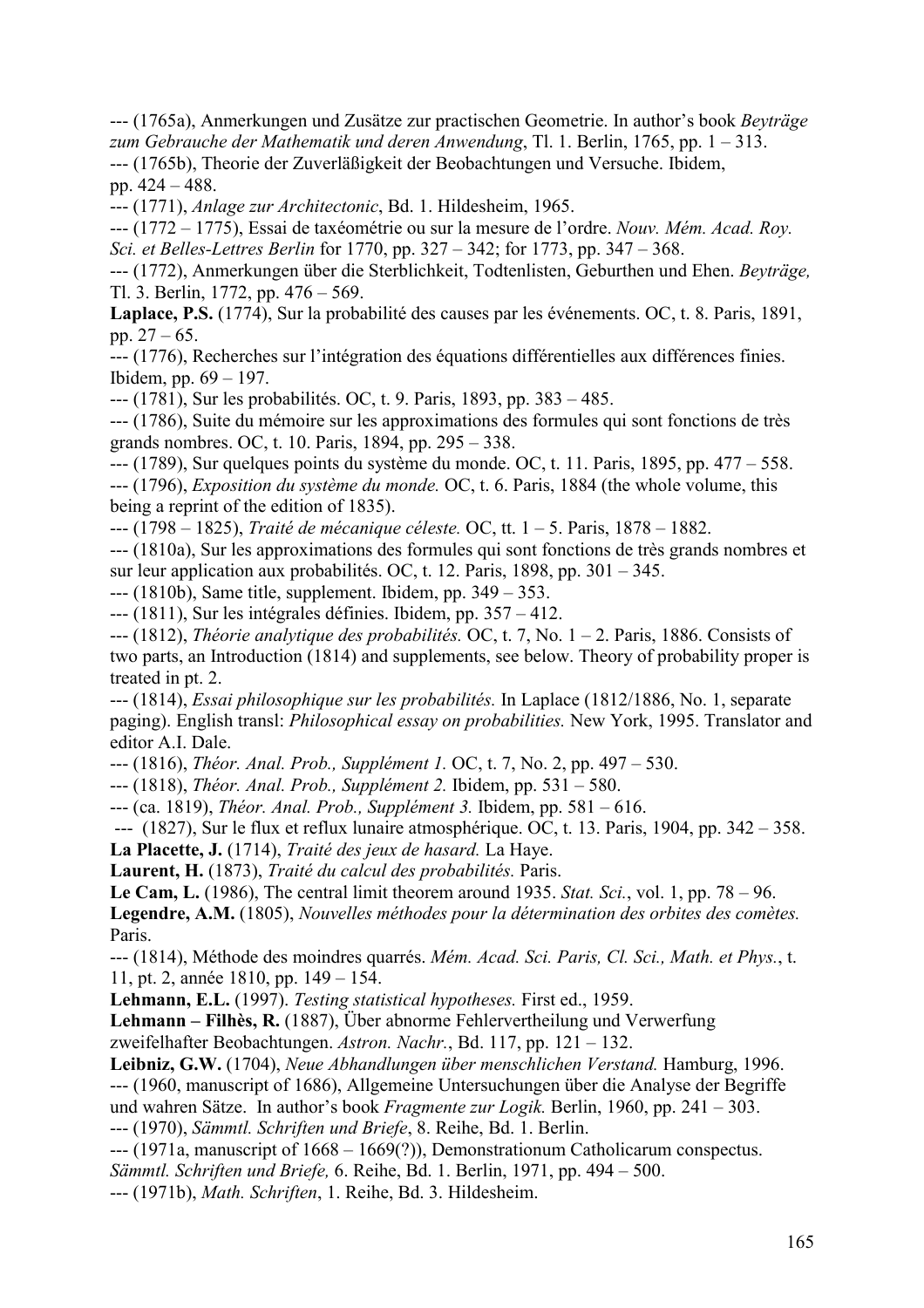--- (1986), *Sämmtl. Schriften und Briefe*, Reihe 4, Bd. 3. Berlin.

--- (2000), *Hauptschriften zur Versicherungs- und Finanzmathematik.* Editors, E. Knobloch et al. Berlin.

**Levi ben Gerson** (1999), *The wars of the Lord*, vol. 3. New York.

**Lévy, P.** (1925), *Calcul des probabilités.* Paris.

Lexis, W. (1874, report), Naturwissenschaft und Sozialwissenschaft. In author's book (1903, pp. 233 – 251).

--- (1877), *Zur Theorie der Massenerscheinungen in der menschlichen Gesellschaft.* Freiburg i / Bayern.

--- (1879), Über die Theorie der Stabilität statistischer Reihen. JNÖS, Bd. 32, pp. 60 – 98. Reprinted in Lexis (1903, pp. 170 – 212).

--- (1886), Über die Wahrscheinlichkeitsrechnung und deren Anwendung auf die Statistik. JNÖS, Bd. 13 (47), pp. 433 – 450.

--- (1903), *Abhandlungen zur Theorie der Bevölkerungs - und Moralstatistik.* Jena.

--- (1913), Review of A.A.Kaufmann, *Theorie und Methoden des Statistik.* Tübingen, 1913.

[Cf. Kaufman (1922).] *Schmollers Jahrbuch f. Gesetzgebung, Verwaltung u. Volkswirtschaft in Deutschen Reiche*, Bd. 37, pp. 2089 – 2092.

**Liapunov, A.M.** (1895), Chebyshev. In Chebyshev, P.L. *Izbrannye matematicheskie trudy*  (Sel. math. works). Moscow – Leningrad, 1946, pp.  $9 - 21$ . (R)

--- (1900), Sur une proposition de la théorie des probabilités. *Izv. Imp.Acad. Sci. St. Pétersb.*, sér. 5, t. 13, pp. 359 – 386. Russian transl.: Liapunov (1954, pp. 125 – 151).

--- (1901a), Nouvelle forme du théorème sur la limite de probabilité. *Mém. Imp. Acad. Sci. St. Pétersb.*, sér. 8, Cl. phys.-math., t. 12, No. 5, separate paging. Russian transl.: Liapunov  $(1954, pp. 157 - 176).$ 

--- (1901b), An answer to Nekrasov. *Zap. Kharkov Univ.*, vol. 3, pp. 51 – 63. (R)

--- (1954), *Sobranie Sochineniy* (Coll. works), vol. 1. Moscow. (R)

**Libri – Carrucci, G.B.I.T., Lacroix, S.F., Poisson, S.D.** (1834), Report on Bienaymé´s manuscript [Bienaymé (1838)]. *Procès verbaux des séances, Acad. Sci. Paris*, t. 10, pp. 533 – 535.

**Liebermeister, C.** (ca. 1876), Über wahrscheinlichkeitsrechnung in Anwendung auf therapeutische Statistik. *Sammlung klinischer Vorträge* No. 110 (Innere Medizin No. 39). Leipzig, pp. 935 – 961.

**Lindeberg, J.W.** (1922a), Über das Exponentialgesetz in der Wahrscheinlichkeits-rechnung. *Annales Acad. Scient. Fennicae*, t. A16 für 1920, No. 1, pp. 1 – 23.

--- (1922b), Eine neue Herleitung des Exponentialgesetzes in der Wahrscheinlichkeitsrechnung. *Math. Z.*, Bd. 15, pp. 211 – 225.

**Linnik, Yu.V.** (1951), Commentary on Markov (1916a). In Markov (1951, pp. 668 – 670). (R)

--- (1952), Remarks concerning the classical derivation of the Maxwell law. *Doklady Akad. Nauk SSSR*, vol. 85, pp. 1251 – 1254. (R)

--- (1958). Transl.: *Method of least squares and principles of the theory of observations.*  Oxford, 1998. Reference in text to English edition of 1961.

**Linnik, Yu.V., Sapogov, N.A., Timofeev, V.N.** (1951), Essay on the work of Markov in number theory and theory of probability. In Markov (1951, pp.  $614 - 640$ ). (R)

Loveland, J. (2001), Buffon, the certainty of sunrise, and the probabilistic reductio ad absurdum. AHES, vol. 55, pp. 465 – 477.

**Lueder, A.F.** (1812), *Kritik der Statistik und Politik.* Göttingen.

**Maciejewski, C.** (1911), *Nouveaux fondements de la théorie de la statistique.* Paris. **Maennchen, Ph.** (1930), Gauss als Zahlenrechner. In Gauss (1863 – 1930, Bd. 10 / 2, Abt. 6, separate paging).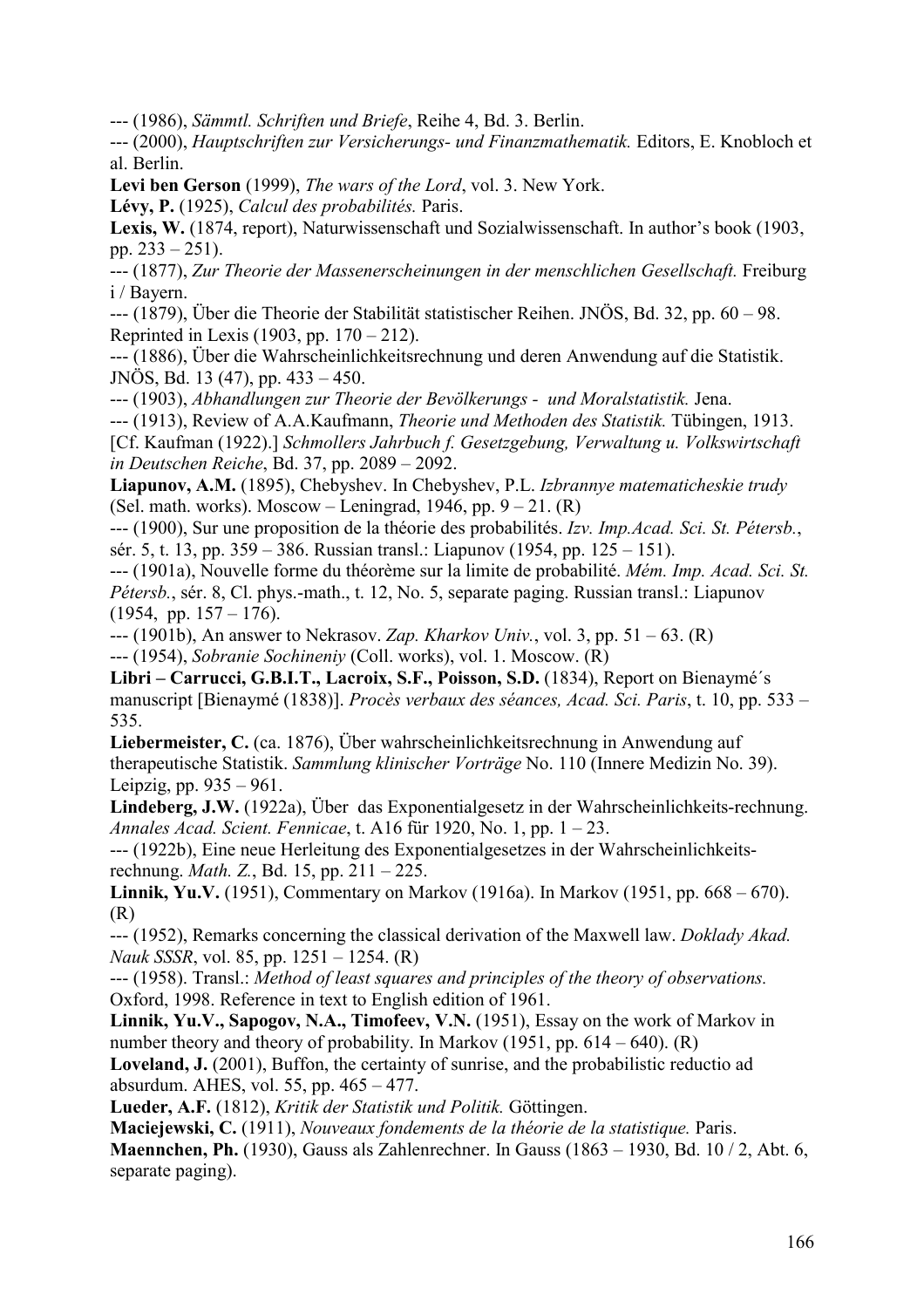**Mahalanobis, P.C.** (1936), Note on the statistical and biometric writings of K. Pearson. *Sankhya*, vol. 2, pp. 411 – 422.

**Maire, [C.], Boscovich, [R.J.]** (1770), *Voyage astronomique et géographique dans l'État de l'Église.* Paris.

**Maistrov, L.E.** (1967). Transl.: *Probability theory. Historical sketch.* New York – London, 1974.

**Makovelsky, [O.]** (1914), *Dosokratiki* (Presocratics), pt. 1. Kazan. (R)

**Maltsev, A.I.** (1947), Remark to the work of Kolmogorov et al (1947). *Izv. Akad. Nauk SSSR*, ser. math., vol. 11, pp. 567 – 578. (R)

**Markov, A.A. [Sr]** (1884), Proof of some of Chebyshev's inequalities. In author's book *Izbrannye trudy po teorii nepreryvnykh drobei* (Sel. works on theory of continued fractions). Moscow – Leningrad, 1948, pp.  $15 - 24$ . (R)

--- (1888), *Table des valeurs de l'intégrale …* Pétersbourg.

--- (1898), Sur les racines de l'équation … *Izv. Imp. Acad. Sci. St. Pétersb.*, sér. 5, t. 9, pp. 435 – 446. Russian transl.in Markov (1951, pp. 255 – 269).

--- (1899a), The law of large numbers and the method of least squares. In Markov (1951, pp.  $231 - 251$ ). (R)

--- (1899b), Application of continued fractions to calculation of probabilities. *Izv. Fiz.-Mat. Obshchestva Kazan Univ.*, ser. 2, vol. 9, No. 2, pp. 29 – 34. (R)

--- (1899c), Answer [to Nekrasov]. Ibidem, No. 3, pp. 41 – 43. (R)

--- (1900a), [Treatise] *Ischislenie veroiatnostei* (Calculus of probabilities). Subsequent editions: 1908, 1913, and (posthumous) 1924. (R) German transl.: Leipzig – Berlin, 1912. --- (1900b), On probability a posteriori. *Soobshch. Kharkov matematich. obshchestva*, ser. 2,

vol. 7, No. 1, pp. 23 – 25. (R)

--- (1906), Extension of the law of large numbers onto magnitudes dependent on one another. In Markov (1951, pp. 339 – 361). (R)

--- (1907), On some cases of of the theorems on the limit of expectation and on the limit of probability. *Izv. Imp. Acad. Sci. St. Pétersb.*, ser. 6, t. 1, pp. 707 – 714. (R)

--- (1908a), On some cases of the theorem on the limit of probability. Ibidem, t. 2, pp. 483 – 496. (R)

--- (1908b), Extension of the limit theorems of the calculus of probability onto a sum of magnitudes connected into a chain. In Markov (1951, pp. 363 – 397). (R)

--- (1910), Investigation of the general case of trials connected into a chain. Ibidem, pp. 465 – 507. (R)

--- (1911a), On connected magnitudes not forming a real chain. Ibidem, pp. 399 – 416. (R)

 $-(-1911b)$ , On a case of trials connected into a complex chain. Ibidem, pp.  $417 - 436$ . (R) ---(1911c), Transl.: On the basic principles of the calculus of probability and on the law of large numbers. In Ondar (1977a / 1981, pp. 149 – 153).

--- (1912a), On trials connected into a chain by unobserved events. In Markov (1951, pp. 437  $-463$ ). (R)

--- (1912b), A rebuke to Nekrasov. MS, vol. 28, pp. 215 – 227. (R)

--- (1913), Example of a statistical investigation of the text of [Pushkin's] *Evgeniy Onegin*  illustrating the connection of trials into a chain. *Izv. Imp. Akad. Sci. St. Pétersb.*, ser. 6. t. 7, pp. 153 – 162. (R)

--- (1914a), On probability a posteriori. Second note. *Soobshch. Kharkov mathematich. obshchestvo,* ser. 2, vol. 14, No. 3, pp. 105 – 112. (R)

--- (1914b). Transl.: Bicentennial of the law of large numbers. In Ondar (1977a / 1981, pp.  $158 - 163$ ).

--- (1915a), On Florov's and Nekrasov's scheme of teaching the theory of probability in school. *Zhurnal Ministerstva Narodn. Prosv.*, new ser., vol. 57, May, pp. 26 – 34 of section on Modern chronicle. (R)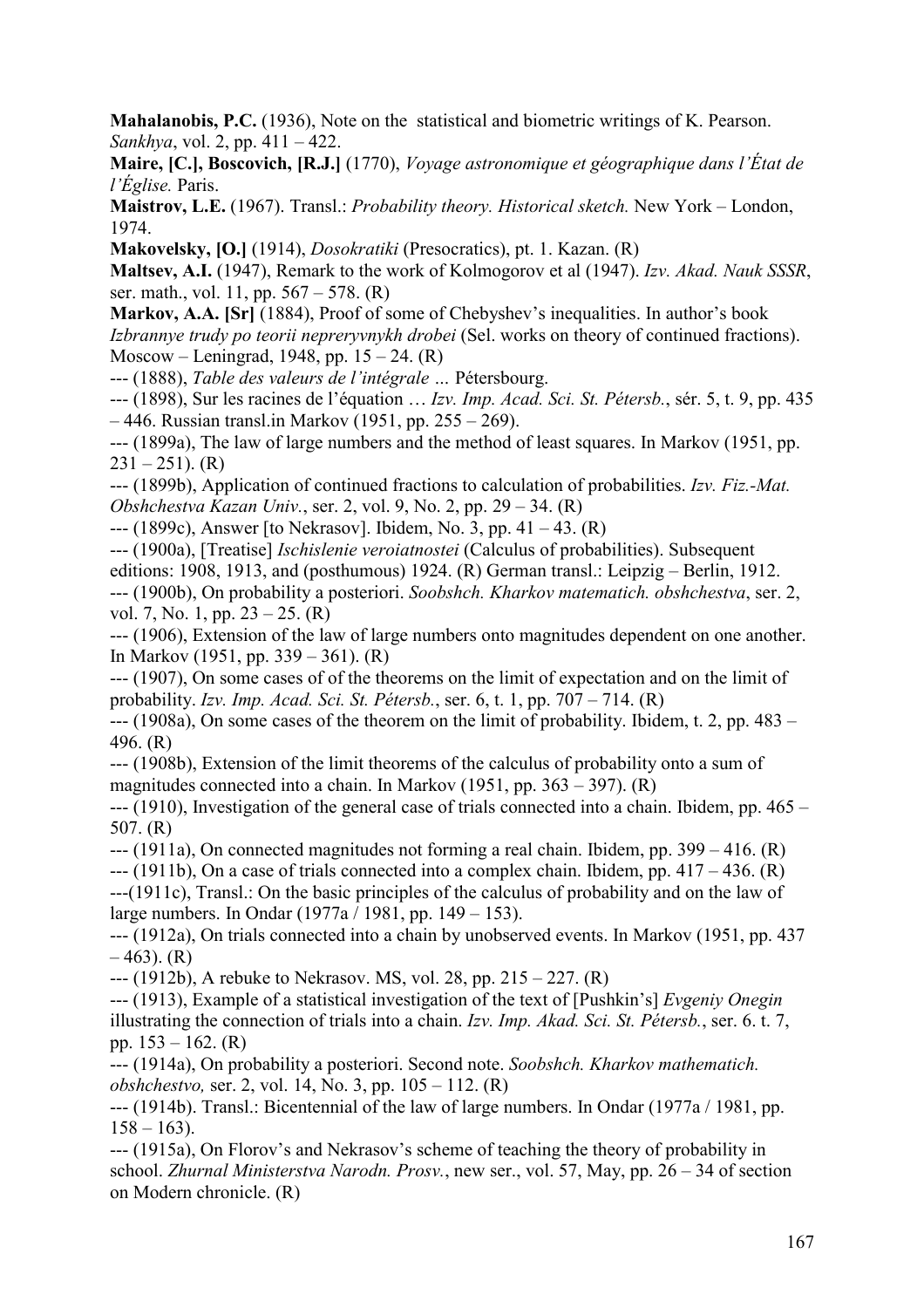$-$ --(1915b), On a problem by Laplace. In Markov (1951, pp. 549 – 571). (R)

 $-$ --(1916a), On the coefficient of dispersion. Ibidem, pp. 523 – 535. (R)

--- (1916b), On the coefficient of dispersion for small numbers. *Strakhovoe obozrenie*, No. 2, pp.  $55 - 59$ . (R)

 $-$ --- (1917), On some limit formulas of the calculus of probability. In Markov (1951, pp. 573 – 585). (R)

--- (1951), *Izbrannye trudy* (Sel. works). N.p. (R)

--- (1990), On solidity of glass. Manuscript written ca. 1903. IMI, vol. 32 – 33, pp. 456 – 467. (R)

**Markov, A.A., Jr.** (1951), Biography of A.A. Markov [Sr.]. In Markov (1951, pp. 599 – 613). (R)

**Matthiesen, L.** (1867), Vermischtes aus dem Gebiete der Wahrscheinlichkeits rechnung. *Arch. Math. Phys.*, Bd. 47, pp. 457 – 460.

**Maxwell, J.C.** (1860), Illustrations of the dynamical theory of gases. In Maxwell (1890, vol. 1, pp.  $377 - 410$ ).

--- (1873, report), Does the progress of physical science tend to give any advantage to the opinion of necessity over that of the contingency of events. In Campbell & Garnett (1884, pp.  $357 - 366$ .

--- (1879), On Boltzmann's theorem. In Maxwell (1890, vol. 2, pp. 713 – 741).

--- (1890), *Scientific papers*, vols 1 – 2. Cambridge. Reprint: Paris, 1927.

**Mayer, T.** (1750), Abhandlung über die Umwälzung des Mondes um seine Axe.

*Kosmograph. Nachr. u. Samml.* für 1748, pp. 52 – 183.

**Mendel, J.G.** (1866), Transl. From German: Experiments in plant hybridization. In Bateson, W. *Mendel's principles of heredity.* Cambridge, 1913, pp. 317 – 361.

**Mendeleev, D.I.** (1860), On the cohesion of some liquids. In Mendeleev (1934 – 1952, vol. 5, 1947, pp.  $40 - 55$ ). (R)

--- (1875), Progress of work on the restoration of the prototypes of measures of length and weight. Ibidem, vol. 22, 1950, pp. 175 – 213. (R)

 $-(-1876)$ , On the temperatures of the atmospheric layers. Ibidem, vol. 7, 1946, pp. 241 – 269. (R)

--- (1885), Note on the scientific work of A.I. Voeikov. Ibidem, vol. 25, 1952, pp. 526 – 531. (R)

--- (1887), Investigation of the specific weight of aqueous solutions. Ibidem, vol. 3, 1934, pp.  $3 - 468$ . (R)

--- (1934 – 1952), *Sochinenia* (Works). Moscow – Leningrad. (R)

**Mendelsohn, M.** (1761), Über die Wahrscheinlichkeit. *Phil. Schriften*, Tl. 2. Berlin, pp. 189 – 228.

**Merian, P.** (1830), D. Huber. In *Verh. Allg. schweiz. Ges. ges. Naturwiss. in ihrer 16. Jahresversamml. 1830.* St. Gallen, pp. 145 – 152.

**Métivier, M., Costabel, P., Dugac, P.,** Editors (1981), *Poisson et la science de son temps.*  Paris.

**Meyer, Hugo** (1891), *Anleitung zur Bearbeitung meteorologischer Beobachtungen.* Berlin. **Michell, J.** (1767), An inquiry into the probable parallax and magnitude of the fixed stars. *Phil. Trans. Roy. Soc. Abridged*, vol. 12, 1809, pp. 423 – 438.

**Mill, J.S.** (1843), *System of logic.* London, 1886. At least one more edition (1891).

**Mises, R. von** (1919), Fundamentalsätze der Wahrscheinlichkeitsrechnung. *Math. Z.,* Bd. 4, pp.  $1 - 97$ . Partly reprinted in Mises (1964a, pp.  $35 - 56$ ).

--- (1928), *Wahrscheinlichkeit, Statistik und Wahrheit.* Wien. Subsequent editions, for example, Wien, 1972.

--- (1964a), *Selected papers*, vol. 2. Providence, Rhode Island.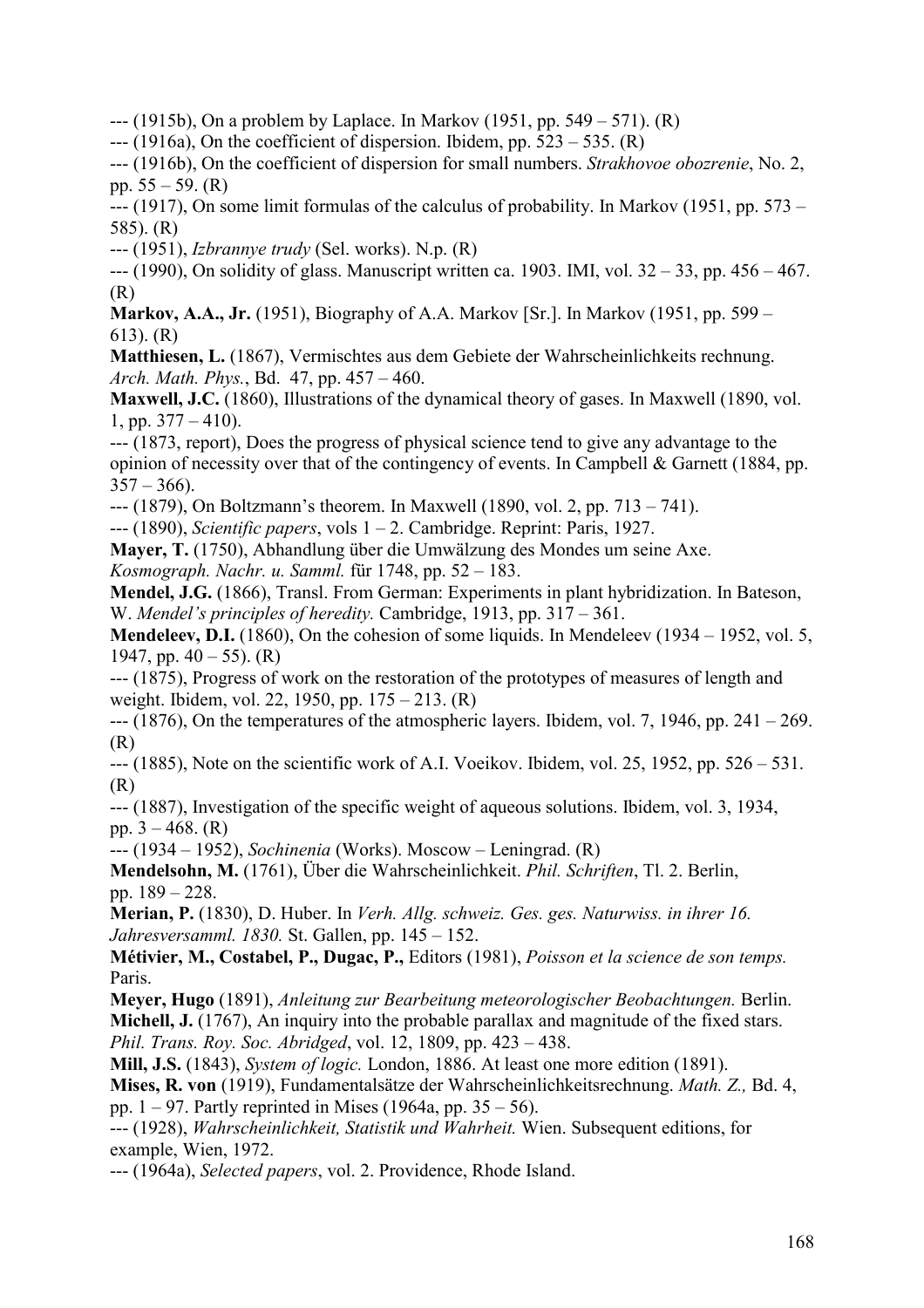--- (1964b), *Mathematical theory of probability and statistics.* New York. Editor, H. Geiringer.

**Molina, E.C.** (1930), The theory of probability: some comments on Laplace's Théorie analytique. *Bull. Amer. Math. Soc.*, vol. 36, pp. 369 – 392.

**Montmort, P.R.** (1713), *Essay d'analyse sur les jeux de hazard.* New York, 1980. First ed., 1708. Published anonymously.

**Moore, P.G.** (1978), Runs. In Kruskal & Tanur (1978, vol. 1, pp. 655 – 661).

**Nekrasov, P.A.** [1888], *Teoria veroiatnostei* (Theory of probability). Lectures of 1887 – 1888. N.p., n.d., lithograph. Subsequent editions: 1894 (lithograph), 1896 and 1912. (R) --- (1890), The proposition inverse with respect to the Jakob Bernoulli theorem. *Trudy Obshchestva liubitelei estestvoznania, antropologii i etnografii*, Otdelenie fizich. nauk, vol. 3, No. 1, pp. 45 – 47. (R)

--- (1898), General properties of mass independent phenomena in connection with approximate calculation of functions of very large numbers. MS, vol. 20, pp.  $431 - 442$ . (R)  $-(-1900 - 1902)$ , New principles of the doctrine of probabilities of sums and means. MS, vols  $21 - 23$ , pp.  $579 - 763$ ; 1 – 142,  $323 - 498$ ; 41 – 455. (R)

--- (1901), Concerning a simplest theorem on probabilities of sums and means. MS, vol. 22, pp. 225 – 238. (R)

--- (1906), *Osnovy obshchestvennykh i estestvennykh nauk v srednei shkole.* (Principles of social and natural sciences in high school). Petersburg. (R)

--- (1911), On the principles of the law of large numbers, the method of least squares and statistics. MS, vol. 27, pp.  $433 - 451$ . (R)

--- (1912 – 1914), The Laplacean theory of the method of least squares simplified by a theorem of Chebyshev. MS, vols  $28 - 29$ , pp.  $228 - 234$  and  $190 - 191$ . (R)

**Neugebauer, O.** (1950), The alleged Babylonian discovery of the precession of the equinoxes. In author's book *Astronomy and history. Sel. Essays.* New York, 1983, pp. 247 – 254.

**Newcomb, S.** (1859 – 1861), Notes on the theory of probability. *Math. Monthly*, vol. 1, pp. 136 – 139, 233 – 235, 331 – 335; vol. 2, pp. 134 – 140, 272 – 275; vol. 3, pp. 119 – 125,  $343 - 349$ .

**---** (1861), On the secular variations and mutual relations of the orbits of the asteroids. *Mem. Amer. Acad. Arts and Sciences*, new ser., vol. 8, pt. 1, pp. 123 – 152.

**---** (1867), Investigation of the orbit of Neptune. *Smithsonian Contr. to Knowledge*, vol. 15. Separate paging.

--- (1872), *On the right ascensions of the equatorial fundamental stars.* Washington.

--- (1874), Investigation of the orbit of Uranus. *Smithsonian Contr. to Knowledge,* vol. 19. Separate paging.

--- (1878), Researches of the motion of the Moon, pt. 1. *Wash. Observations* for 1875, Appendix 2.

--- (1881), Note on the frequency of use of the different digits in natural numbers. *Amer. J. Math.*, vol. 4, pp. 39 – 40.

--- (1886), A generalized theory of the combinations of observations. Ibidem, vol. 8, pp. 343 – 366.

--- (1892), On the law and the period of the variation of terrestrial latitudes. *Astron. Nachr.*, Bd. 130, pp.  $1 - 6$ .

--- (1895), *The elements of the four inner planets and the fundamental constants of astronomy.* Washington.

--- (1896), On the solar motion as a gauge of stellar distances. *Astron. J.*, vol. 17, pp. 41 – 44. --- (1897a), A new determination of the precessional constant. *Astron. Papers*, vol. 8, pp.  $1 - 76$ .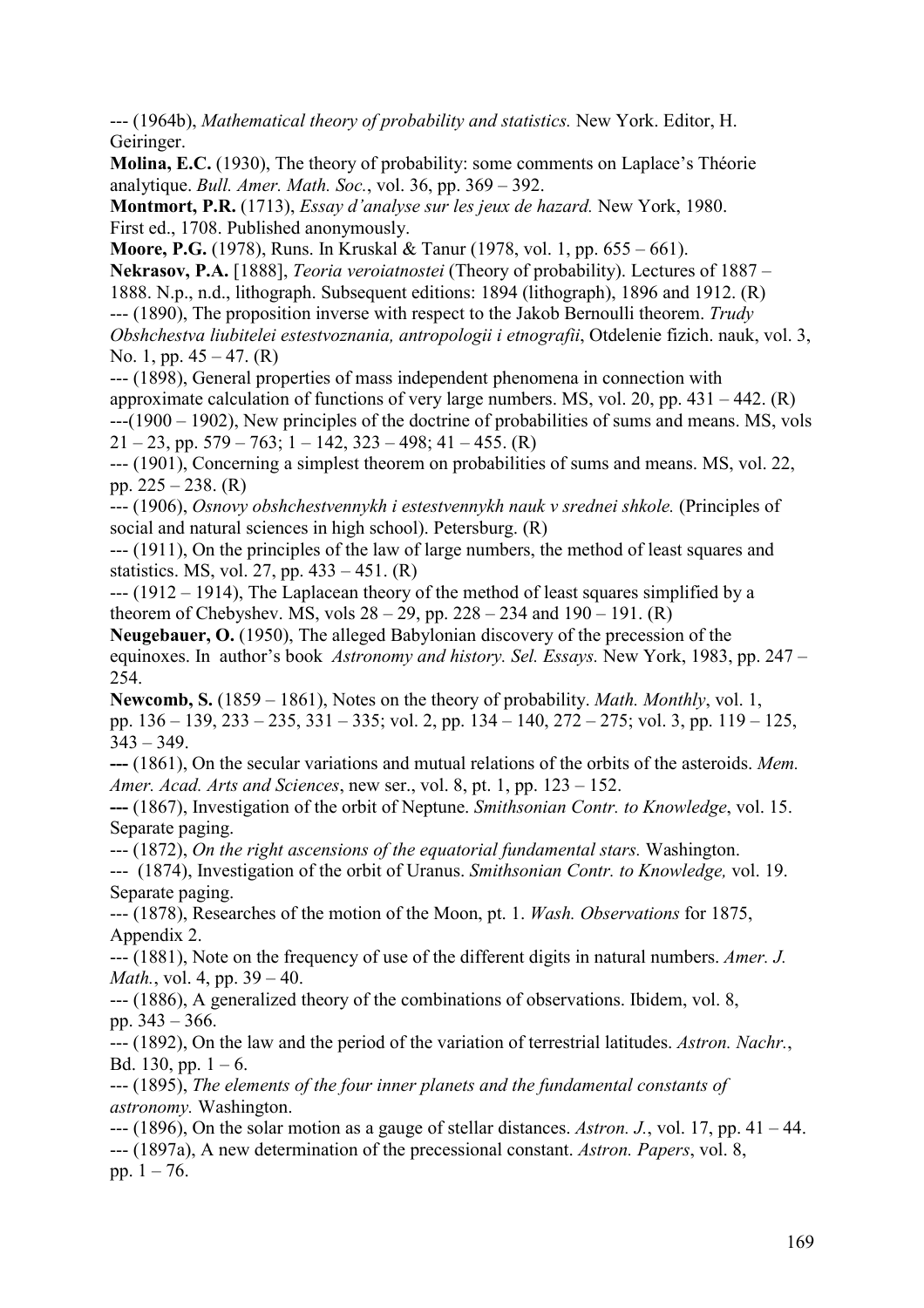--- (1897b), A new determination of the precessional motion. *Astron. J.* , vol. 17, pp. 161 – 167.

--- (1901), On the period of the Solar spots. *Astrophys. J.*, vol. 13, pp. 1 – 14.

--- (1902), On the statistical relations among the parallaxes and the proper motions of the stars. *Astron. J.*, vol. 22, pp. 165 – 169.

--- (1904a), *On the position of the Galactic.* Carnegie Instn of Wash., *Publ.* No. 10.

--- (1904b), *Statistical inquiry into the probability of causes of sex in human offsping.* Ibidem, *Publ.* No. 11.

**Newcomb, S., Holden, E.S.** (1874), On the possible periodic changes of the Sun's apparent diameter. *Amer. J. Sci.*, ser. 3, vol. 8 (108), pp. 268 – 277.

**Newton, I.** (1704), *Optics. Opera quae extant omnia*, vol. 4. London, 1782, pp. 1 – 264.

--- (1728), *Chronology of ancient kingdoms amended.* London.

--- (1958), *Papers and letters on natural philosophy.* Cambridge.

--- (1967), *Mathematical papers*, vol. 1. Cambridge.

**Newton, R.R.** (1977), *The crime of Claudius Ptolemy.* Baltimore.

**Neyman, J.** (1934), On two different aspects of the representative method. *J. Roy. Stat. Soc.*, vol. 97, pp. 558 – 625. Reprinted in Neyman (1967, pp. 98 – 141).

--- (1967), *Selection of early statistical papers.* Berkeley.

**Nicomachus of Gerasa** (1952), *Introduction to arithmetic.* In *Great books of the Western World*, vol. 11. Chicago, pp. 811 – 848.

**Novikov, S.P.** (2002), The second half of the 20th century and its result: the crisis of the physical and mathematical association in Russia and in the West. IMI, vol. 7 (42), pp. 326 – 356. (R)

**Novoselsky, S.A.** (1916), *Smertnost i prodolzhitelnost zhizni v Rossii* (Mortality and duration of life in Russia). Petrograd. (R)

**Ogorodnikov, K.F.** (1928), A method for combining observations. *Astron. Zh.*, vol. 5, pp. 1 – 21.

--- (1929а), On the occurrence of discordant observations. *Monthly Notices Roy. Astron. Soc.*, vol. 88, pp. 523 – 532.

--- (1929b), On a general method of treating observations. *Astron. Zh.*, vol. 6, pp. 226 – 244. **Ondar, Kh.O.** (1971), On the work of A.Yu. Davidov in the theory of probability and on his methodological vuews. *Istoria i metodologia estestven. nauk*, vol. 11, pp. 98 – 109. (R)

---, Editor (1977a). Transl.: *Correspondence between Markov and Chuprov on the theory of probability and mathematical statistics.* New York, 1981.

--- (1977b), Review of the correspondence between Markov and Chuprov. In Ondar (1977a  $(1981, pp. 136 - 145).$ 

**Ore, O.** (1963), *Cardano, the gambling scholar.* Princeton.

**Oresme, N.** (1966), *De proportionibus proportionum* and *Ad pauca respicientes.* Editor E. Grant. Madison. Latin – English edition.

**Ostrogradsky, M.V.** (1848), Sur une question des probabilités. *Bull. phys. – math. Acad. Imp. Sci. St. Pétersb.*, t. 6, No. 21 – 22, pp. 321 – 346. Russian transl. in Ostrogradsky (1961a, pp. 215 – 237).

--- (1858), Note on a pension fund. In Ostrogradsky (1961a, pp. 297 – 300). (R)

--- (1961a), *Polnoe Sobranie Trudov* (Complete works), vol. 3. Kiev. (R)

--- (1961b), *Pedagogicheskoe nasledie* (Educational heritage). Moscow. Editors, I.B. Pogrebyssky, A.P. Youshkevitch. (R)

**Paevsky, V.V. (**1935), Euler's work in population statistics. In *Euler. Memorial volume.* Moscow – Leningrad, pp.  $103 - 110$ . (R)

**Pascal, B.** (1654a), Correspondence with P. Fermat. OC, t. 1, pp. 145 – 166.

--- (1654b), A la très illustre Académie Parisienne de Mathématique (Latin and French). Ibidem, pp. 169 – 173.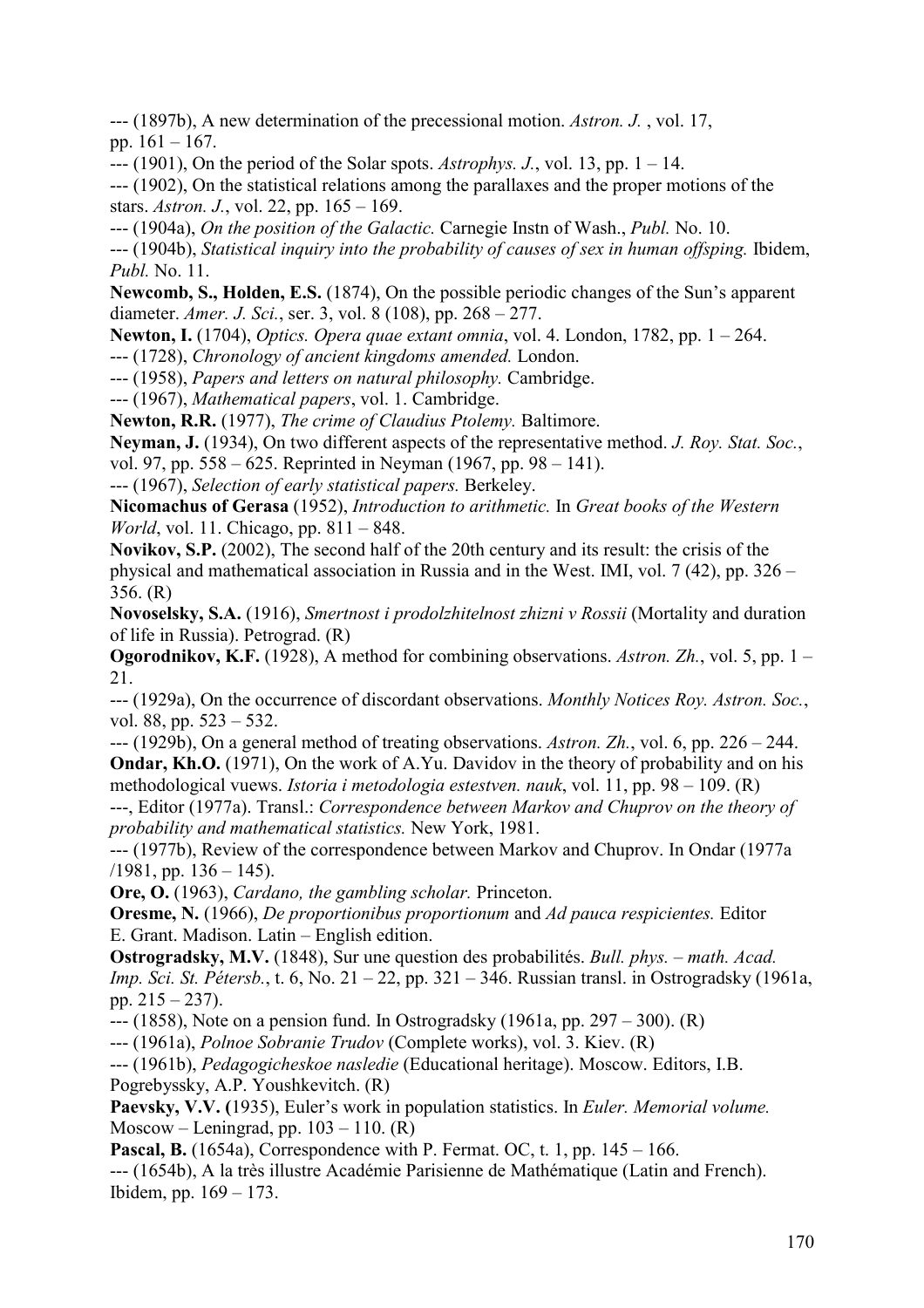--- (1665), *Traité du triangle arithmétique.* Ibidem, pp . 282 – 327.

**---** (1669). *Pensées.* Collection of fragments.OC, t. 2, pp. 543 – 1046.

--- (1998 - 2000), *Oeuvres complètes*, tt. 1 – 2. Paris.

**Paty, M.** (1988), Dalembert et les probabilités. In Rashed R., Editor, *Sciences à l'époque de la Révolution francaise.* Paris, pp. 203 – 265.

**Pearson, E.S.** (1936 – 1937), K. Pearson: an appreciation of some aspects of his life and work. *Biometrika*, vol. 28, pp. 193 – 257; vol. 29, pp. 161 – 248.

**Pearson, E.S., Kendall, M.G.,** Editors (1970), *Studies in the history of statistics and probability* [vol. 1]. London. Collection of reprints.

**Pearson, K.** (1892), *Grammar of science.* Bristol, 1991.

--- (1894), On the dissection of asymmetrical frequency curves. *Phil. Trans. Roy. Soc.*, vol. A185, pp. 71 – 110.

**---** (1896), Skew variation in homogeneous material. Ibidem, vol. A186, pp. 343 – 414.

--- (1898), Cloudiness. *Proc. Roy. Soc.*, vol. 62, pp. 287 – 290.

--- (1900), On a criterion that a given system of deviations … can be reasonably supposed to have arisen from random sampling. *London, Edinburgh and Dublin Phil. Mag.*, ser. 5, vol. 50, pp. 157 – 175.

--- (1905), Das Fehlergesetz und seine Verallgemeinung durch Fechner und Pearson: a rejoinder. *Biometrika*, vol. 4, pp. 169 – 212.

--- (1914 – 1930), *Life, letters and labours of Fr. Galton*, vols 1, 2, 3A, 3B. Cambridge.

--- (1919), Peccavimus! *Biometrika*, vol. 12, pp. 259 – 281.

--- (1920), Notes on the history of correlation. *Biometrika*, vol. 55, pp. 459 – 467. Reprinted in E.S. Pearson & Kendall (1970, pp. 185 – 205).

--- (1925), James Bernoulli's theorem. *Biometrika*, vol. 17, pp. 201 – 210.

--- (1926), A. De Moivre. *Nature*, vol. 117, pp. 551 – 552.

--- (1928a), On a method of ascertaining limits to the actual number of marked individuals … from a sample. *Biometrika*, vol. 20A, pp. 149 – 174.

--- (1928b), The contribution of G. Plana to the normal bivariate frequency surface. Ibidem, pp. 295 – 298.

<sup>11</sup><br>--- (1978), *History of statistics in the 17<sup>th</sup> and 18<sup>th</sup> centuries against the changing background of intellectual, scientific and religious thought.* Lectures 1921 – 1933. Editor E.S. Pearson. London.

**Peters, [C.A.F.]** (1856), Über die Bestimmung des wahrscheinlichen Fehlers einer Beobachtung. *Astron. Nachr.*, Bd. 44, pp. 29 – 32.

**Petruszewycz, M.** (1983), Description statistique de textes littéraires russes par la méthodes de Markov. *Rev. Études Slaves*, t. 55, pp. 105 – 113.

**Pettenkofer, M.** (1886 – 1887), Zum gegenwärtigen Stand der Cholerafrage. *Arch. f. Hyg.*, Bd. 4, pp. 249 – 354, 397 – 546; Bd. 5, pp. 353 – 445; Bd. 6, pp. 1 – 84, 129 – 233, 303 – 358, 373 – 441; Bd. 7, pp. 1- 81.

**Petty, W.** (1690). *Political arithmetic.* In *Econ. Writings*, vols 1 – 2. Cambridge, 1899. Reprint: London, 1997.

--- (1927), *Papers*, vols 1 – 2. London. Reprint: London, 1997.

**Pfanzagl, J., Sheynin, O.** (1997), Süssmilch. In Johnson & Kotz (1997, pp. 73 – 75).

**Pirogov, N.I.** (1850 – 1855), Letters from Sevastopol. In Pirogov (1957 – 1962, vol. 8, 1961, pp.  $313 - 403$ ). (R)

--- (1854), Statistischer Bericht über alle meine im Verlauf eines Jahres ... vorgenommenen oder beobachteten Oprationsfälle, this being the author's booklet *Klinische Chirurgie*, No. 3. Leipzig.

--- (1864), *Grundzüge der allgemeinen Kriegschirurgie.* Leipzig. Russian version: 1865 – 1866.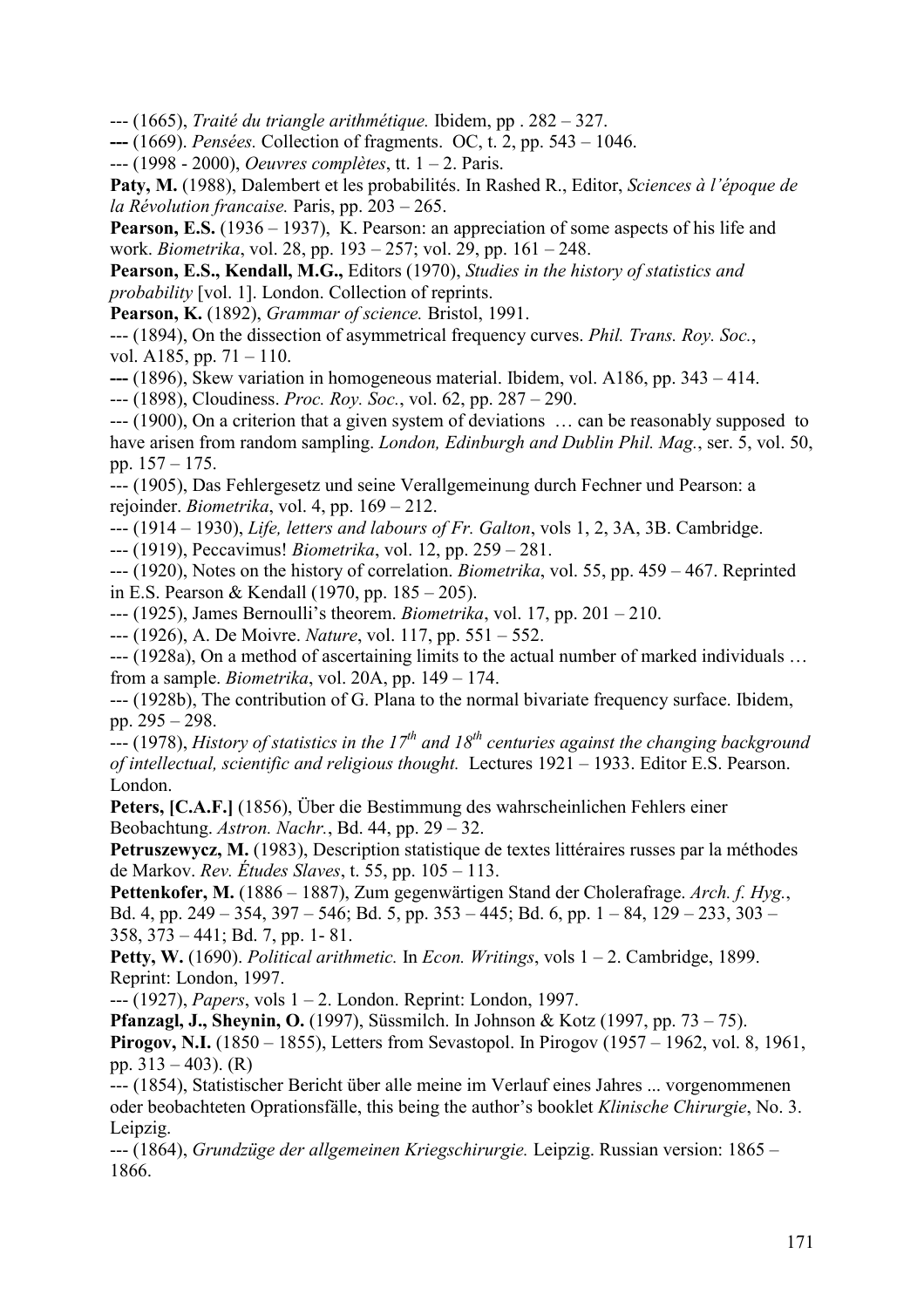--- (1879). German transl: *Das Kriegs-Sanitäts-Wesen und die Privat-Hilfe auf dem Kriegsschauplätze etc.* Leipzig, 1882.

--- (1957 – 1962), *Sobranie Sochineniy* (Coll. Works), vols 1 – 8. Moscow. (R)

**Plackett, R.L.** (1958), The principle of the arithmetic mean. *Biometrika,* vol. 45,

pp.130 – 135. Reprinted in E.S. Pearson & Kendall (1970, pp. 121 – 126).

--- (1988), Data analysis before 1750. ISR, vol. 56, pp. 181 – 195.

**Plato, J. von** (1983), The method of arbitrary functions. *Brit. J. Phil. Sci.*, vol. 34, pp. 37 – 47.

**Poincaré, H.** (1896), *Calcul des probabilités.* Paris, 1912, reprinted 1923.

--- (1902), *La science et l'hypothèse.* Paris, 1923.

--- (1921), Résumé analytique [of own works]. In *Mathematical heritage of H. Poincaré.*  Providence, Rhode Island, 1983. Editor F.E. Browder, pp. 257 – 357.

**Poisson, S.-D.** (1824 – 1829), Sur la probabilité des résultats moyens des observations. *Conn. des temps*, pour 1827, pp. 273 – 302; pour 1832, pp. 3 – 22.

--- (1825 – 1826), Sur l'avantage du banquier au jeu de trente-et-quarante. *Annales math. pures et appl.*, t. 16, pp. 173 – 208.

--- (1830), Formules des probabilités … qui peuvent être utiles dans l'artillerie. *Mémorial de l'artillerie* No. 3, pp. 141 – 156. The periodical was also published in Bruxelles with a different numbering of pages.

--- (1833), *Traité de mécanique*, t. 1. Paris. Second edition.

--- (1835), Recherches sur la probabilité des jugements, principalement en matière criminelle. *C.r. Acad. Sci. Paris*, t. 1, pp. 473 – 494.

--- (1836), Note sur la loi des grands nombres. Ibidem, t. 2, pp. 377 – 382.

--- (1837a), *Recherches sur la probabilité des jugements en matière criminelle et en matière civile.* Paris.

--- (1837b), Sur la probabilité du tir a la cible. *Mémorial de l'artillerie*, No. 4, pp. 59 – 94. **Poisson, S.-D., Dulong, P.L. et al** (1835), Review of Civiale, Recherches de statistique sur l'affection calculeuse. *C.r. Acad. Sci. Paris*, t. 1, pp. 167 – 177.

**Polya, G.** (1920), Über den zentralen Grenzwertsatz der Wahrscheinlichkeitsrechnung und das Momentenproblem. *Math. Z.*, Bd. 8, pp. 171 – 181.

--- (1984), *Collected papers*, vol. 4. Cambridge (Mass.).

**Postnikov, A.G.** (1974), *Veroiatnostnaia teoria chisel* (Stochastic number theory). Moscow. **Prevost, [P.], Lhuilier, [S.A.J.]** (1799), Sur l'art d'estimer la probabilité des causes par les effets. *Mém. Acad. Roy Sci. et Belles-Lettres Berlin avec l'Histoire* 1796, pp. 3 – 24 of the second paging.

**Price, D.J.** (1955), Medieval land surveying and topographical maps. *Geogr. J.*, vol. 121, pp.  $1 - 10$ .

**Proctor, R.A.** (1873), Statement of views respecting the sidereal universe. *Monthly Notices Roy. Stat. Soc.*, vol. 33, pp. 539 – 552.

**Prokhorov, Yu.V.** (1986), The law of large numbers and the estimation of the probabilities of large deviations. In Bernoulli, J.  $(1986, pp. 116 - 150)$ .  $(R)$ 

--- (1999a), The Bertrand paradox. In Prokhorov (1999b, p. 46). (R)

--- , Editor (1999b), *Veroiatnost i matematicheskaia statistika. Enziklopedia* (Probability and math. statistics. Enc.). Moscow. (R)

**Prokhorov, Yu.V., Sevastianov, B.A.** (1999), Probability theory. In Prokhorov (1999b, pp.  $77 - 81$ ). (R)

**Prudnikov, V.E.** (1976). *Chebyshev.* Leningrad. Second edition. (R)

**Ptukha, M.V.** (1955), *Ocherki po istorii statistiki v SSSR* (Essays on the history of statistics in the Soviet Union), vol. 1. Moscow. (R)

--- (1961), Sample inspections of agriculture in Russia in the 17<sup>th</sup> and 18<sup>th</sup> centuries. *Uch. Zap. po Statistike*, vol.6, pp. 94 – 100. (R)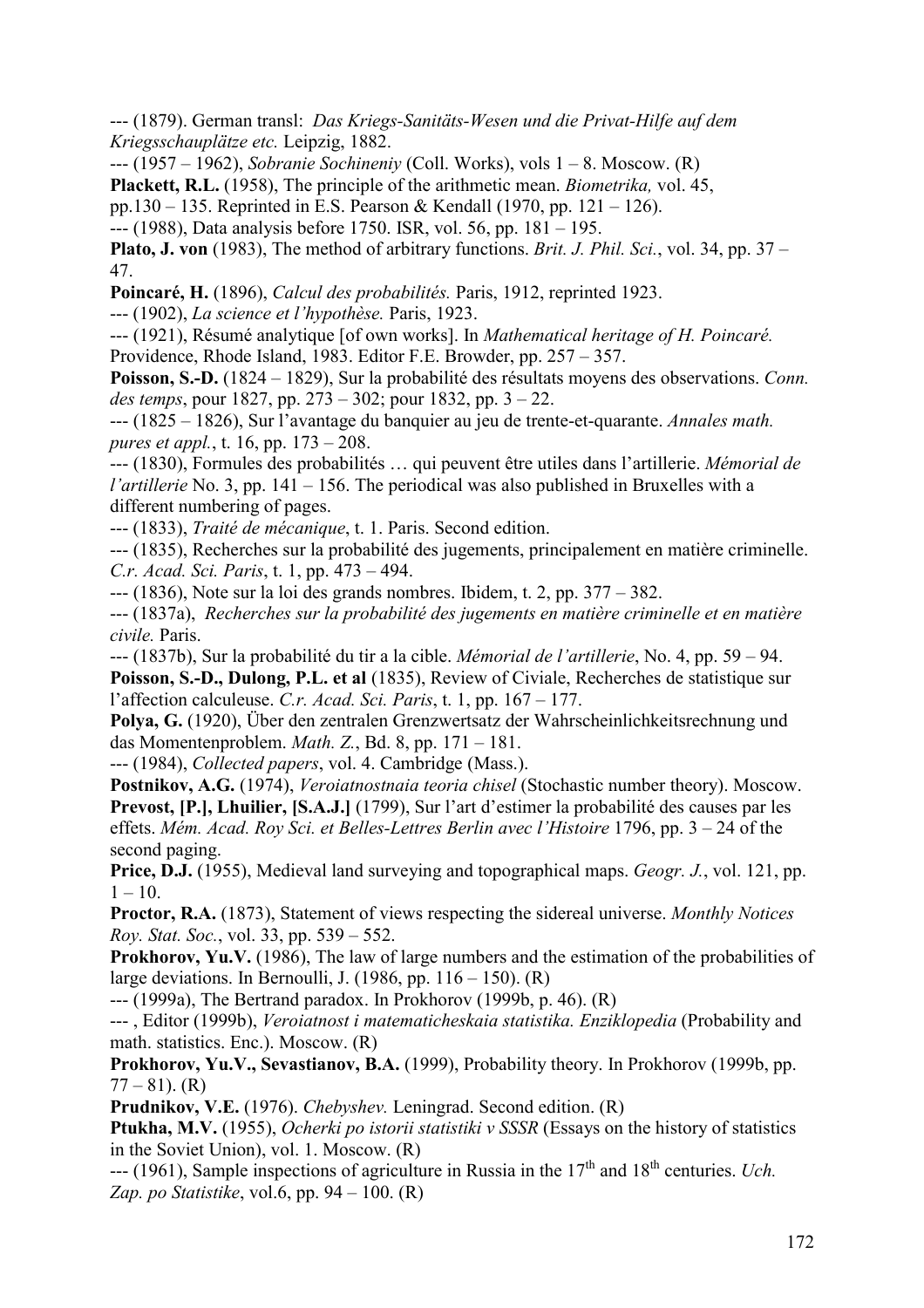**Quetelet, A.** (1836), *Sur l'homme et le développement de ses facultés, ou essai de physique sociale*, tt.  $1 - 2$ . Bruxelles.

--- (1846), *Lettres ... sur la théorie des probabilités.* Bruxelles.

--- (1848), *Du système social*. Paris.

--- (1853), *Théorie des probabilités.* Bruxelles.

*---* (1869), *Physique sociale*, tt. 1 – 2. Bruxelles, this being a new edition of Quetelet (1836).

**Quine, M.P., Seneta, E.** (1987), Bortkiewicz's data and the law of small numbers. ISR, vol. 55, pp. 173 – 181.

**Rabinovitch, N.L.** (1973), *Probability and statistical inference in ancient and medieval Jewish literature.* Toronto.

--- (1974), Early antecedents of error theory. AHES, vol. 13, pp. 348 - 358.

--- (1977), The one and the many: stochastic reasoning in philosophy. *Annals of sci.*, vol. 34, pp. 331 – 344.

**Radlov, E.L.** (1900), V.S. Soloviev: his religious and philosophical views. *Enz. Slovar Brockhaus & Efron*, halfvol. 60, pp. 785 – 792. (R)

**Raikher, V.K.** (1947), *Obshchestvenno-istoricheskie tipy strakhovania* (Social types of insurance in history). Moscow – Leningrad. (R)

**Raimi, R.A.** (1976), The first digit problem. *Amer. Math. Monthly*, vol. 83, pp. 521 – 538. **Rao, C.R.** (1965), *Linear statistical inference and its applications.* New York.

**Rigaud, S.P.** (1832), *Miscellaneous works and correspondence of J. Bradley.* Oxford. Reprint: 1972.

**Romanovsky, V.I.** (1912), *Zakon bolshikh chisel i teorema Bernoulli* (The law of large numbers and the Bernoulli theorem). Warsaw. Also in *Protokoly zasedaniy Obshchestva estestvoispytatelei Univ. Varshava* for 1911, No. 4, pp. 39 – 63. (R)

--- (1923), Review of Chuprov (1918 – 1919). *Vestnik stat.*, book 13, No. 1 – 3, pp. 255 – 260. (R)

--- (1924), Theory of probability and statistics according to some newest works of Western scholars. Ibidem, book 17, No.  $4 - 6$ ; book 18, No.  $7 - 9$ , pp.  $1 - 38$  and  $5 - 34$ . (R)

--- (1925a), Generalization of the Markov inequality and its application in correlation theory. *Bull. Sredneaziatsk. Gos. Univ.*, vol. 8, pp. 107 –111. (R)

--- (1925b), Généralisation d'une inégalité de Markoff. *C.r. Acad. Sci. Paris*, t. 180, pp. 1468  $-1470$ 

--- (1961), *Matematicheskaia statistika* (Math. Statistics), book 1. Tashkent. Editor, T.A. Sarymsakov. (R)

**Rosental, I.S., Sokolov, V.S.** (1956), *Uchebnik latinskogo iazyka* (Textbook of the Latin language). Moscow. (R)

**Russell, B.** (1962), *History of western philosophy.* London.

**Särndal, C.-E.** (1971), The hypothesis of elementary errors and the Scandinavian school in statistical theory. *Biometrika*, vol. 58, pp. 375 – 392. Reprinted in M.G. Kendall & Plackett  $(1977, pp. 419 - 435).$ 

**Sakatov, P.S.** (1953). Transl.: *Lehrbuch der höheren Geodäsie.* Berlin, 1957. Second Russian edition, 1964.

**Sambursky, S.** (1956), On the possible and probable in ancient Greece. *Osiris*, vol. 12, pp.  $35 - 48$ . Reprinted with corrections in M.G. Kendall & Plackett (1977, pp. 1 – 14).

**Schell, E.D.** (1960), Pepys, Newton and probability. *Amer. Statistician*, vol. 14, pp. 27 – 30.

**Schilling, C.**, Editor (1900 – 1909), *Olbers. Sein Leben und sein Werk*, Bd. 2, Abt. 1 - 2 [Briefwechsel zwischen Gauss und Olbers.]. Berlin.

**Schlözer, A.L.** (1804), *Theorie der Statistik.* Göttingen.

**Schmidt, O.Yu.** (1926), On the Bertrand paradox in the theory of probability. MS, vol. 33, pp.  $33 - 40$ . (R)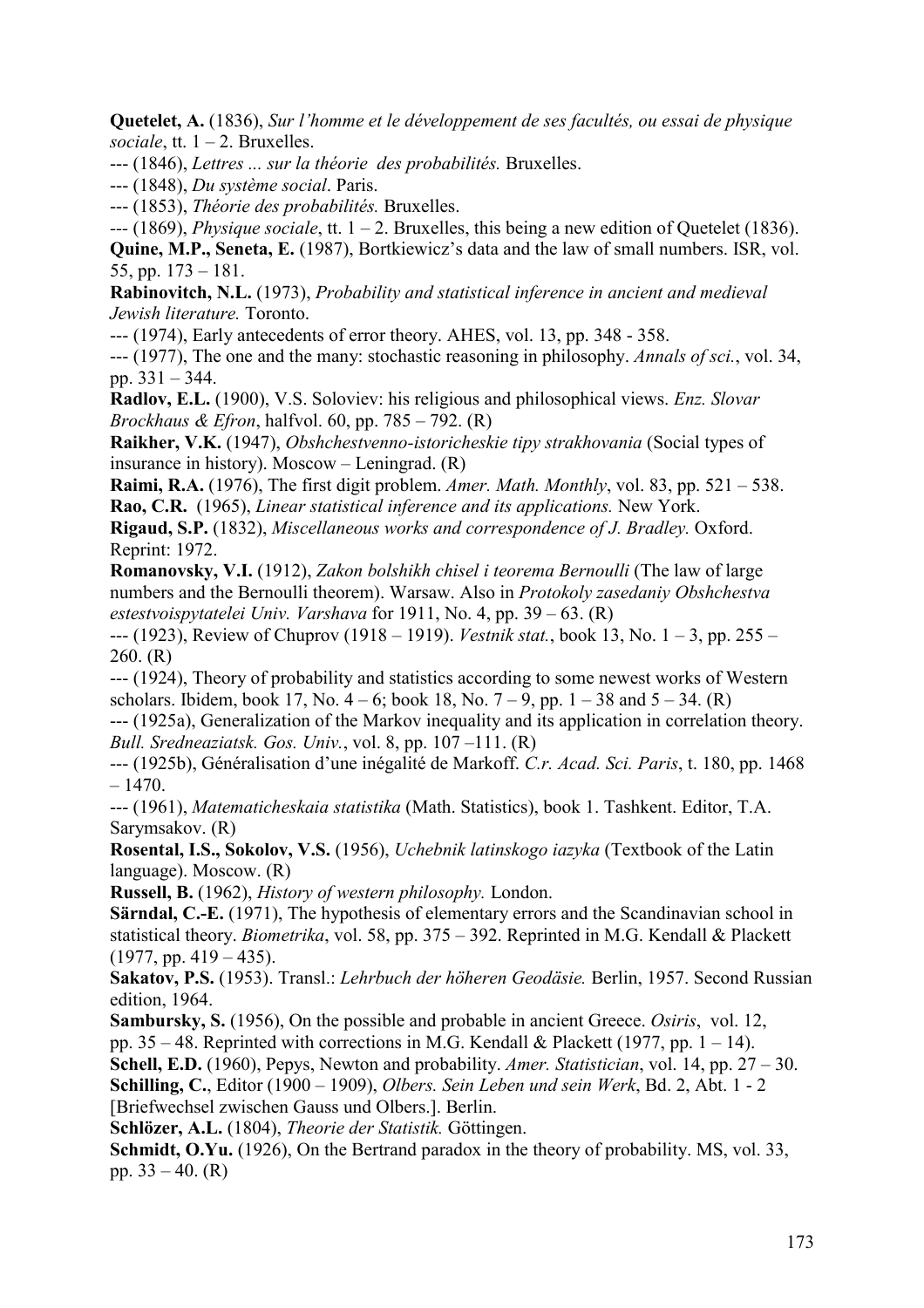**Schneider, I.** (1968), Der Mathematiker A. De Moivre. AHES, vol. 5, pp. 177 – 317 (the whole issue No.  $3 - 4$ ).

---, Editor (1988), *Die Entwicklung der Wahrscheinlichkeitstheorie von den Anfängen bis 1933.* Darmstadt. Collection of classical fragments almost exclusively in German with some commentary.

**Schreiber, [O.]** (1879), Richtungsbeobachtungen und Winkelbeobachtungen. *Z. f. Vermessungswesen*, Bd. 8, pp. 97 – 149.

**Seal, H.L.** (1967), The historical development of the Gauss linear model. *Biometrika*, vol. 54, pp. 1 – 24. Reprinted in E.S. Pearson & Kendall (1970, pp. 207 – 230).

**Seidel, L.** (1865), Über den … Zusammenhang … zwischen der Häufigkeit der Typhus-Erkrankungen und dem Stande des Grundwassers. *Z. Biol.*, Bd. 1, pp. 221 – 236.

--- (1866), Vergleichung der Schwankungen der Regenmengen mit der Schwankungen in der Häufigkeit des Typhus. Ibidem, Bd. 2, pp. 145 – 177.

Seneta, E. (1983), Modern probabilistic concepts in the work of E. Abbe and A. De Moivre. *Math. Scientist,* vol. 8, pp. 75 – 80.

--- (1984), The central limit theorem and linear least squares in pre-revolutionary Russia: the background. Ibidem, vol. 9, pp.  $37 - 77$ .

--- (1994), Carl Liebermeister's hypergeometric tails. *Hist. Math.*, vol. 21, pp. 453 – 462.

--- (1998), Bienaymé (1798 – 1878); criticality, inequality and internationalization. ISR, vol. 66, pp. 291 – 301.

**Seneta, E., Parshall, K.H., Jongmans, F.** (2001), Nineteenth-century developments in geometric probability. AHES, vol. 55, pp.  $501 - 524$ .

**Shafer, G.** (1978), Non-additive probabilities in the work of Bernoulli and Lambert. AHES, vol. 19, pp. 309 – 370.

**Sheynin, O.B.** (1963), Adjustment of a trilateration figure by frame structure analogue. *Survey Rev.*, vol. 17, pp. 55 – 56.

**---**(1965), On the work of Adrain in the theory of errors. IMI, vol. 16, pp. 325 – 336. (R) --- (1966а), On the history of iterative methods of solving systems of linear algebraic equations. *Trudy 9th Nauchn. Konf. Aspirantov i Ml. Nauchn. Sotr. IIET,* sect. hist. phys. & math. sci., pp.  $8 - 12$ . (R)

--- (1966b), Origin of the theory of errors. *Nature*, vol. 211, pp. 1003 – 1004.

--- (1968), On the early history of the law of large numbers. *Biometrika*, vol. 55, pp. 459 – 467. Reprinted in E.S. Plackett & Kendall (1970, pp. 231 – 239).

--- (1969), On the work of Bayes in the theory of probability. *Trudy 12th Nauchn. Konf. Aspirantov i Ml. Nauchn. Sotr. IIET*, Sect. hist. math. & mech., pp. 40 – 57. (R)

--- (1970а), On the history of the De Moivre – Laplace limit theorems. *Istoria i metodologia estestven. nauk*, vol. 9, pp. 199 – 211. (R)

--- (1970b), D. Bernoulli on the normal law. *Biometrika*, vol. 57, pp. 199 – 202. Reprinted in M.G. Kendall & Plackett (1977, pp. 101 – 104).

--- (1970с), Combinatorial analysis and theory of probability. Coauthors, L.E. Maistrov, B.A. Rosenfeld. Chapter in *Istoria matematiki s drevneishikh vremen do nachala 19go stoletia* (History of math. from most ancient times to beginning of  $19<sup>th</sup>$  century, vol. 2,  $18<sup>th</sup>$  century). Editor, A.P. Youshkevitch. Moscow, 1970, pp.  $81 - 97$ . (R)

 $-(-1971a)$ , Newton and the classical theory of probability. AHES, vol. 7, pp. 217 – 243.

--- (1971b), Lambert's work in probability. Ibidem, pp. 244 – 256.

--- (1971c), On the history of some statistical laws of distribution. *Biometrika*, vol. 58,

pp. 234 – 236. Reprinted in M.G. Kendall & Plackett (1977, pp. 328 – 330).

--- (1972a), On the mathematical treatment of observations by Euler. AHES, vol. 9, pp.  $45 - 56$ .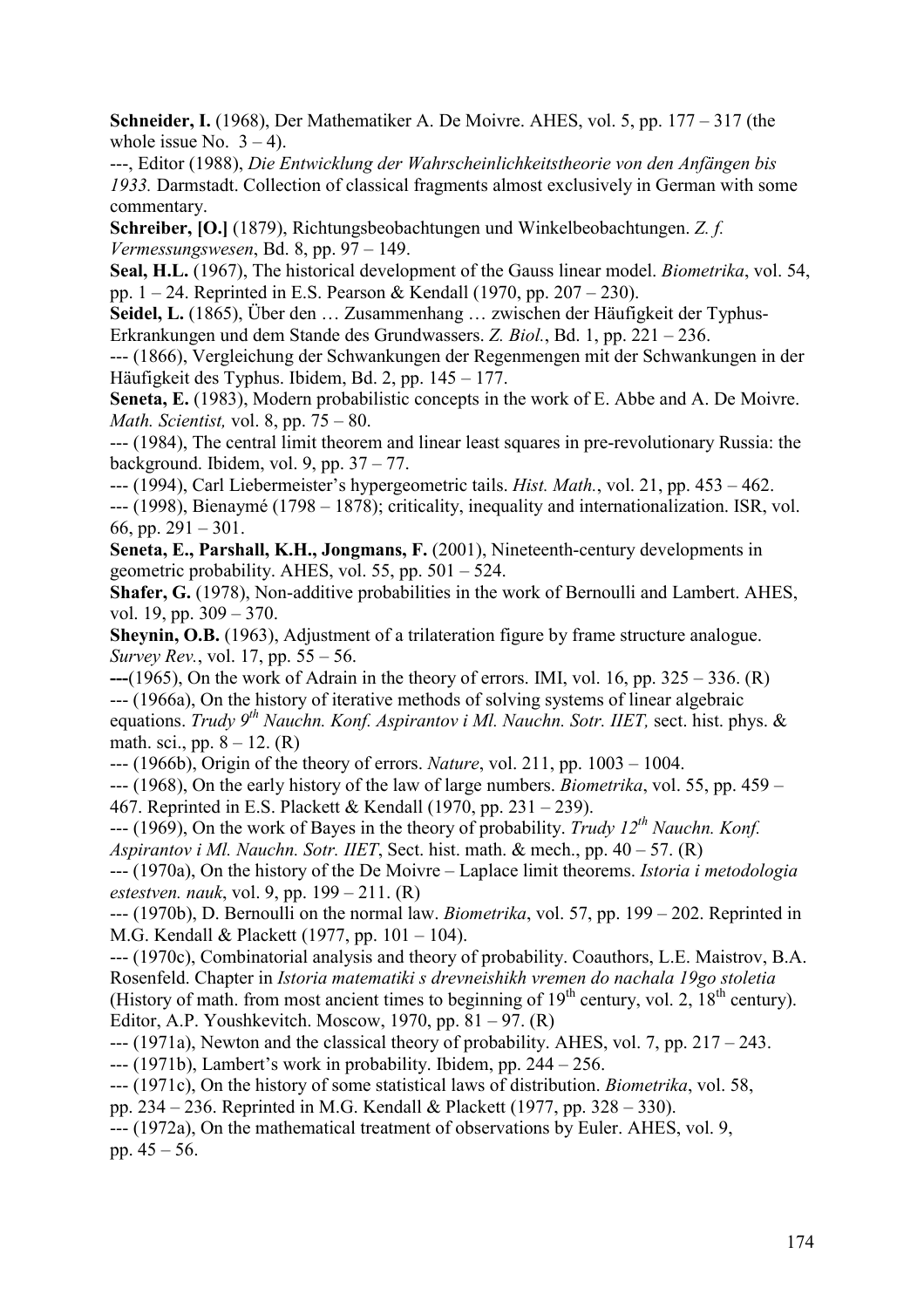--- (1972b), D. Bernoulli's work on probability. *RETE. Strukturgeschichte der* 

*Naturwissenschaften*, Bd. 1, pp. 273 – 300. Reprinted in M.G. Kendall & Plackett (1977, pp.  $105 - 132$ ).

--- (1972с), Theory of probability. Coauthor, L.E. Maistrov. Chapter in *Istoria matematiki s drevneishikh vremen do nachala 19go stoletia* (History of math. from most ancient times to beginning of  $19<sup>th</sup>$  century, vol. 3,  $19<sup>th</sup>$  century). Editor, A.P. Youshkevitch. Moscow, 1972, pp.  $126 - 152$ . (R)

 $-$ -- $(1973a)$ , Finite random sums. Historical essay. AHES, vol. 9, pp. 275 – 305.

--- (1973b), Boscovich's work on probability. Ibidem, pp. 306 – 324.

--- (1973c), Mathematical treatment of astronomical observations. Historical essay. AHES, vol. 11, pp. 97 – 126.

 $-(-1974)$ , On the prehistory of the theory of probability. AHES, vol. 12, pp. 97 – 141.

--- (1975a), Kepler as a statistician. *Bull. Intern. Stat. Inst.*, vol. 46, pp. 341 – 354.

--- (1975b), On the appearance of Dirac's delta-function in Laplace's work. IMI, vol. 20, pp.  $303 - 308$ . (R)

--- (1976), Laplace's work on probability. AHES, vol. 16, pp. 137 – 187.

 $-(-1977a)$ , Laplace's theory of errors. AHES, vol. 17, pp. 1 – 61.

 $-(-1977b)$ , Early history of the theory of probability. Ibidem, pp. 201 – 259.

--- (1977c), On Laplace's work on the theory of probability. IMI, vol. 22, pp. 212 - 224. Translation of a part of Sheynin (1976). (R)

--- (1978а), Transl.: Theory of probability. Coauthor, B.V. Gnedenko. Chapter in *Mathematics of the 19<sup>th</sup> century* [vol. 1]. Editors, A.N. Kolmogorov, A.P. Youshkevitch. Basel, 1992 and 2001, pp. 211 – 288.

 $-$ --(1978b), The theory of probability before Chebyshev. IMI, vol. 23, pp. 284 – 306. (R)

--- (1978c), Poisson's work in probability. AHES, vol. 18, pp. 245 – 300.

 $-(-1979)$ , Gauss and the theory of errors. AHES, vol. 20, pp. 21 – 72.

- $-$ --(1980), On the history of the statistical method in biology. AHES, vol. 22, pp. 323 371.
- --- (1981), Poisson and statistics. In Métivier et al (1981, pp. 177 182).

 $-$ -- $(1982)$ , On the history of medical statistics. AHES, vol. 26, pp. 241 – 286.

- $-$ -- $(1983)$ , Corrections and short notes on my papers. AHES, vol. 28, pp. 171 195.
- --- (1984a), On the history of the statistical method in astronomy. AHES, vol. 29, pp. 151 199.

--- (1984b), On the history of the statistical method in meteorology. AHES, vol. 31, pp. 53 – 93.

--- (1985), On the history of the statistical method in physics. AHES, vol. 33, pp. 351 – 382.

--- (1986a), Quetelet as a statistician. AHES, vol. 36, pp. 281 – 325.

--- (1986b), J. Bernoulli and the beginnings of probability theory. In Bernoulli J. (1986, pp. 83  $-115$ ). (R)

--- (1989a), Markov's work on probability. AHES, vol. 39, pp. 337 – 377; vol. 40, p. 387.

--- (1989b), Liapunov's letters to Andreev. IMI, vol. 31, pp. 306 – 313. (R)

--- (1990а), On the history of the statistical method in natural sciences. IMI, vol. 32 – 33, pp.

384 – 408. (R) Short version of Sheynin (1980; 1982; 1984а; 1984b; 1985).

- --- (1990b), Markov's review of Galitzin (1902). Ibidem, pp. 451 455. (R)
- --- (1990с), Transl.: *Chuprov: Life, work, correspondence*. Göttingen, 1996.
- --- (1991a), Poincaré's work in probability. AHES, vol. 42, pp. 137 172.
- --- (1991b), On the works of Buniakovsky in the theory of probability. AHES, vol. 43,

pp. 199 – 223. Preliminary version: *Preprint No. 17*, Inst. Istorii Estestvoznania i Tekhniki.

Moscow, 1988. Russian version: IMI, vol. 4(39), 1999, pp. 57 – 81.

--- (1991c), On the notion of randomness from Aristotle to Poincaré. *Math., Inform. et* 

*Sciences Humaines*, No. 114, pp. 41 – 55. Russian version: IMI, vol. 1(36), № 1, 1995, pp. 85  $-105.$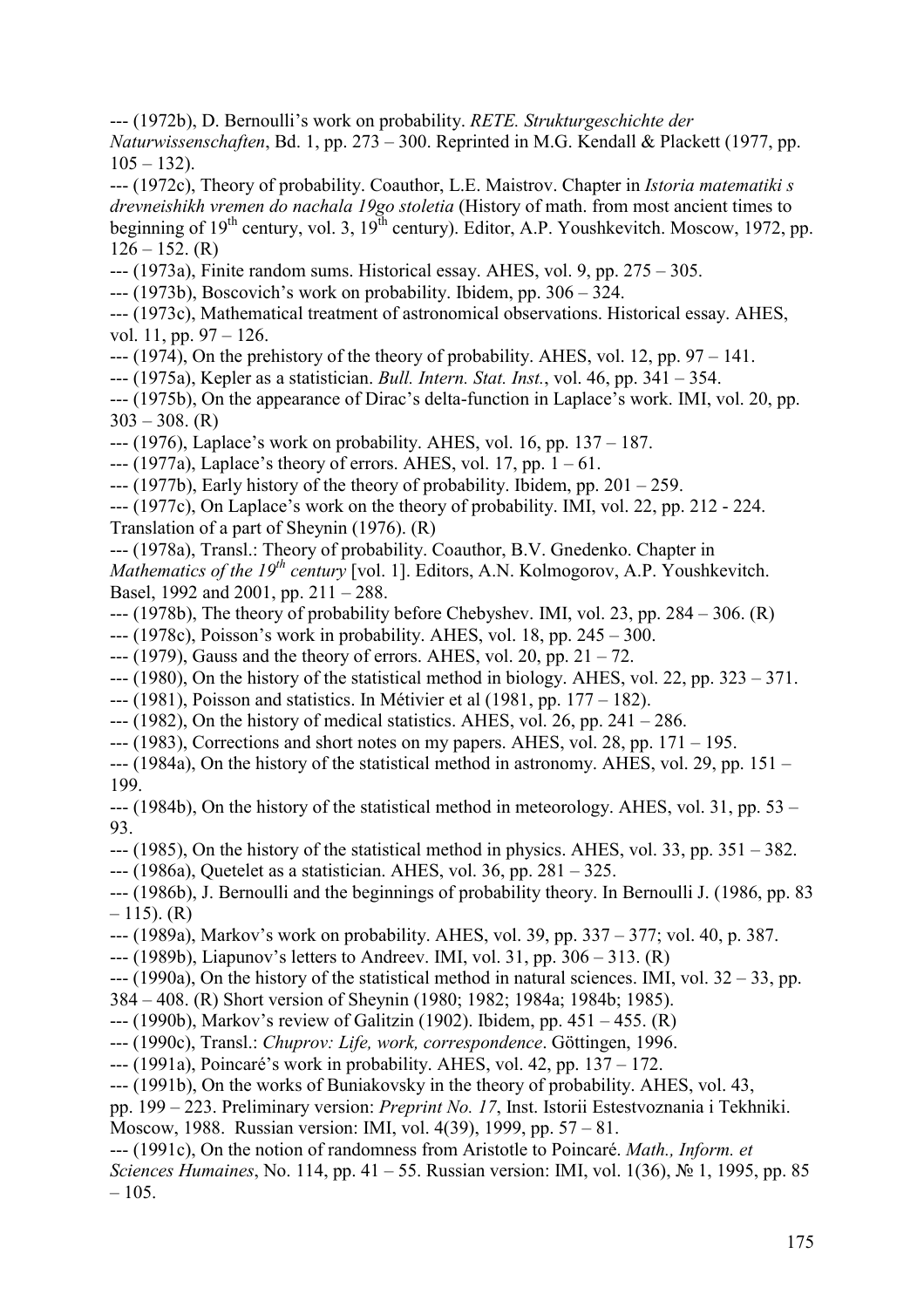- --- (1992), Al-Biruni and the mathematical treatment of observations. *Arabic Sciences and Phil.*, vol. 2, pp. 299 – 306.
- --- (1993а), Markov's letters in newspaper *Den* in 1914 1915. IMI, vol. 34, pp. 194 206. (R)
- $-$ -- $(1993b)$ , On the history of the principle of least squares. AHES, vol. 46, pp. 39 54.
- --- (1993c), Treatment of observations in early astronomy. Ibidem, pp. 153 192.
- --- (1993d), Chuprov, Slutsky and Chetverikov: some comments. *Hist. Math.*, vol. 20, pp. 247 – 254.
- --- (1994a), Gauss and geodetic observations. AHES, vol. 46, pp. 253 283.
- --- (1994b), Chebyshev's lectures on the theory of probability. Ibidem, pp. 321 340.
- --- (1994c), Bertrand's work on probability. AHES, vol. 48, pp. 155 199.
- --- (1994d), Ivory's treatment of pendulum observations. *Hist. Math.*, vol. 21, pp. 174 184.
- --- (1994e), Theory of errors. In *Companion Enc. Hist. & Phil. of Math. Sciences*, vol. 2, pp.
- 1315 1324. London, 1994. Editor I. Grattan-Guinness.
- --- (1994f), Correspondence between Nekrasov and Andreev. IMI, vol. 35, pp. 124 147. Coauthor, M.V. Chirikov. (R)
- --- (1995a), Nekrasov's letters to A.I. Chuprov. IMI, vol. 1(36),  $\mathcal{N}_2$  1, pp. 159 167. (R)
- $-$ -- $(1995b)$ , Helmert's work in the theory of errors. AHES, vol. 49, pp. 73 104.
- $-$ -- $(1995c)$ , Density curves in the theory of errors. Ibidem, pp. 163 196.
- --- (1995d), Introduction of statistical reasoning into astronomy. In *General History of*
- *Astronomy*, vol. 2B. Cambridge, 1995, pp. 191 197. Editors R. Taton, C. Wilson.
- --- (1996a), *History of the theory of errors.* Egelsbach.

**---** (1996b), A forerunner of the *t*-distribution. *Biometrika*, vol. 83, pp. 891 – 898. Coauthor, J. Pfanzagl.

- --- (1996c), Selection and treatment of observations by Mendeleev. *Hist. Math.* , vol. 23, pp.  $54 - 67$ .
- --- (1997a), Lüroth. Coauthor J. Pfanzagl. In Johnson & Kotz (1997, pp. 203 204).
- --- (1997b), Achenwall. Ibidem, pp. 5 –6.
- --- (1997c), Süssmilch. Coauthor, J. Pfanzagl. Ibidem, pp. 73 75.
- $-$ -- $(1997c)$ , Markov and insurance of life. IMI, vol. 2(37), pp. 22 33. (R)
- --- (1998a), Theory of probability; definition and relation to statistics. AHES, vol. 52, pp. 99 – 108.
- --- (1998b), Statistical thinking in the Bible and the Talmud. *Annals Sci.*, vol. 55, pp. 185 – 198.
- --- (1998c), Statistics in the Soviet epoch. JNÖS, Bd. 217, pp. 529 549. Russian version: IMI, vol. 6 (41), 2001, pp. 179 – 198.
- --- (1999a), Statistics, definition of. In Kotz et al (1997 1999, vol. 3, pp. 704 711).
- --- (1999b), Discovery of the principle of least squares. *Hist. Scient.*, vol. 8, pp. 249 264.
- --- (1999с), Slutsky: fifty years after his death. IMI, vol. 3(38), pp. 128 137. (R)
- --- (1999d), Gauss and the method of least squares. JNÖS, Bd. 219, pp. 458 467.
- --- (1999е), *Russian papers on the history of probability and statistics.* Egelsbach. Collected translations of author's Russian papers.
- $-(-2000a)$ , History of the theory of errors. IMI, vol. 5 (40), pp. 310 332. (R)
- --- (2000b), Bessel: some remarks on his work. *Hist. Scient.*, vol. 10, pp. 77 83.
- --- (2001a), Pirogov as a statistician. Ibidem, pp. 213 225.
- --- (2001b), Gauss. In Heyde & Seneta (2001, pp. 119 122).
- --- (2001c), Mendel. Ibidem, pp. 190 193.
- --- (2001d), Gauss, Bessel and the adjustment of triangulation. *Hist. Scient.*, vol. 11, pp. 168 – 175.
- --- (2001e), Social statistics and probability theory in the 19th century. Ibidem, pp. 86 111. Shorter version: JNÖS, Bd. 223, 2003, pp. 91 – 112. Russian version: *Vopr. statistiki*, № 9,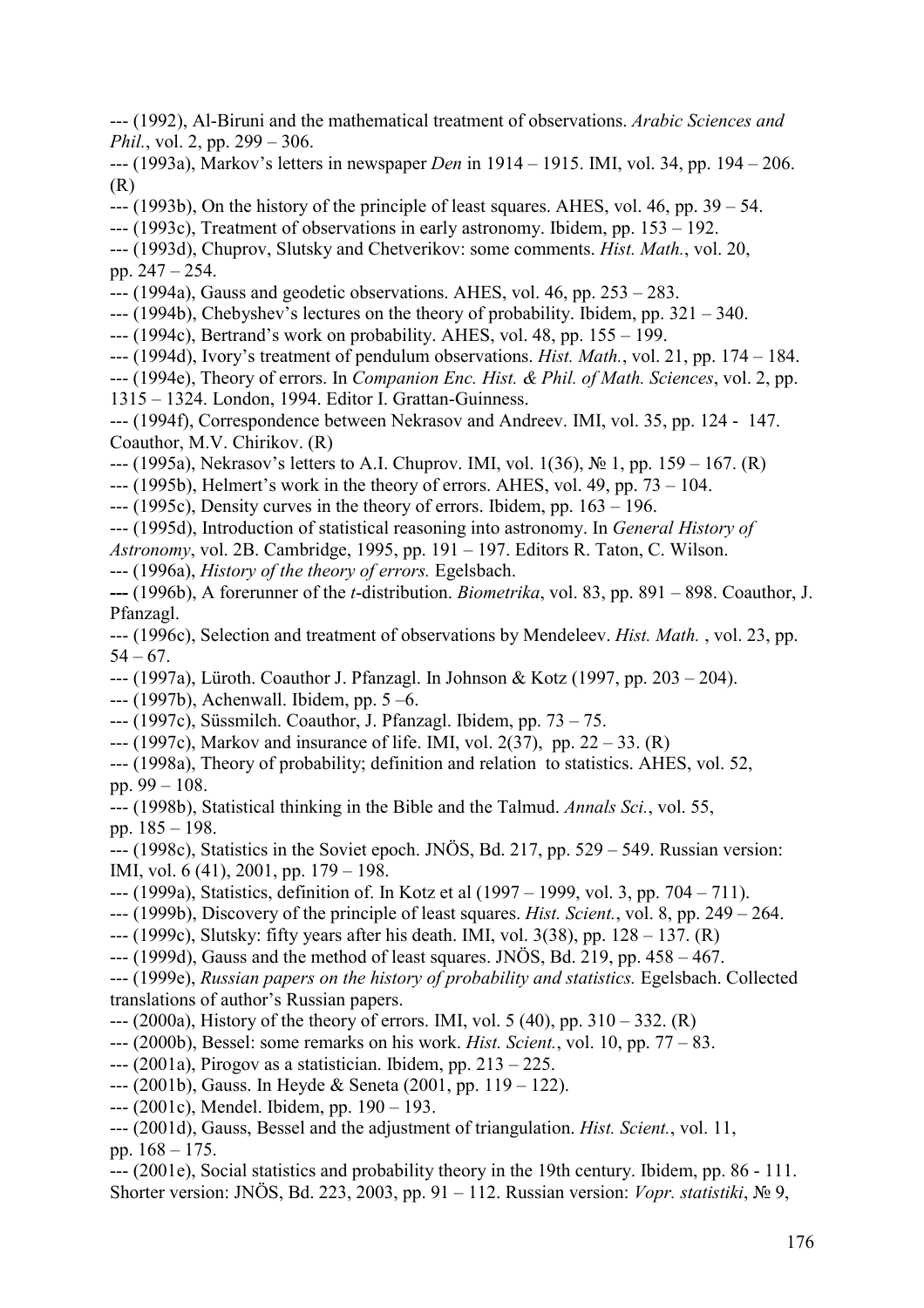2002, pp.  $64 - 69$ .

--- (2001f), Anderson's forgotten obituary of Bortkiewicz. JNÖS, Bd. 221, pp. 226 – 236.  $-(-2002a)$ , On Cournot's heritage in the theory of probability. IMI, vol. 7 (42), pp. 301 – 316. (R)

--- (2002b), Newcomb as a statistician. *Hist. Scient.*, vol. 12, pp. 142 – 167.

--- (2002c), Sampling without replacement: history and applications. *NTM, Intern. Z. f.* 

*Geschichte u. Ethik Naturwiss., Technik, Med.*, Bd. 10, pp. 181 – 187.

--- (2003a), *Gumbel, Einstein and Russia.* English – Russian edition. Moscow.

--- (2003b), Nekrasov's work on probability: the background. AHES, vol. 57, pp. 337 – 353.

--- (2003c), On the history of Bayes's theorem. *Math. Scientist*, vol. 28, pp. 37 – 42.

--- (2003d), Geometric probability and the Bertrand paradox. *Hist. Scient.*, vol. 13,

pp.  $42 - 53$ .

--- (2003e), On the relations between Chebyshev and Markov. IMI, in print. (R)

---(2004), Fechner as a statistician. *Brit. J. Math., Stat. Psychology*, vol. 57, pp. 53 – 72. **Shoesmith, E.** (1985a), N. Bernoulli and the argument for Divine Providence. ISR, vol. 53, pp. 255 – 259.

--- (1985b), T. Simpson and the arithmetic mean. *Hist. Math.*, vol. 12, pp. 352 – 355.

 $-$ --- (1986), Huygens' solution to the gambler's ruin problem. Ibidem, vol. 13, pp. 157 – 164.

--- (1987), The Continental controversy over Arbuthnot's argument for Divine Providence. Ibidem, vol. 14, pp. 133 – 146.

**Simpson, J.Y.** (1847 – 1848), Anaesthesia. *Works*, vol. 2. Edinburgh, 1871, pp. 1 – 288. **Simpson, T.** (1740), *Nature and laws of chance.* London.

--- (1756), On the advantage of taking the mean of a number of observations. *Phil. Trans. Roy. Soc.*, vol. 49, pp. 82 – 93.

--- (1757), Extended version of same: in author's book *Miscellaneous tracts on some curious… subjects…* London, pp. 64 – 75.

**Sleshinsky, I.V.** (1892), On the theory of the method of least squares. *Zap. Novoross. Obshchestva Estestvoispytatelei*, vol. 14, pp. 201 – 264. (R)

--- (1893), On Chebyshev's theorem. *Zap. Novoross. Univ.*, vol. 59, pp. 503 – 506. (R) **Slutsky, E.E.** (1912a), *Teoria korreliatsii* (Correlation theory). Kiev. (R)

--- (1912b), Three letters to K. Pearson, in English. Univ. College London, Pearson Papers 856 / 4 and 856 / 7. In Sheynin (1999e, pp. 229 – 236).

--- (1914), On the criterion of goodness of fit of the regression lines and on the best method of fitting them to the data. *J. Roy. Stat. Soc.*, vol. 77, pp. 78 – 84.

--- (1922), On the logical foundation of the calculus of probability. In Slutsky (1960, pp. 18 – 24). (R)

--- (1960), *Izbrannye trudy* (Sel. works). Moscow. (R)

**Snow, J.** (1855), On the mode of communication of cholera. In *Snow on cholera.* New York, 1965, pp.  $1 - 139$ .

**Sofonea, T.** (1957), Leibniz und sein Projekt zur Errichtung staatlicher

Versicherungsanstalten. *Schweiz. Versicherungs-Zeitschrift*, Jg. 25, pp. 144 – 148.

**Soloviev, A.D.** (1997), Nekrasov and the central limit theorem of the theory of probability. IMI, vol. 2 (37), pp. 9 – 22. (R)

Spieß, O. (1975), Zur Vorgeschichte des Peterburger Problems. In J. Bernoulli (1975, pp.  $557 - 567$ ).

**Spieß, W.** (1939), Kann man für D. Huber Ansprüche als Erfinder der "Methode der kleinsten Quadrate" geltend machen? *Schweiz. Z. Vermessungswesen u. Kulturtechnik*, Bd. 37, pp. 11 –  $17, 21 - 23.$ 

**Steklov, V.A.** (1915), On a problem of Laplace. *Izv. Imp. Akad. Nauk*, ser. 6, t. 9, pp. 1515 – 1537. (R)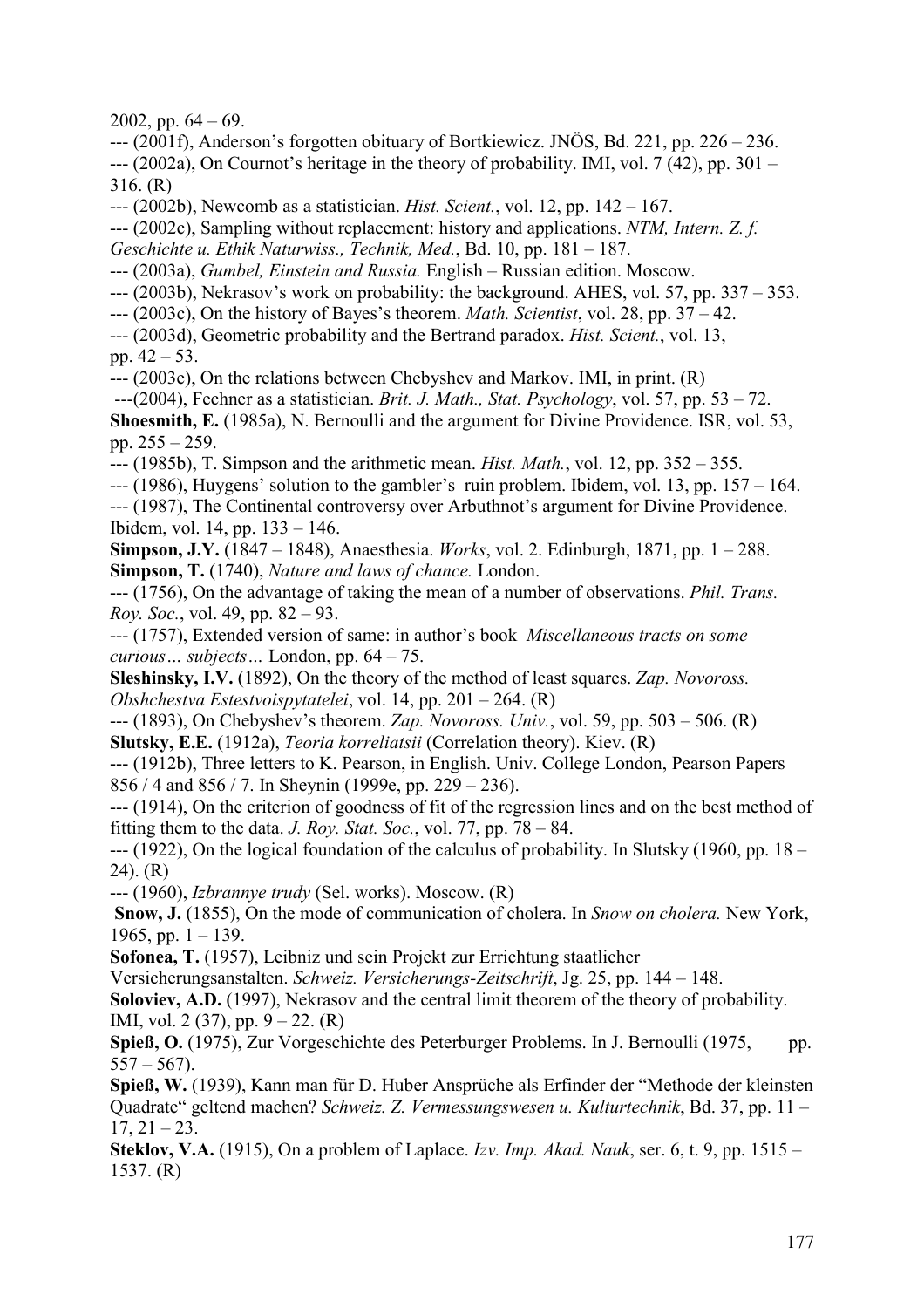**Stigler, S.M.** (1977), Eight centuries of sampling inspection: the trial of the pyx. *J. Amer. Stat. Assoc.*, vol. 72, pp. 493 – 500.

---, Editor (1980), *American contributions to mathematical statistics in the 19th century*, vols

1 – 2. New York. Reprints of papers of early American authors. No single paging.

--- (1986), *History of statistics.* Cambridge (Mass.).

--- (1999), *Statistics on the table.* Cambridge (Mass.). Author's collected articles.

**Strecker, H., Strecker, R.** (2001), Anderson. In Heyde & Seneta (2001, pp. 377 – 381).

**Struve, P.B.** (1918), Who was the first to indicate that statistics can be applied to philological studies ? *Izv. Ross. Akad. Nauk*, ser. 6, t. 12, pp. 1317 – 1318. (R)

**Subbotin, M.F.** (1956), Astronomical and geodetic work of Gauss. In *Gauss. Memorial volume.* Moscow, pp. 243 – 310. (R)

**Süssmilch, J.P.** (1741), *Die Göttliche Ordnung in den Veränderungen des menschlichen Geschlechts, aus der Geburt, dem Tode und der Fortpflanzung desselben.* Berlin, 1765. Several subsequent editions.

**Sylla, E.D.** (1998), The emergence of mathematical probability from the perspective of the Leibniz – J. Bernoulli correspondence. *Perspective on sci.*, vol. 6, pp. 41 – 76.

**Takácz** (**Takács**)**, L.** (1969), On the classical ruin problems. *J. Amer. Stat. Assoc.*, vol. 64, pp. 889 – 906.

--- (1982), Ballot problems. In Kotz & Johnson (1982 – 1989, vol. 1, pp. 183 – 188).

--- (1994), The problem of points. *Math. Scientist*, vol. 19, pp. 119 – 139.

**Taqqi, M.S.** (2001), Bachelier and his times; a conversation with B. Bru. *Finance stoch.,* vol. 5, pp.  $3 - 32$ .

**Thatcher, A.R.** (1957), A note on the early solutions of the problem of the duration of play. *Biometrika*, vol 44, pp. 515 – 518. Reprinted in E.S. Pearson & Kendall (1970, pp. 127 – 130).

**Tikhomandritsky, M.A.** (1898), *Kurs teorii veroiatnostei* (Course in theory of probability). Kharkov. (R)

**Tikhomirov, E.I.** (1932), Directions to Russian meteorological stations in the 18<sup>th</sup> century. *Izv. Glavnoi Geofisich. Obs.*, No. 1 – 2, pp. 3 – 12. (R)

**Timerding, H.E.** (1915), *Analyse des Zufalls.* Braunschweig.

**Todhunter, I.** (1865), *History of the mathematical theory of probability from the time of Pascal to that of Laplace.* New York, 1949, 1965.

**Toomer, G.J.** (1974), Hipparchus on the distances of the sun and moon. AHES, vol. 14, pp.  $126 - 142$ .

**Truesdell, C.** (1984), *An idiot's fugitive essays on science.* New York. Collected reprints of author's introductions and reviews on history and philosophy of natural sciences.

**Tsinger, V.Ya.** (1862), *Sposob naimenshikh kvadratov* (Method of least squares). Dissertation. Moscow. (R)

**Urlanis, B.C.** (1963), The tercentenary of population statistics. *Uch. Zap. po Statistike*, vol. 7, pp.  $150 - 160$ . (R)

**Usov, N.A.** (1867), Remark concerning the Chebyshev theorem. MS, vol. 2, pp. 93 – 95 of second paging. (R)

**Vasiliev, A.V.** (1885), *Teoria veroiatnostei* (Theory of probability). Kazan. (R) **Wallis, J.** (1685), *Treatise of algebra.* London.

**Weil, A., Truesdell, C., Nagel, F.** (1993), *Der Briefwechsel von J. Bernoulli.* Basel. **Wesley, W.G.** (1978), The accuracy of Tycho Brahe's instruments. *J. Hist. Astron.*, vol. 9, pp.  $42 - 53$ .

**Whittaker, E.T., Robinson, G.** (1949), *Calculus of observations.* London. First edition 1924. **Whitworth, W.A.** (1867), *Choice and chance.* New York, 1959 (reprint of ed. of 1901). **Wilks, S.S.** (1962), *Mathematical statistics.* New York.